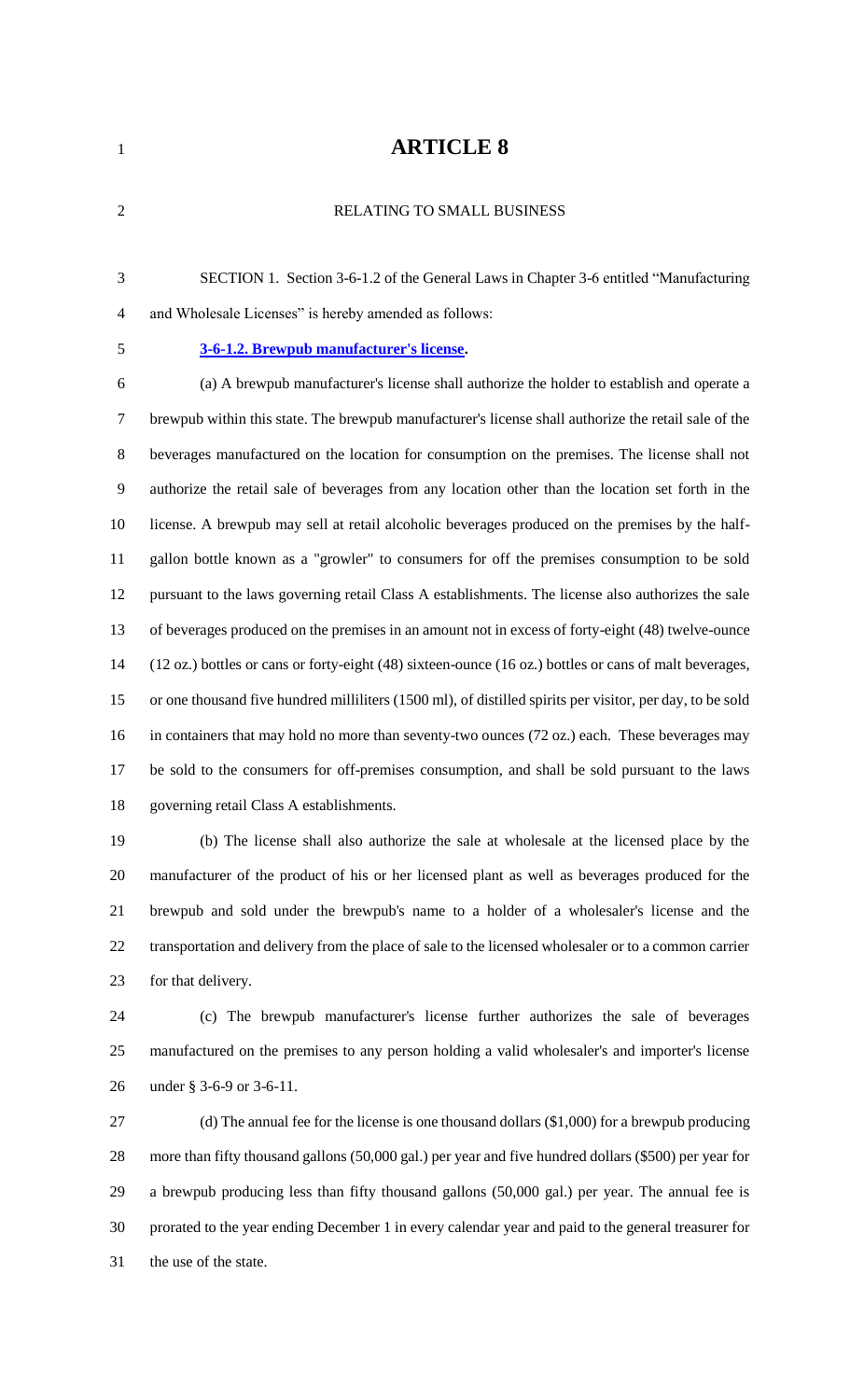(e) **[Expires March 1, 2022].** A holder of a brewpub manufacturer's license will be permitted to sell, with take-out food orders, up to two (2) seven hundred fifty millimeter (750 ml) bottles of wine or the equivalent volume of wine in smaller factory sealed containers, or seventy- two ounces (72 oz.) of mixed wine-based drinks or single-serving wine in containers sealed in such a way as to prevent re-opening without obvious evidence that the seal was removed or broken, one hundred forty-four ounces (144 oz.) of beer or mixed beverages in original factory sealed containers, and one hundred forty-four ounces (144 oz.) of draft beer or seventy-two ounces (72 oz.) of mixed beverages containing not more than nine ounces (9 oz.) of distilled spirits in growlers, bottles, or other containers sealed in such a way as to prevent re-opening without obvious evidence 10 that the seal was removed or broken, provided such sales shall be made in accordance with § 1.4.10 of the department of business regulation (DBR) liquor control administration regulations, 230- RICR-30-10-1, and any other DBR regulations.

 (1) **[Expires March 1, 2022].** Delivery of alcoholic beverages with food from a brewpub licensee is prohibited.

 SECTION 2. Section 3-7-7 of the General Laws in Chapter 3-7 entitled "Retail Licenses" is hereby amended as follows:

**3-7-7. Class B license.** 

 (a)(1) A retailer's Class B license is issued only to a licensed bona fide tavern keeper or victualer whose tavern or victualing house may be open for business and regularly patronized at least from nine o'clock (9:00) a.m. to seven o'clock (7:00) p.m. provided no beverage is sold or served after one o'clock (1:00) a.m., nor before six o'clock (6:00) a.m. Local licensing boards may fix an earlier closing time within their jurisdiction, at their discretion. The East Greenwich town council may, in its discretion, issue full and limited Class B licenses which may not be transferred, but which shall revert to the town of East Greenwich if not renewed by the holder. The Cumberland town council may, in its discretion, issue full and limited Class B licenses which may not be transferred to another person or entity, or to another location, but which shall revert to the town of Cumberland if not renewed by the holder.

 The Pawtucket city council may, in its discretion, issue full and limited Class B licenses which may not be transferred to another person or entity, or to another location, but which shall revert to the city of Pawtucket if not renewed by the holder. This legislation shall not affect any Class B license holders whose licenses were issued by the Pawtucket city council with the right to transfer.

 (2) The license authorizes the holder to keep for sale and sell beverages including beer in cans, at retail at the place described and to deliver them for consumption on the premises or place

# Art8 RELATING TO SMALL BUSINESS (Page -2-)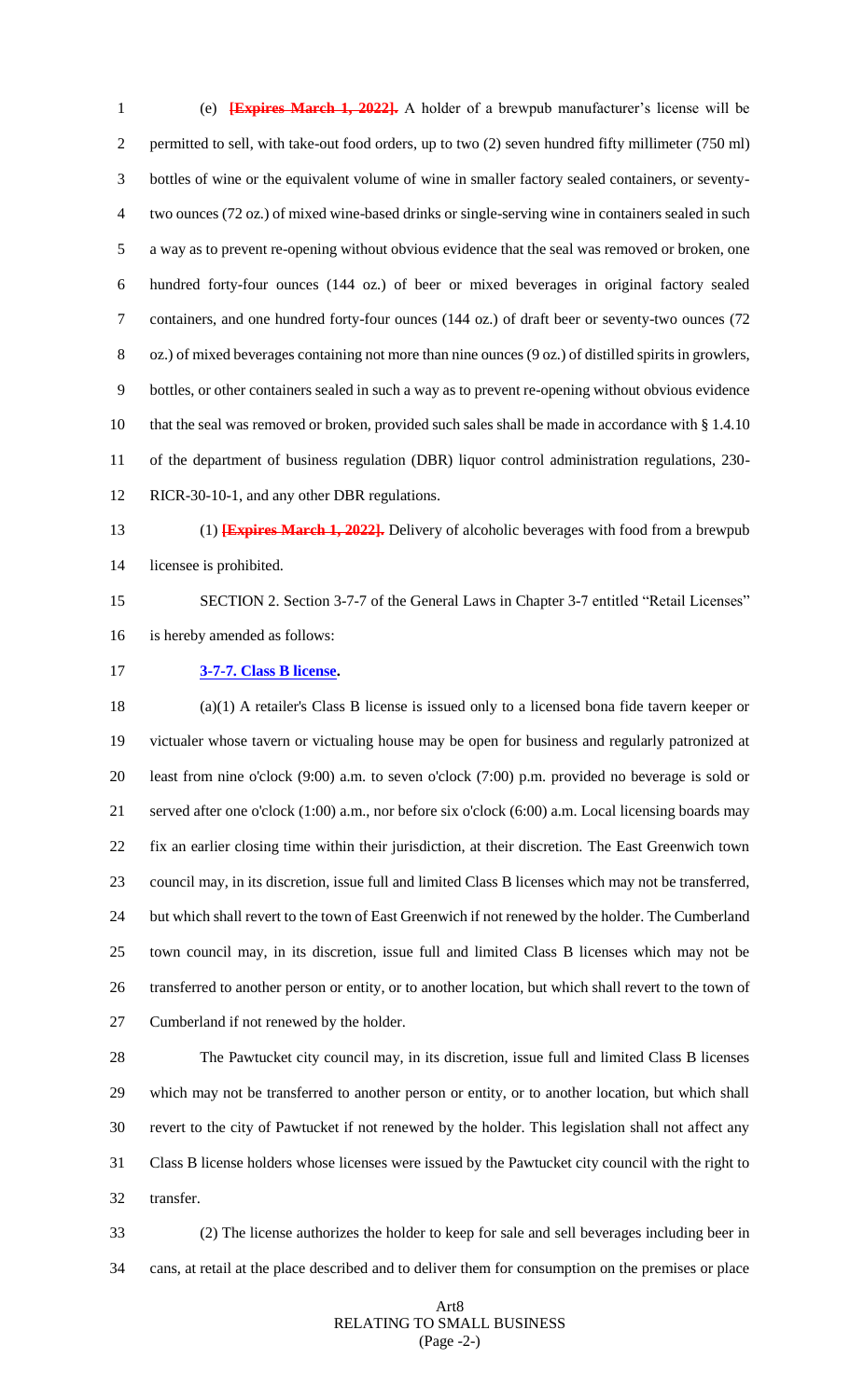where sold, but only at tables or a lunch bar where food is served. It also authorizes the charging of a cover, minimum, or door charge. The amount of the cover, or minimum, or door charge is posted at the entrance of the establishments in a prominent place.

 (i) **[Expires March 1, 2022].** A holder of a Class B license will be permitted to sell, with take-out food orders, up to two (2) seven hundred fifty millimeter (750 ml) bottles of wine or the equivalent volume of wine in smaller factory sealed containers, or seventy-two ounces (72 oz.) of mixed wine-based drinks or single-serving wine in containers sealed in such a way as to prevent re-opening without obvious evidence that the seal was removed or broken, one hundred forty-four ounces (144 oz.) of beer or mixed beverages in original factory sealed containers, and one hundred forty-four ounces (144 oz.) of draft beer or seventy-two ounces (72 oz.) of mixed beverages containing not more than nine ounces (9 oz.) of distilled spirits in growlers, bottles, or other containers sealed in such a way as to prevent re-opening without obvious evidence that the seal was removed or broken, provided such sales shall be made in accordance with § 1.4.10 of the department of business regulation (DBR) liquor control administration regulations, 230-RICR-30- 10-1, and any other DBR regulations.

 (ii) **[Expires March 1, 2022].** Delivery of alcoholic beverages with food from a Class B licensee is prohibited.

 (3) Holders of licenses are not permitted to hold dances within the licensed premises unless proper permits have been properly obtained from the local licensing authorities.

 (4) Any holder of a Class B license may, upon the approval of the local licensing board and for the additional payment of two hundred dollars (\$200) to five hundred dollars (\$500), open for business at twelve o'clock (12:00) p.m. and on Fridays and Saturdays and the night before legal state holidays may close at two o'clock (2:00) a.m. All requests for a two o'clock (2:00) a.m. license shall be advertised by the local licensing board in a newspaper having a circulation in the county where the establishment applying for the license is located.

 (5) A holder of a retailer's Class B license is allowed to erect signs advertising his or her business and products sold on the premises, including neon signs, and is allowed to light those signs during all lawful business hours, including Sundays and holidays.

 (6) Notwithstanding the provisions of subsection (a) and/or § 3-7-16.4, a holder of a retail class B and/or class ED license may apply to the municipality in which the licensee is located for a permit to conduct a so-called "Lock-In Event", under the following conditions:

 (i) A "Lock-In Event" is defined as an event where a specified group of individuals are permitted to remain in a licensed premises after closing hours including, but not limited to, the hours of 1:00 a.m. to 6:00 a.m.

# Art8 RELATING TO SMALL BUSINESS (Page -3-)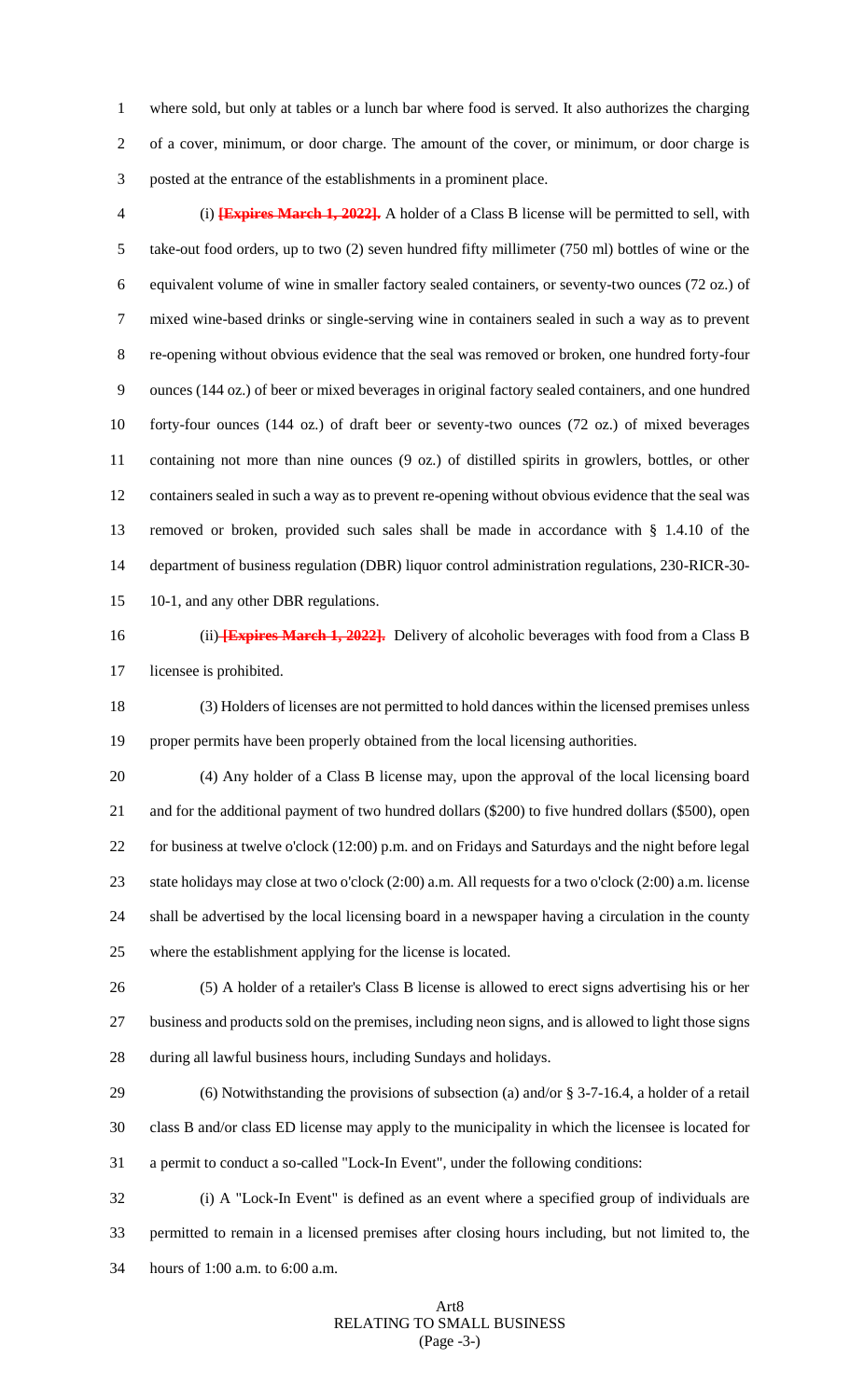(ii) A Lock-In Event must have the approval of the municipal licensing authority pursuant to a permit issued for each such event, subject to such conditions as may attach to the permit. The fee for the permit shall be not less than fifty dollars (\$50.00) nor more than one hundred dollars (\$100). The granting or denial of a Lock-In Event permit shall be in the sole discretion of the municipal licensing authority and there shall be no appeal from the denial of such a permit.

 (iii) During the entire period of any Lock-In Event, all alcoholic beverages must be secured in place or removed from the public portion of the premises and secured to the satisfaction of the municipality issuing the Lock-In Event permit.

 (iv) During the Lock-In Event, the establishment shall be exclusively occupied by the Lock-In Event participants and no other patrons shall be admitted to the premises who are not participants. It shall be a condition of the permit that participants shall not be admitted more than thirty (30) minutes after the permitted start time of the Lock-In Event, except in the event of unforeseen travel delays, nor permitted to re-enter the event if they leave the licensed premises.

(v) As part of the Lock-In Event, food shall be served.

 (vi) The municipal licensing authority may, in its sole discretion, require the presence of a police detail, for some or all of the event, and the number of officers required, if any, shall be determined by the municipality as part of the process of issuing the Lock-In Event permit. The licensee shall be solely responsible for the cost of any such required police detail.

 (b) The annual license fee for a tavern keeper shall be four hundred dollars (\$400) to two thousand dollars (\$2,000), and for a victualer the license fee shall be four hundred dollars (\$400) 21 to two thousand dollars (\$2,000). In towns with a population of less than two thousand five hundred (2,500) inhabitants, as determined by the last census taken under the authority of the United States or the state, the fee for each retailer's Class B license shall be determined by the town council, but shall in no case be less than three hundred dollars (\$300) annually. If the applicant requests it in his or her application, any retailer's Class B license may be issued limiting the sale of beverages on the licensed premises to malt and vinous beverages containing not more than twenty percent (20%) alcohol by volume, and the fee for that limited Class B license shall be two hundred dollars (\$200) to one thousand five hundred dollars (\$1,500) annually. The fee for any Class B license shall in each case be prorated to the year ending December 1 in every calendar year.

 (1) Upon the approval and designation of a district or districts within its city or town by the local licensing board, the local licensing board may issue to any holder of a Class B license or a Class ED license, an extended hours permit to extend closing hours on Thursdays, Fridays and Saturdays, the night before a legal state holiday or such other days as determined by the local board, for one hour past such license holder's legal closing time as established by the license holder's

### Art8 RELATING TO SMALL BUSINESS (Page -4-)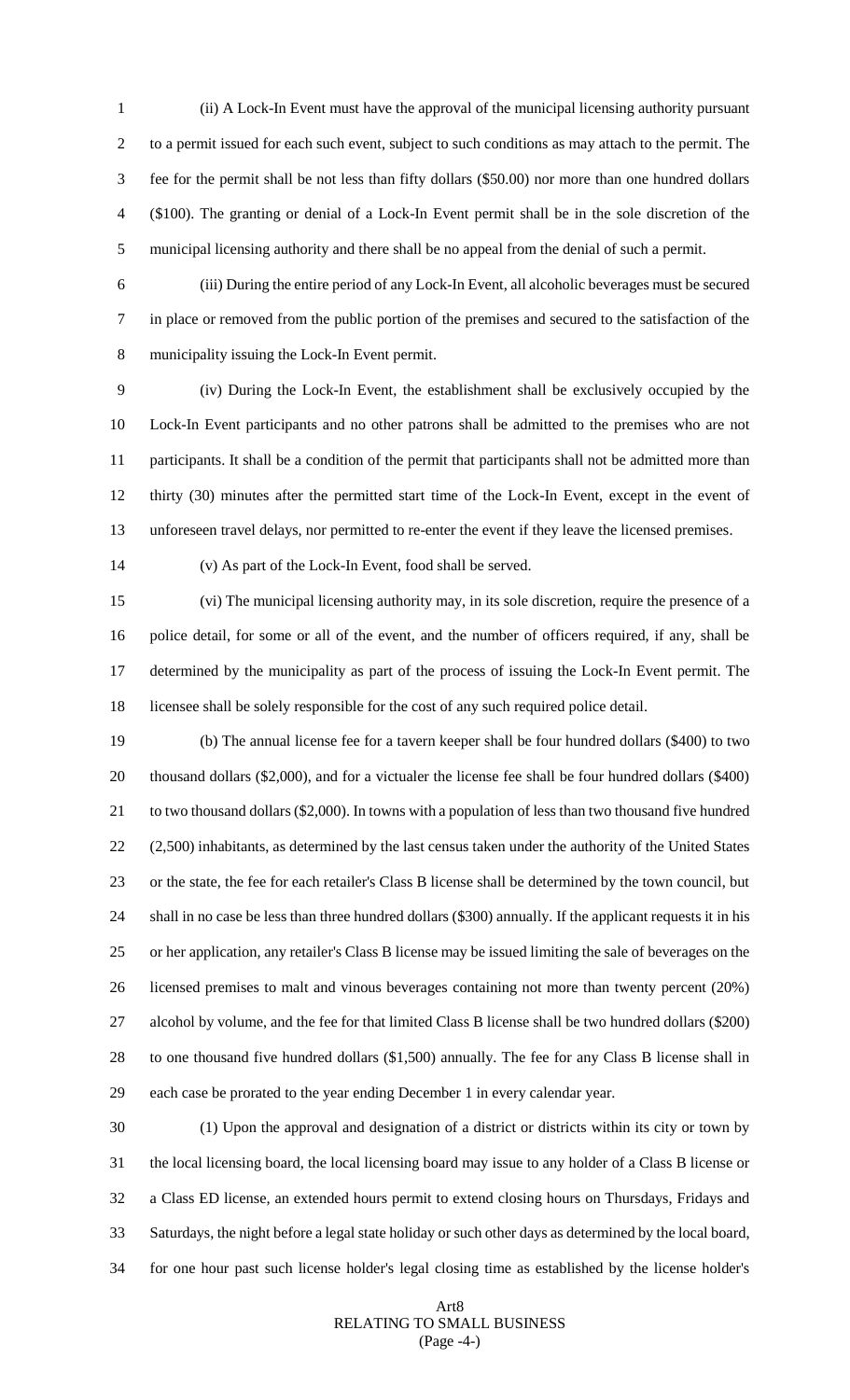license or licenses including, but not limited to, those issued pursuant to subsection (a)(4)of this section. The extended hours permit shall not permit the sale of alcohol during the extended one- hour period and shall prohibit the admittance of new patrons in the establishment during the extended one-hour period. The designation of such district(s) shall be for a duration of not less than six (6) months. Prior to designating any such district, the local licensing authority shall hold a hearing on the proposed designation. The proposed designation shall include the boundaries of the proposed district, the applicable days for the extended hours, and the duration of the designation and the conditions imposed. The proposed designation shall be advertised at least once per week for three (3) weeks prior to the hearing in a newspaper in general circulation in the city or town. The city or town will establish an application process for an extended hours permit for such license holder and may adopt rules and regulations to administer the permit. SECTION 3. Section 21-27-1 of the Rhode Island General Laws in Chapter 21-27 entitled "Sanitation in Food Establishments" is hereby amended to read as follows: **21-27-1. Definitions.** Unless otherwise specifically provided in this chapter, the following definitions apply to this chapter: (1) "Approved" means approved by the director. 18 (2) "Commissary" means a central processing establishment where food is prepared for 19 sale or service off the premises or by mobile vendor an operating base location to which a mobile food establishment or transportation vehicle returns regularly for such things as food preparation, food storage, vehicle and equipment cleaning, discharging liquid or solid wastes, refilling water

- tanks and ice bins.
- (3) "Cottage food manufacture" means the production in accordance with the requirements
- 24 of § 21-27-6.2 of allowable foods for retail sale directly to the consumer in a residential kitchen or
- a rented commercial kitchen licensed by the department.
- (4) "Cultural heritage education facility" means a facility for up to ten (10 individuals who,
- for a fee, participate in the preparation and consumption of food, limited to an owner-occupied site
- 28 documented to be at least one hundred and fifty (150) years old and whose drinking water shall be
- 29 obtained from an approved source which meets all of the requirements of chapter 46-13.
- 30  $\left(\frac{3}{2}\right)$  "Department" means the department of health.
- $\frac{(4)}{(6)}$  "Director" means the director of health or the director's duly appointed agents.

32  $\left(\frac{5}{7}\right)$  "Farmers market" means a market where two (2) or more farmers are selling produce exclusively grown on their own farms on a retail basis to consumers. Excluded from this

# Art8 RELATING TO SMALL BUSINESS (Page -5-)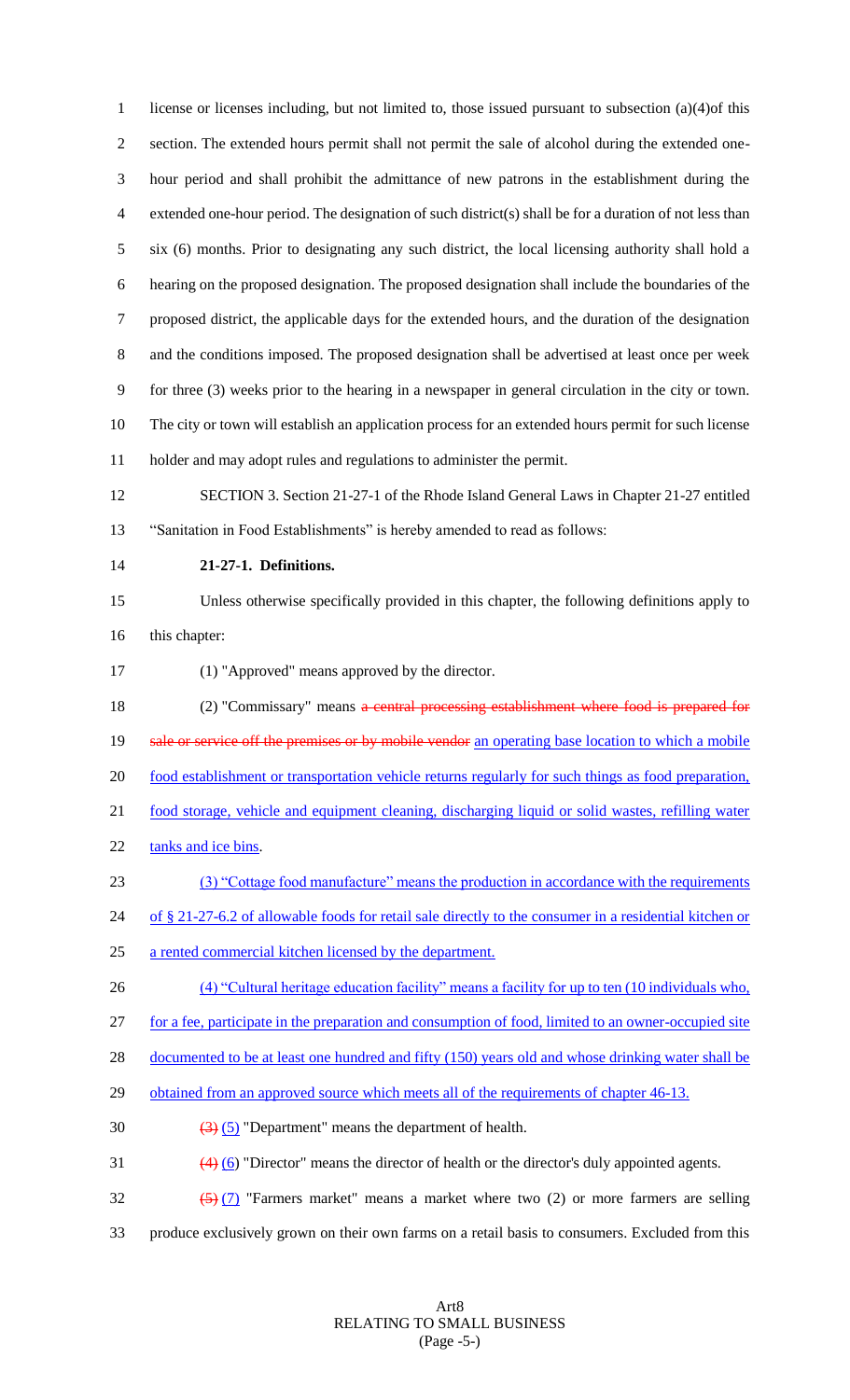1 term is any market where farmers or others are selling produce at wholesale and/or any market in 2 which any individual is selling produce not grown on his or her own farm.

 $\frac{3}{10}$  (6) (8) "Farm home food manufacture" means the production in accordance with the 4 requirements of § 21-27-6.1 of food for retail sale in a residential kitchen on a farm which produces 5 agricultural products for human consumption and the operator of which is eligible for exemption 6 from the sales and use tax in accordance with  $\S$  44-18-30(32).

7 (7)  $(7)$  (9) "Food" means: (i) articles used for food or drink for people or other animals, (ii) 8 chewing gum, and (iii) articles used for components of any food or drink article.

9 (8) (10) "Food business" means and includes any establishment or place, whether fixed or 10 mobile, where food or ice is held, processed, manufactured, packaged, prepared, displayed, served, 11 transported, or sold.

 $(9)(11)$  "Food service establishment" means any fixed or mobile restaurant, coffee shop, cafeteria, short-order cafe, luncheonette, grill, tearoom, sandwich shop, soda fountain, tavern; bar, cocktail lounge, night club, roadside stand, industrial feeding establishment, cultural heritage education facility, private, public or nonprofit organization or institution routinely serving food, catering kitchen, commissary or similar place in which food or drink is prepared for sale or for service on the premises or elsewhere, and any other eating or drinking establishment or operation where food is served or provided for the public with or without charge.

- 19  $\left(\frac{10}{12}\right)$  "Mobile food service unit" means a unit that prepares and/or sells food products 20 for direct consumption.
- 21 (13) "Operator" in relation to food vending machines means any person who by contract, 22 agreement, lease, rental, or ownership sells food from vending machines.
- 23 (11) (14) "Person" means any individual, firm, co-partnership, association, or private or 24 municipal corporation.
- $\frac{(12)(15)}{(12)(15)}$  "Processor" means one who combines, handles, manufactures or prepares, 26 packages, and stores food products.
- 27 (13) "Operator" in relation to food vending machines means any person who by contract,
- 28 agreement, lease, rental, or ownership sells food from vending machines.
- 29  $\left(\frac{14}{16}\right)$  "Retail" means when eighty percent (80%) or more of sales are made directly to 30 consumers.
- $\frac{(15)(17)}{15}$  "Retail peddler" means a food business which sells meat, seafood, and dairy
- 32 products directly to the consumer, house to house or in a neighborhood.
- $\frac{(16)(18)}{(18)}$  "Roadside farmstand" means a stand or location adjacent to a farm where produce
- 34 grown only on that farm is sold at the time of harvest.

### Art8 RELATING TO SMALL BUSINESS (Page -6-)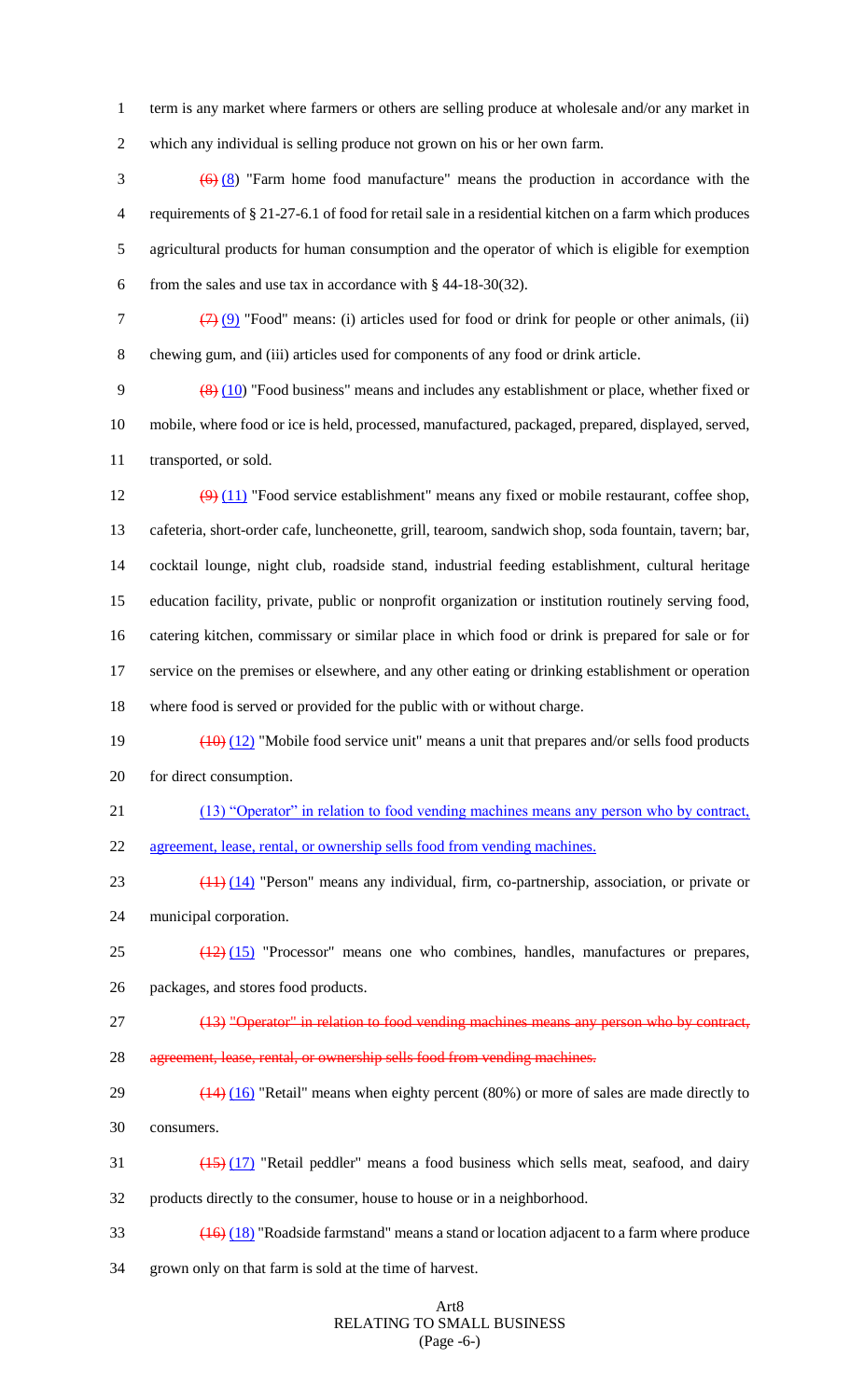(17) (19) "Vending machine site or location" means the room, enclosure, space, or area where one or more vending machines are installed and/or operated.

 (18) (20) "Warehouse" means a place for the storage of dried, fresh, or frozen food or food products, not including those areas associated within or directly part of a food service establishment or retail market.

- 6  $\left(\frac{(19)}{(21)}\right)$  "Wholesale" means when eighty percent (80%) or more of the business is for resale purposes.
- (20) "Cultural heritage education facility" means a facility for up to ten (10) individuals who, for a fee, participate in the preparation and consumption of food, limited to an owner-occupied 10 site documented to be at least one hundred fifty (150) years old and whose drinking water shall be 11 obtained from an approved source which meets all of the requirements of chapter 46-13.

 SECTION 4. Chapter 21-27 of the Rhode Island General Laws entitled "Sanitation in Food Establishments" is hereby amended by adding thereto the following section:

# **21-27-6.2. Cottage food manufacture.**

Notwithstanding the other provisions of this chapter, the department of health shall register

16 cottage food manufacture and the sale of the products of cottage food manufacture direct to

17 consumers whether by pickup or delivery within the state, provided that the requirements of this 18 section are met.

 (1) The cottage food products shall be produced in a kitchen that is on the premises of a home and meets the standards for kitchens as provided for in minimum housing standards, adopted

pursuant to chapter 24.2 of title 45 and the Housing Maintenance and Occupancy Code, adopted

22 pursuant to chapter 24.3 of title 45, and in addition the kitchen shall:

(i) Be equipped at minimum with either a two (2) compartment sink or a dishwasher that

24 reaches one hundred fifty (150) degrees Fahrenheit after the final rinse and drying cycle and a one

- compartment sink;
- (ii) Have sufficient area or facilities, such as portable dish tubs and drain boards, for the

proper handling of soiled utensils prior to washing and of cleaned utensils after washing so as not

- 28 to interfere with safe food handling; equipment, utensils, and tableware shall be air dried;
- 29 (iii) Have drain boards and food preparation surfaces that shall be of a nonabsorbent,
- corrosion resistant material such as stainless steel, formica or other chip resistant, nonpitted surface;
- (iv) Have self-closing doors for bathrooms that open directly into the kitchen;
- (v) If the home is on private water supply, the water supply must be tested once per year;
- (vi) Notwithstanding this subsection, the cottage food products may also be produced in a
- commercial kitchen licensed by the department and is leased or rented by the cottage food registrant

# Art8 RELATING TO SMALL BUSINESS (Page -7-)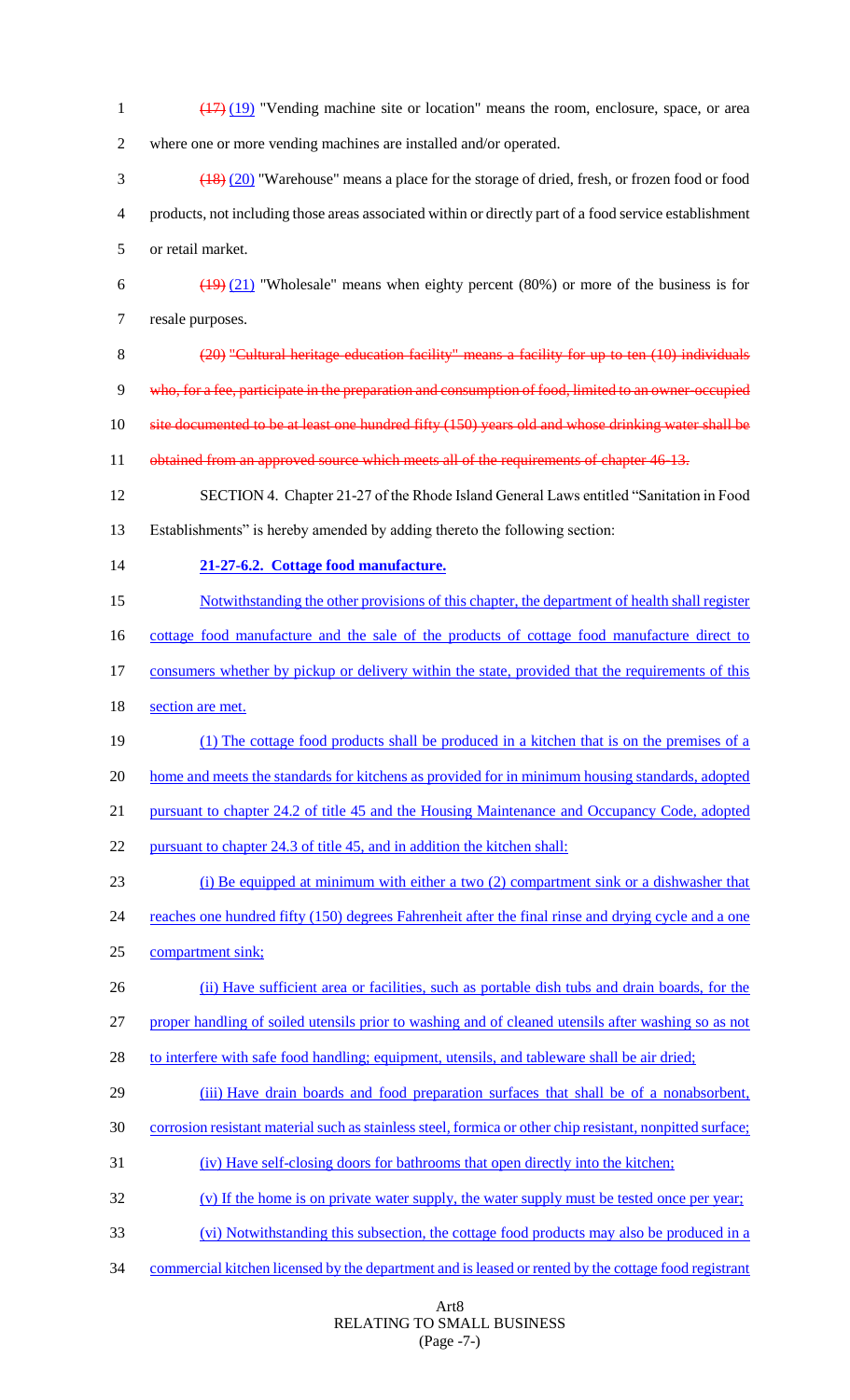| $\mathbf{1}$   | provided that a record be maintained as to the dates the commercial kitchen was used and that        |
|----------------|------------------------------------------------------------------------------------------------------|
| $\overline{2}$ | ingredients used in the production of cottage foods are transported according to applicable food     |
| 3              | safety standards and regulations promulgated by the department.                                      |
| 4              | (2) The cottage food products are prepared and produced ready for sale under the following           |
| 5              | conditions:                                                                                          |
| 6              | (i) Pets are kept out of food preparation and food storage areas at all times;                       |
| 7              | (ii) Cooking facilities shall not be used for domestic food purposes while cottage food              |
| 8              | products are being prepared;                                                                         |
| 9              | (iii) Garbage is placed and stored in impervious covered receptacles before it is removed            |
| 10             | from the kitchen, which removal shall be at least once each day that the kitchen is used for cottage |
| 11             | food manufacture;                                                                                    |
| 12             | (iv) Any laundry facilities which may be in the kitchen shall not be used during cottage             |
| 13             | food manufacture;                                                                                    |
| 14             | (v) Recipe(s) for each cottage food product with all the ingredients and quantities listed,          |
| 15             | and processing times and procedures, are maintained in the kitchen for review and inspection;        |
| 16             | (vi) An affixed label that contains:                                                                 |
| 17             | (A) Name, address, and telephone number;                                                             |
| 18             | (B) The ingredients of the cottage food product, in descending order of predominance by              |
| 19             | weight or volume;                                                                                    |
| 20             | (C) Allergen information, as specified by federal and state labeling requirements, such as           |
| 21             | milk, eggs, tree nuts, peanuts, wheat, and soybeans; and                                             |
| 22             | (D) The following statement printed in at least ten-point type in a clear and conspicuous            |
| 23             | manner that provides contrast to the background label: "Made by a Cottage Food Business              |
| 24             | Registrant that is not Subject to Routine Government Food Safety Inspection," unless products        |
| 25             | have been prepared in a commercial kitchen licensed by the department.                               |
| 26             | (3) Cottage food manufacture shall be limited to the production of baked goods that do not           |
| 27             | require refrigeration or time/temperature control for safety, including but not limited to:          |
| 28             | (i) Double crust pies;                                                                               |
| 29             | (ii) Yeast breads;                                                                                   |
| 30             | (iii) Biscuits, brownies, cookies, muffins; and                                                      |
| 31             | (iv) Cakes that do not require refrigeration or temperature-controlled environment; and              |
| 32             | (v) Other baked goods as defined by the department.                                                  |
| 33             | (4) Each cottage food manufacturer shall be registered with the department of health and             |
| 34             | shall require a notarized affidavit of compliance, in any form that the department may require, from |

### Art8 RELATING TO SMALL BUSINESS (Page -8-)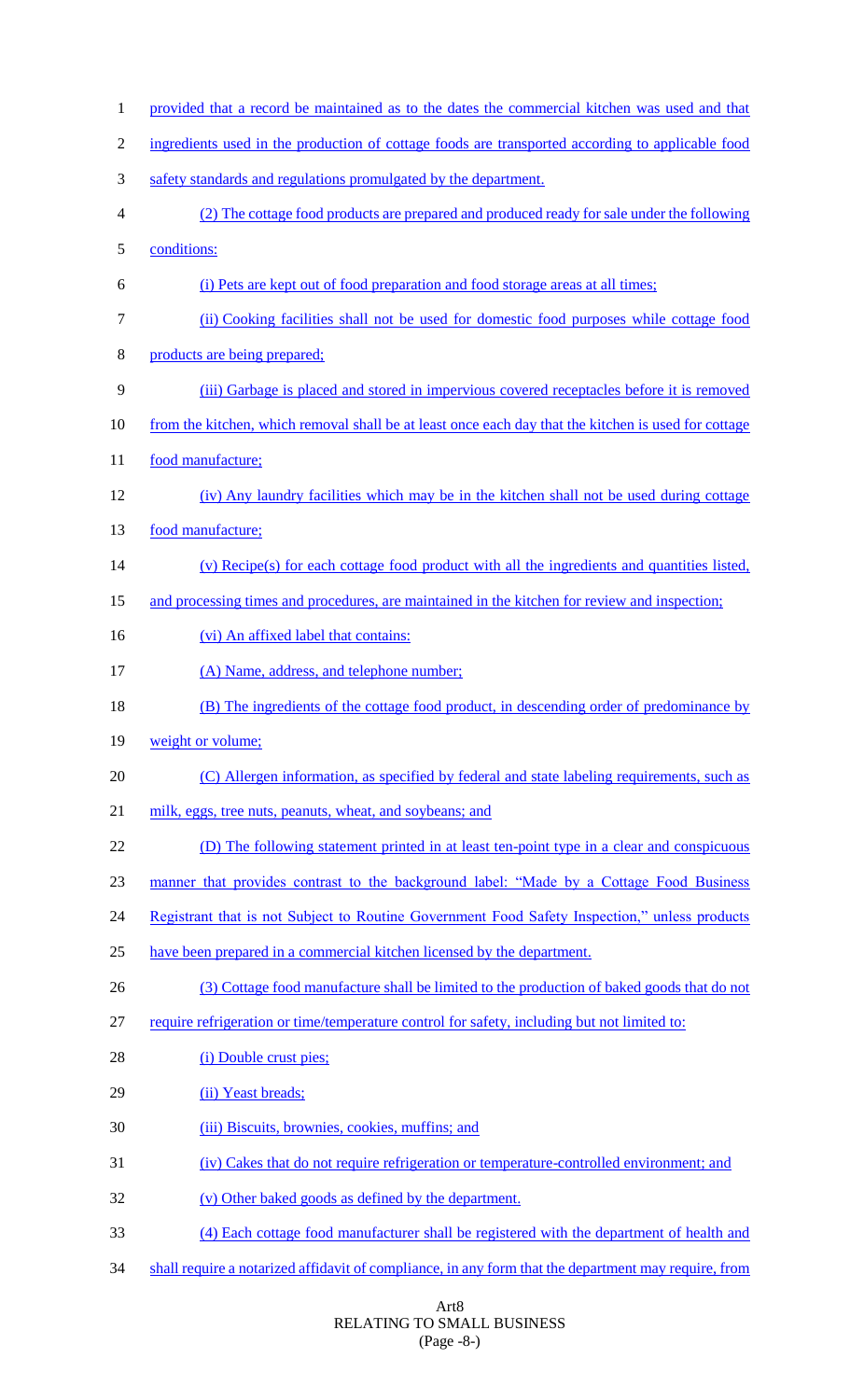1 the applicant that the requirements of this section have been met and the operation of the kitchen 2 shall be in conformity with the requirements of this section. Prior to the initial registration, each 3 cottage food manufacturer is required to successfully complete a Food Safety Instructor Training Course approved by the department pursuant to § 21-27-11.3. A certificate of registration shall be 5 issued by the department upon the payment of a fee as set forth in § 23-1-54 and the submission of an affidavit of compliance. The certificate of registration shall be valid for one year after the date of issuance; provided, however, that the certificate may be revoked by the director at any time for noncompliance with the requirements of the section. The certificate of registration, with a copy of the affidavit of compliance, shall be kept in the kitchen where the cottage food manufacture takes 10 place. The director of health shall have the authority to develop and issue a standard form for the 11 affidavit of compliance to be used by persons applying for a certificate of registration; the form 12 shall impose no requirements or certifications beyond those set forth in this section and § 21-27-13 16). No certificates of registration shall be issued by the department prior to November 1, 2022. (5) No such operation shall engage in consignment or wholesale sales. The following additional locational sales by any such cottage food operation shall be prohibited: (1) Grocery 16 stores; (2) restaurants; (3) long-term care facilities; (4) group homes; (5) day care facilities; and (6) schools. Advertising and sales by Internet, mail and phone are permissible, provided the cottage food licensee or their designee shall deliver, in person, to the customer within the state. (6) Total annual gross sales for a cottage food operation shall not exceed twenty-five thousand dollars (\$25,000) per calendar year. If annual gross sales exceed the maximum annual gross sales amount allowed, the cottage food registrant shall either obtain food processor license or cease operations. The director of health may request documentation to verify the annual gross sales figure of any cottage food operation. (7) Sales on all cottage foods are subject to applicable sales tax pursuant to § 44-18-7. (8) The director of health or designee may inspect a cottage food operation at any time to ensure compliance with the provisions of this section. Nothing in this section shall be construed to prohibit the director of health or designee of the director from investigating the registered area of a 28 cottage food operation in response to a foodborne illness outbreak, consumer complaint or other public health emergency. SECTION 5. Section 23-1-54 of the Rhode Island General Laws in Chapter 23-1 entitled "Health and Safety" is hereby amended to read as follows: **23-1-54. Fees payable to the department of health.** Fees payable to the department shall be as follows: **PROFESSION RIGL Section Description of Fee FEE**

### Art8 RELATING TO SMALL BUSINESS (Page -9-)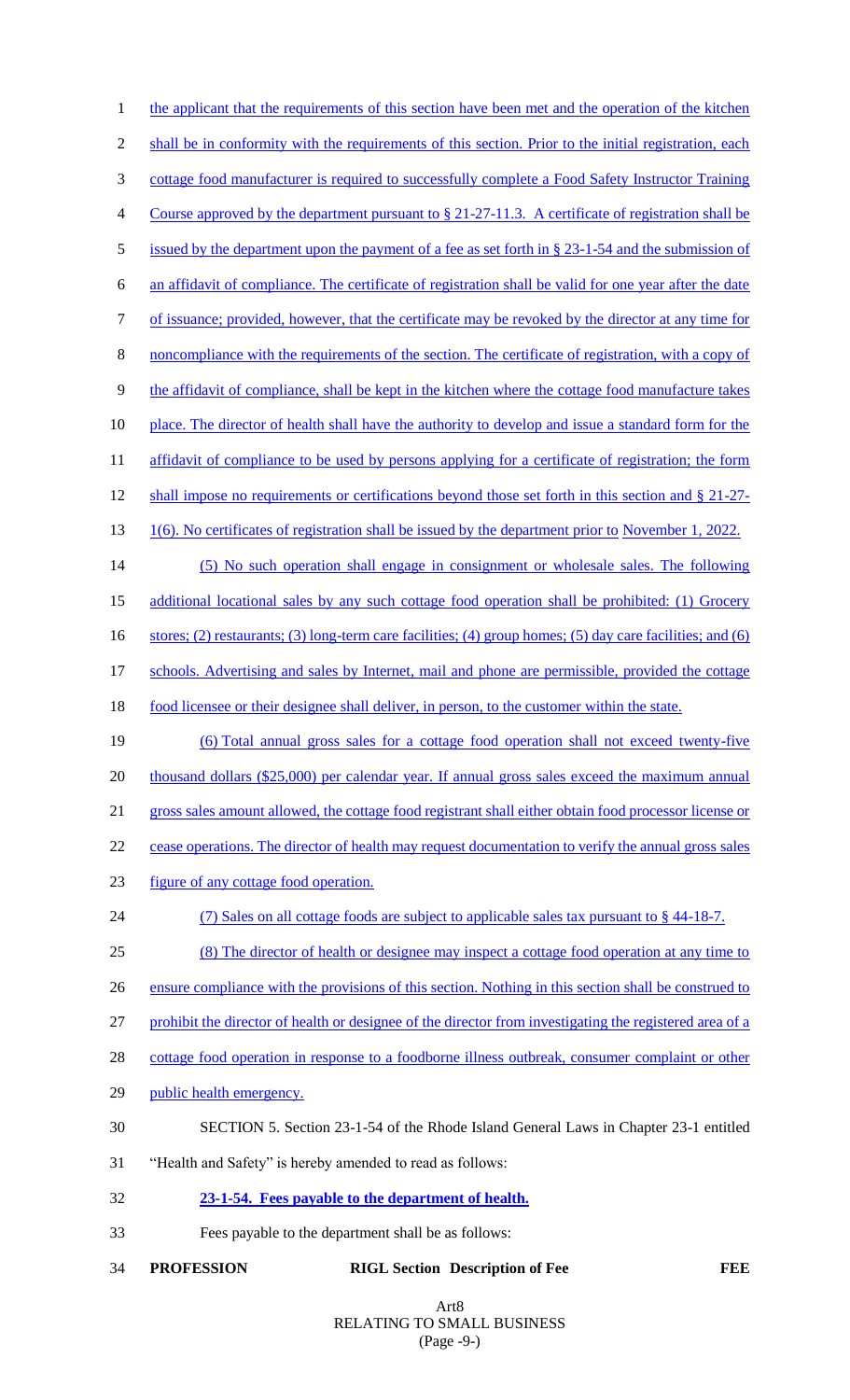| $\mathbf{1}$   | Barbers/hairdressers       | $5-10-10(a)$     | Renewal application               | \$25.00  |
|----------------|----------------------------|------------------|-----------------------------------|----------|
| $\mathfrak{2}$ | Barbers/hairdressers       | $5-10-10(a)$     | Renewal application:              |          |
| 3              | Manicuring                 |                  | Instructors and manicurists       | \$25.00  |
| 4              | Barbers/hairdressers       | $5-10-10(b)$     | Minimum late renewal fee          | \$25.00  |
| 5              | Barbers/hairdressers       | $5-10-10(b)$     | Maximum late renewal fee          | \$100.00 |
| 6              | Barbers/hairdressers       | $5-10-11[c]$     | Application fee                   | \$25.00  |
| 7              | Barbers/hairdressers       | $5-10-11[c]$     | Application fee: manicuring       |          |
| $8\,$          |                            |                  | Instructors and manicurists       | \$25.00  |
| 9              | Barbers/hairdressers       | $5-10-13$        | Demonstrator's permit             | \$90.00  |
| 10             | Barbers/hairdressers       | $5-10-15$        | Shop license: initial             | \$170.00 |
| 11             | Barbers/hairdressers       | $5-10-15$        | Shop license: renewal             | \$170.00 |
| 12             | Veterinarians              | $5 - 25 - 10$    | Application fee                   | \$40.00  |
| 13             | Veterinarians              | $5 - 25 - 11$    | <b>Examination</b> fee            | \$540.00 |
| 14             | Veterinarians              | $5-25-12(a)$     | Renewal fee                       | \$580.00 |
| 15             | Veterinarians              | $5 - 25 - 12[c]$ | Late renewal fee                  | \$120.00 |
| 16             | Podiatrists                | $5-29-7$         | Application fee                   | \$240.00 |
| 17             | Podiatrists                | $5-29-11$        | Renewal fee: minimum              | \$240.00 |
| 18             | Podiatrists                | $5-29-11$        | Renewal fee: maximum              | \$540.00 |
| 19             | Podiatrists                | $5-29-13$        | Limited registration              | \$65.00  |
| 20             | Podiatrists                | $5-29-14$        | Limited registration:             |          |
| 21             |                            |                  | Academic faculty                  | \$240.00 |
| 22             | Podiatrists                | $5-29-14$        | Application fee:                  |          |
| 23             |                            |                  | Renewal maximum                   | \$440.00 |
| 24             | Chiropractors              | $5 - 30 - 6$     | Examination fee:                  | \$210.00 |
| 25             | Chiropractors              | $5 - 30 - 7$     | Examination exemption fee:        | \$210.00 |
| 26             | Chiropractors              | $5-30-8(b)$      | Exam Physiotherapy                | \$210.00 |
| 27             | Chiropractors              | $5-30-8(b)$      | Exam chiro and physiotherapy      | \$210.00 |
| 28             | Chiropractors              | $5 - 30 - 12$    | Renewal fee                       | \$210.00 |
| 29             | Dentists/dental hygienists | $5-31.1-6(d)$    | Dentist: application fee          | \$965.00 |
| 30             | Dentists/dental hygienists | $5-31.1-6(d)$    | Dental hygienist: application fee | \$65.00  |
| 31             | Dentists/dental hygienists | $5-31.1-6(d)$    | Reexamination: dentist            | \$965.00 |
| 32             | Dentists/dental hygienists | $5-31.1-6(d)$    | Reexamination: hygienist          | \$65.00  |
| 33             | Dentists/dental hygienists | $5-31.1-21(b)$   | Reinstatement fee dentist         | \$90.00  |
| 34             | Dentists/dental hygienists | $5-31.1-21(b)$   | Reinstatement fee hygienist       | \$90.00  |

Art8 RELATING TO SMALL BUSINESS (Page -10-)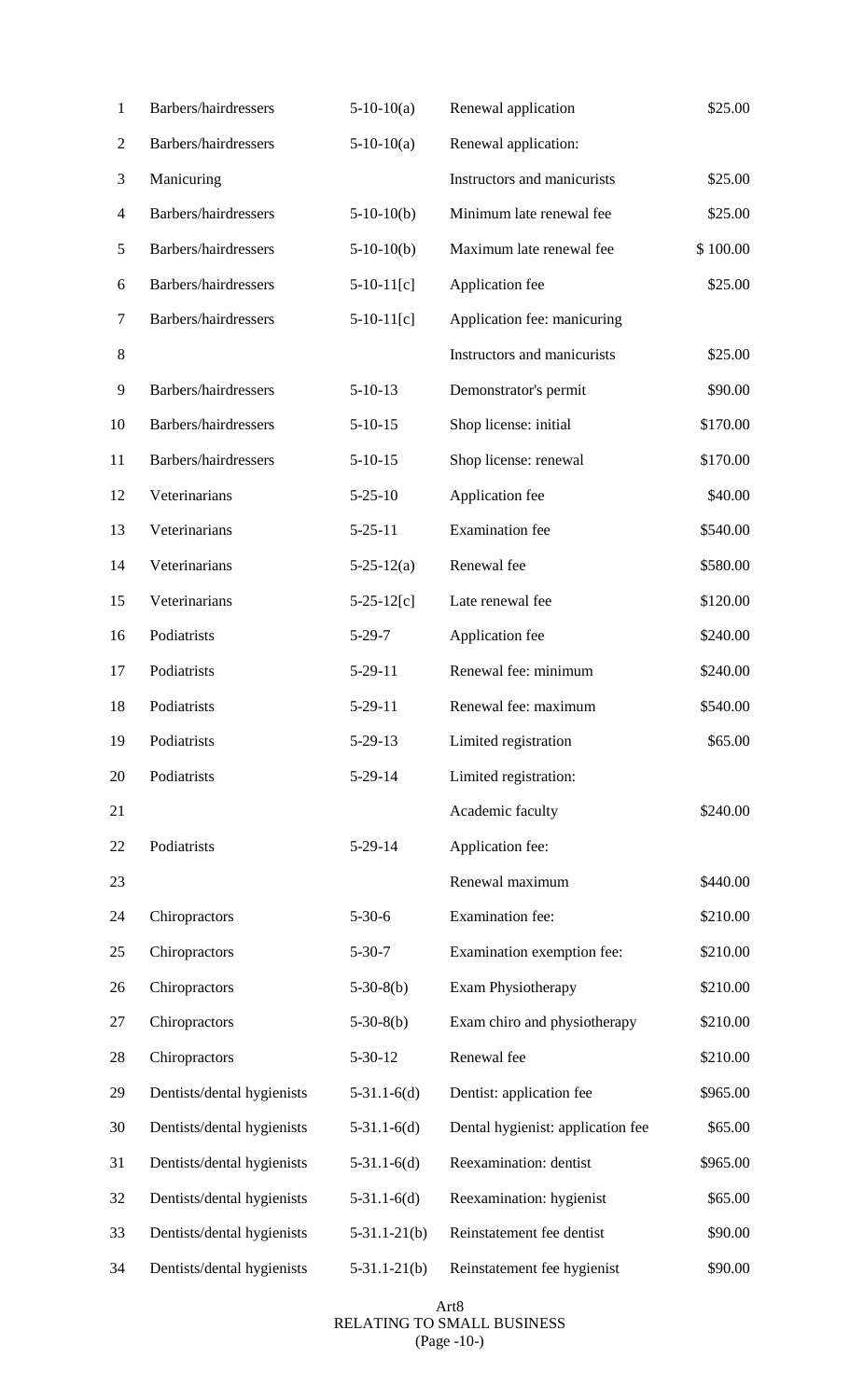| $\mathbf{1}$   | Dentists/dental hygienists             | $5-31.1-21(c)$  | Inactive status: dentist              | \$220.00 |
|----------------|----------------------------------------|-----------------|---------------------------------------|----------|
| $\overline{c}$ | Dentists/dental hygienists             | $5-31.1-21(c)$  | Inactive status: hygienist            | \$40.00  |
| $\mathfrak{Z}$ | Dentists/dental hygienists             | 5-31.1-22       | Limited registration                  | \$65.00  |
| $\overline{4}$ | Dentists/dental hygienists             | $5-31.1-23[c]$  | Limited reg: Academic faculty         | \$965.00 |
| 5              | Dentists/dental hygienists             | $5-31.1-23[c]$  | Limited reg: Academic faculty renewal | \$500.00 |
| 6              | Electrolysis                           | $5 - 32 - 3$    | Application fee                       | \$25.00  |
| $\tau$         | Electrolysis                           | $5-32-6(b)$     | Renewal fee                           | \$25.00  |
| $8\,$          | Electrolysis                           | $5 - 32 - 7$    | Reciprocal license fee                | \$25.00  |
| 9              | Electrolysis                           | $5 - 32 - 17$   | Teaching license                      | \$25.00  |
| 10             | Funeral directors/embalmers            | 5-33.2-12       | Funeral establishment license         | \$120.00 |
| 11             | Funeral services establishments        |                 |                                       |          |
| 12             | Funeral directors/embalmers            | $5 - 33.2 - 15$ | Renewal: funeral/director             | \$90.00  |
| 13             | Funeral services establishments        |                 |                                       |          |
| 14             | embalmer                               |                 |                                       | \$30.00  |
| 15             | Funeral directors/embalmers            | 5-33.2-12       | Funeral branch ofc license            | \$90.00  |
| 16             | Funeral directors/embalmers            | 5-33.2-13.1     | Crematories: application fee          | \$120.00 |
| 17             | Funeral services establishments        |                 |                                       |          |
| 18             | Funeral directors/embalmers            | 5-33.2-15       | Renewal: funeral/director             |          |
| 19             | <b>Funeral Svcs establishments</b>     |                 |                                       |          |
| 20             | establishment                          |                 |                                       | \$120.00 |
| 21             | Funeral directors/embalmers            | $5 - 33.2 - 15$ | Additional branch office              |          |
| 22             | <b>Funeral services Establishments</b> |                 |                                       |          |
| 23             | licenses                               |                 |                                       | \$120.00 |
| 24             | Funeral directors/embalmers            | 5-33.2-15       | Crematory renewal fee                 |          |
| 25             | Funeral svcs establishments            |                 |                                       | \$120.00 |
| 26             | Funeral directors/embalmers            | $5 - 33.2 - 15$ | Late renewal fee                      |          |
| 27             | Funeral svcs establishments            |                 |                                       |          |
| 28             | (All license types)                    |                 |                                       | \$25.00  |
| 29             | Funeral directors/embalmers            | $5-33.2-16(a)$  | Intern registration fee               |          |
| 30             | <b>Funeral Services establishments</b> |                 |                                       | \$25.00  |
| 31             | <b>Nurses</b>                          | $5 - 34 - 12$   | RN Application fee                    | \$135.00 |
| 32             | <b>Nurses</b>                          | $5 - 34 - 16$   | LPN Application fee                   | \$45.00  |
| 33             | <b>Nurses</b>                          | 5-34-19         | Renewal fee: RN                       | \$135.00 |
| 34             | <b>Nurses</b>                          | 5-34-19         | Renewal fee: LPN                      | \$45.00  |
|                |                                        |                 |                                       |          |

# Art8 RELATING TO SMALL BUSINESS (Page -11-)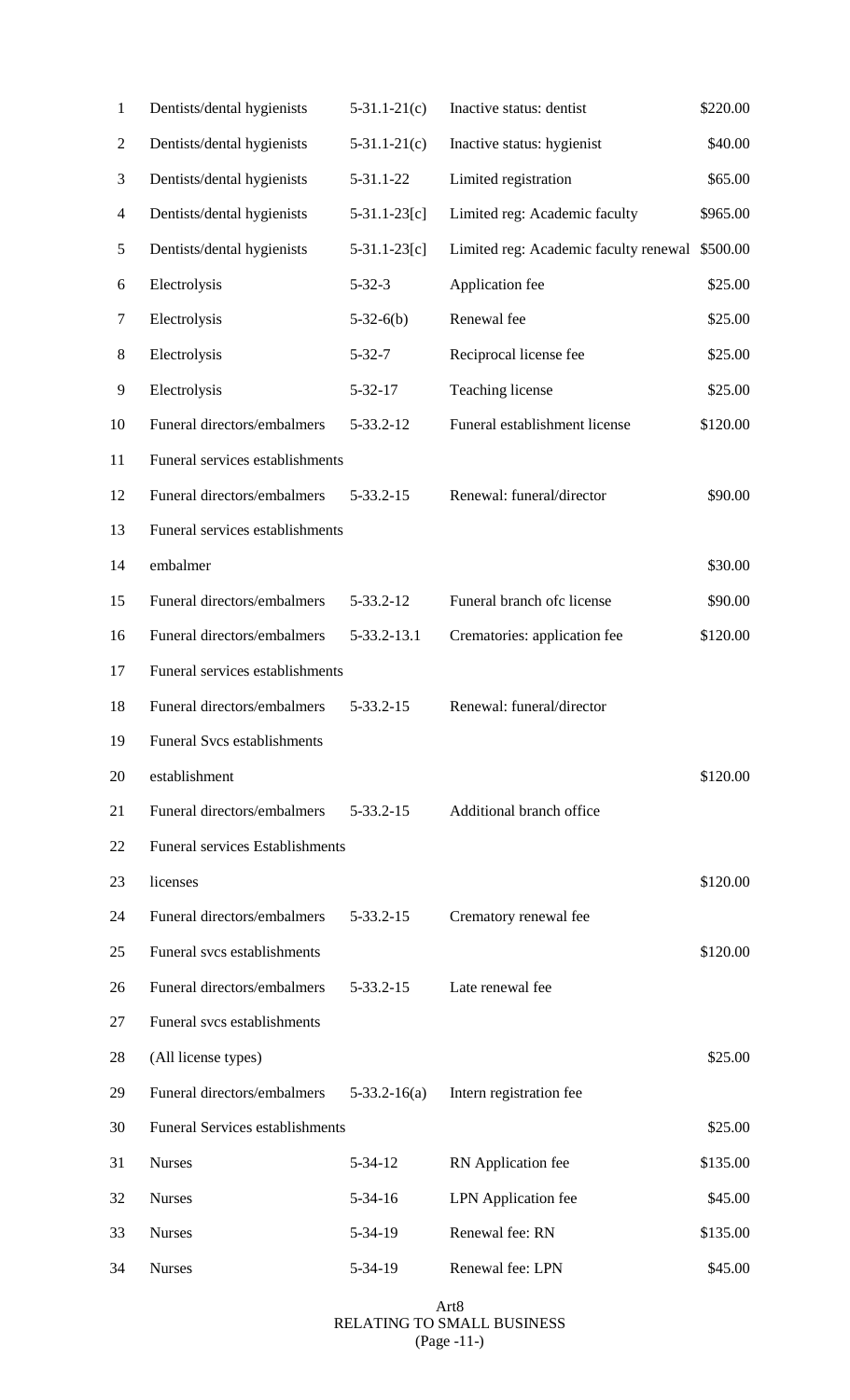| $\mathbf{1}$   | <b>Nurses</b>           | 5-34-37         | RNP application fee                      | \$80.00    |
|----------------|-------------------------|-----------------|------------------------------------------|------------|
| $\overline{2}$ | <b>Nurses</b>           | 5-34-37         | RNP renewal fee                          | \$80.00    |
| 3              | <b>Nurses</b>           | 5-34-37         | RNP prescriptive privileges              | \$65.00    |
| $\overline{4}$ | <b>Nurses</b>           | 5-34-40.3       | Clin nurse spec application              | \$80.00    |
| $\mathfrak{S}$ | <b>Nurses</b>           | 5-34-40.3       | Clin nurse spec renewal                  | \$80.00    |
| 6              | <b>Nurses</b>           | 5-34-40.3       | Clin nurse spec Rx privilege             | \$65.00    |
| $\tau$         | Nurse anesthetists      | $5-34.2-4(a)$   | CRNA application fee                     | \$80.00    |
| $8\,$          | Nurse anesthetists      | $5-34.2-4(b)$   | CRNA renewal fee                         | \$80.00    |
| $\mathbf{9}$   | Optometrists            | $5 - 35.1 - 4$  | Application fee                          | \$280.00   |
| 10             | Optometrists            | $5 - 35.1 - 7$  | Renewal fee                              | \$280.00   |
| 11             | Optometrists            | $5 - 35.1 - 7$  | Late fee                                 | \$90.00    |
| 12             | Optometrists            | $5 - 35.1 - 7$  | Reactivation of license fee              | \$65.00    |
| 13             | Optometrists            | $5-35.1-19(b)$  | Violations of section                    | \$650.00   |
| 14             | Optometrists            | $5 - 35.1 - 20$ | Violations of chapter                    | \$260.00   |
| 15             | Opticians               | $5 - 35.2 - 3$  | Application fee                          | \$30.00    |
| 16             | Physicians              | $5 - 37 - 2$    | Application fee                          | \$1,090.00 |
| 17             | Physicians              | $5 - 37 - 2$    | Re-examination fee                       | \$1,090.00 |
| 18             | Physicians              | $5-37-10(b)$    | Late renewal fee                         | \$170.00   |
| 19             | Physicians              | $5 - 37 - 16$   | Limited registration fee                 | \$65.00    |
| 20             | Physicians              | $5-37-16.1$     | Ltd reg: academic faculty                | \$600.00   |
| 21             | Physicians              | $5-37-16.1$     | Ltd reg: Faculty renewal                 | \$170.00   |
| 22             | Acupuncture             | $5 - 37.2 - 10$ | Application fee                          | \$310.00   |
| 23             | Acupuncture             | $5-37.2-13(4)$  | Acupuncture assistant                    | \$310.00   |
| 24             |                         |                 | Licensure fee                            | \$170.00   |
| 25             | Social workers          | $5-39.1-9$      | Application fee                          | \$70.00    |
| 26             | Social workers          | 5-39.1-9        | Renewal fee                              | \$70.00    |
| 27             | Physical therapists     | $5-40-8$        | Application fee                          | \$155.00   |
| 28             | Physical therapists     | $5-40-8.1$      | Application: physical therapy assistants | \$50.00    |
| 29             | Physical therapists     | $5-40-10(a)$    | Renewal fee: Physical therapists         | \$155.00   |
| 30             | Physical therapists     | $5-40-10(a)$    | Renewal fee: Physical therapy assistants | \$50.00    |
| 31             | Physical therapists     | $5-40-10[c]$    | Late renewals                            | \$50.00    |
| 32             | Occupational therapists | $5-40.1-12(2)$  | Renewal fee                              | \$140.00   |
| 33             | Occupational therapists | $5-40.1-12(5)$  | Late renewal fee                         | \$50.00    |
| 34             | Occupational therapists | $5-40.1-12(b)$  | Reactivation fee                         | \$140.00   |

#### Art8 RELATING TO SMALL BUSINESS (Page -12-)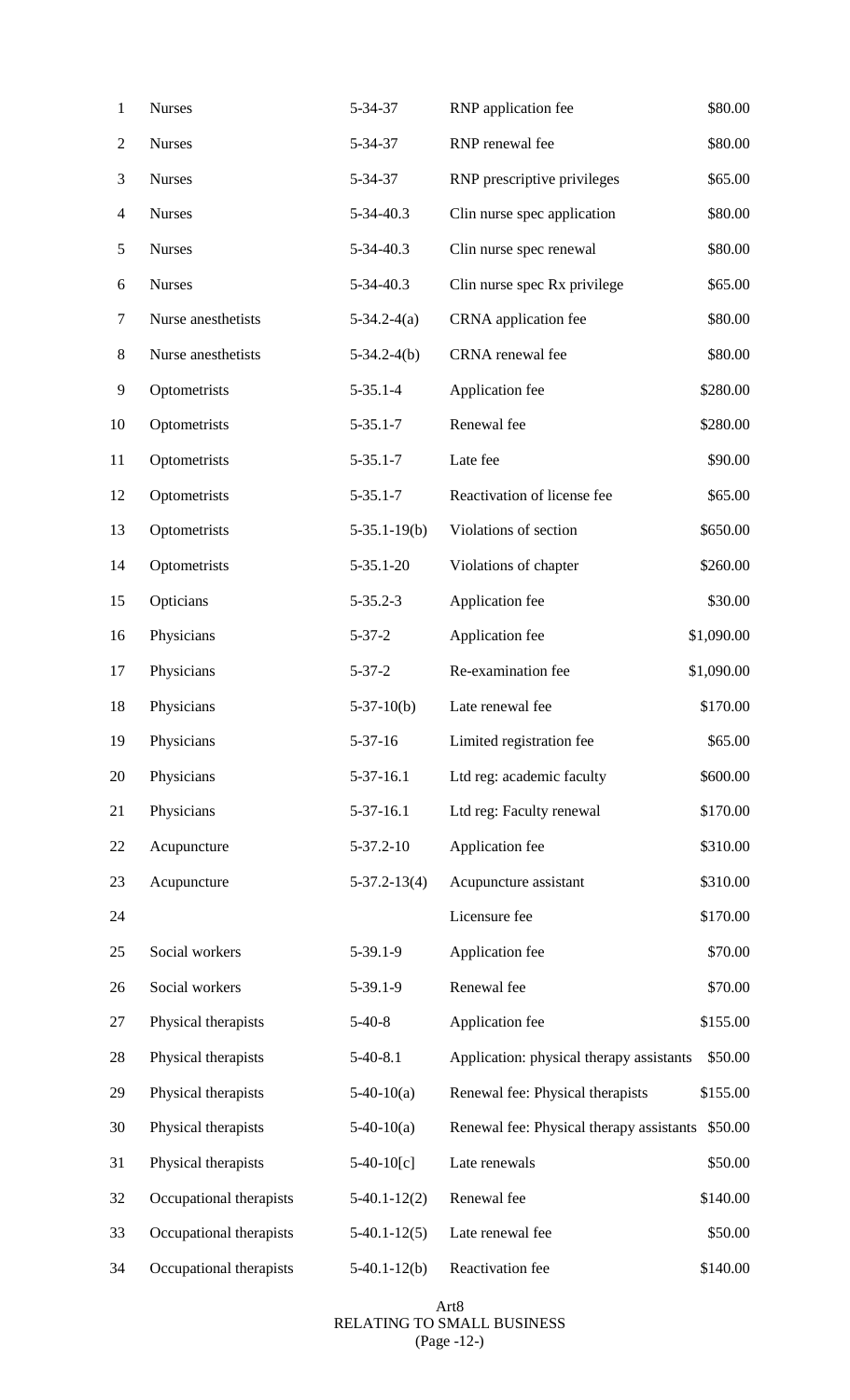| $\mathbf{1}$   | Occupational therapists                      | $5-40.1-13$     | Application fee                     | \$140.00 |
|----------------|----------------------------------------------|-----------------|-------------------------------------|----------|
| $\overline{2}$ | Psychologists                                | $5 - 44 - 12$   | Application fee                     | \$230.00 |
| 3              | Psychologists                                | $5-44-13$       | Temporary permit                    | \$120.00 |
| $\overline{4}$ | Psychologists                                | $5-44-15[c]$    | Renewal fee                         | \$230.00 |
| $\mathfrak{S}$ | Psychologists                                | $5-44-15(e)$    | Late renewal fee                    | \$50.00  |
| 6              | Nursing home administrators                  | $5 - 45 - 10$   | Renewal fee                         | \$160.00 |
| $\tau$         | Speech pathologist/audiologists 5-48-1(14)   |                 | Speech lang support personnel:      |          |
| $8\,$          |                                              |                 | late filing                         | \$90.00  |
| 9              | Speech pathologist/audiologists 5-48-9(a)    |                 | Application fee: Audiologist        | \$65.00  |
| 10             | Speech pathologist/audiologists 5-48-9(a)    |                 | Application fee: Speech Pathologist | \$145.00 |
| 11             | Speech pathologist/audiologists 5-48-9(a)    |                 | Renewal fee: Audiologist            | \$65.00  |
| 12             | Speech pathologist/audiologists 5-48-9(a)    |                 | Renewal fee: Speech Pathologist     | \$145.00 |
| 13             | Speech pathologist/audiologists 5-48-9(a)    |                 | Provisional license: renewal fee    | \$65.00  |
| 14             | Speech pathologist/audiologists 5-48-9(b)    |                 | Late renewal fee                    | \$50.00  |
| 15             | Speech pathologist/audiologists 5-48-9(d)(1) |                 | Reinstatement fee: audiologist      | \$65.00  |
| 16             | Speech pathologist/audiologists 5-48-9(d)(1) |                 | Reinstatement fee: audiologist      | \$65.00  |
| 17             |                                              |                 | speech pathologists                 | \$145.00 |
| 18             |                                              |                 | personnel: late filing              | \$65.00  |
| 19             | Hearing aid dealers/fitters                  | $5-49-6(a)$     | License endorsement Examination fee | \$25.00  |
| 20             | Hearing aid dealersfitters                   | $5-49-6(b)$     | Temporary permit fee                | \$25.00  |
| 21             | Hearing aid dealers/fitters                  | $5-49-6(d)$     | Temporary permit renewal fee        | \$35.00  |
| 22             | Hearing aid dealers/fitters                  | $5-49-11(a)(1)$ | License fee                         | \$25.00  |
| 23             | Hearing aid dealers/fitters                  | $5-49-11(b)$    | License renewal fee                 | \$25.00  |
| 24             | Hearing aid dealers/fitters                  | $5-49-11[c]$    | License renewal late fee            | \$25.00  |
| 25             | Physician assistants                         | $5-54-9(4)$     | Application fee                     | \$110.00 |
| 26             | Physician assistants                         | $5-54-11(b)$    | Renewal fee                         | \$110.00 |
| 27             | Orthotics/prosthetic practice                | $5-59.1-5$      | Application fee                     | \$120.00 |
| 28             | Orthotics/prosthetic practice                | $5-59.1-12$     | Renewal fee                         | \$120.00 |
| 29             | Athletic trainers                            | $5 - 60 - 11$   | Application fee                     | \$60.00  |
| 30             | Athletic trainers                            | $5 - 60 - 11$   | Renewal fee                         | \$60.00  |
| 31             | Athletic trainers                            | $5-60-11$       | Late renewal fee                    | \$25.00  |
| 32             | Mental health counselors                     |                 |                                     |          |
| 33             | Marriage and family therapists               | $5-63.2-16$     | Application fee: Marriage           |          |
| 34             |                                              |                 | Family therapist                    | \$130.00 |

### Art8 RELATING TO SMALL BUSINESS (Page -13-)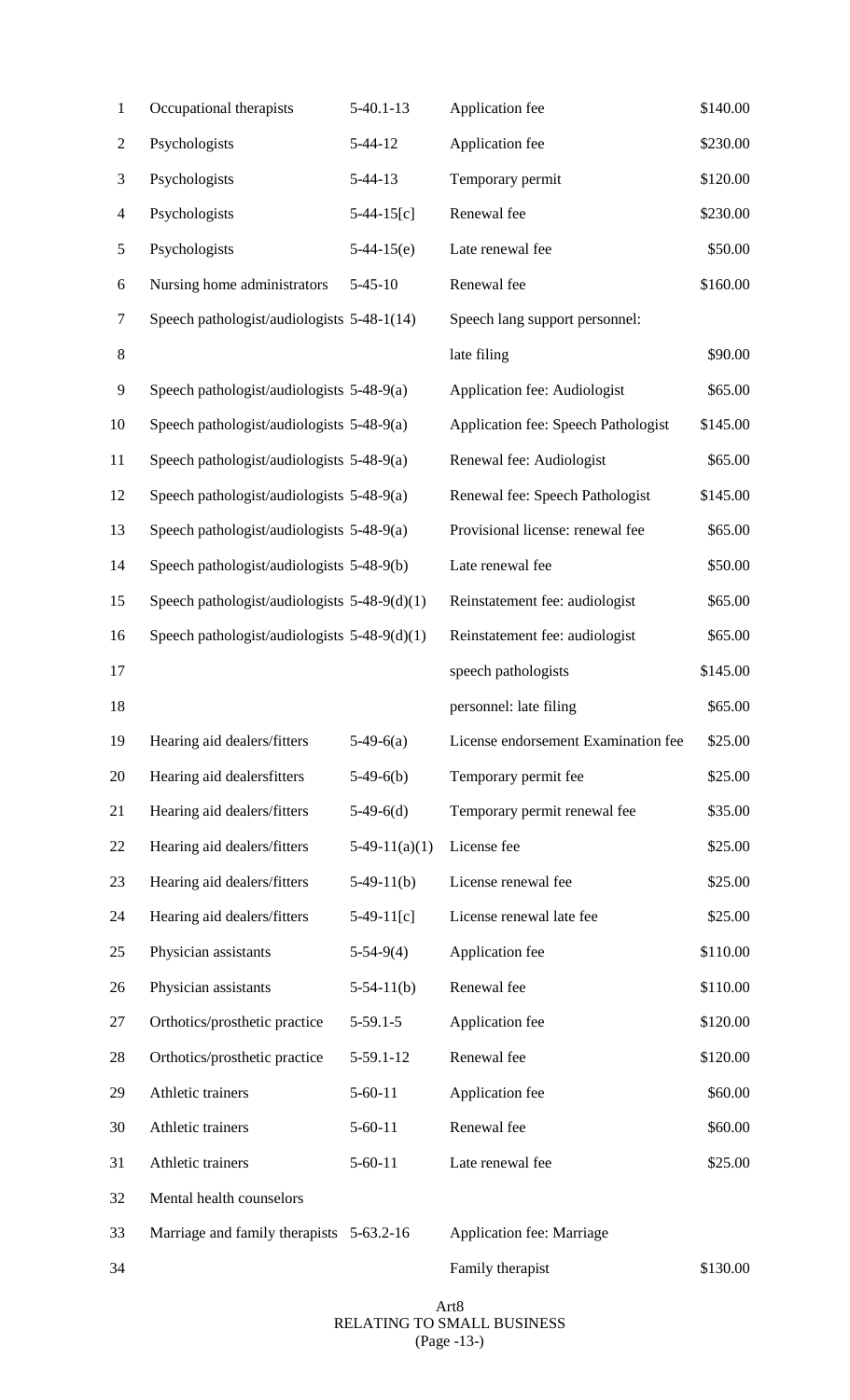| $\mathbf{1}$   | Mental health counselors                      |                 |                           |          |
|----------------|-----------------------------------------------|-----------------|---------------------------|----------|
| $\overline{2}$ | Marriage and family therapists 5-63.2-16      |                 | Application fee: Mental   |          |
| 3              |                                               |                 | health counselors         | \$70.00  |
| 4              | Mental health counselors                      |                 |                           |          |
| 5              | Marriage and family therapists 5-63.2-16      |                 | Reexamination fee:        |          |
| 6              |                                               |                 | Marriage/family therapist | \$130.00 |
| $\tau$         | Mental health counselors                      |                 |                           |          |
| $8\,$          | Marriage and family therapists 5-63.2-16      |                 | Reexamination fee:        |          |
| 9              |                                               |                 | Mental health counselors  | \$70.00  |
| 10             | Mental health counselors                      |                 |                           |          |
| 11             | Marriage and family therapists $5-63.2-17(a)$ |                 | Renewal fee: Marriage     |          |
| 12             |                                               |                 | Family therapist          | \$130.00 |
| 13             | Mental health counselors                      |                 |                           |          |
| 14             | Marriage and family therapists 5-63.2-17(a)   |                 | Renewal fee: Mental       |          |
| 15             |                                               |                 | health counselors         | \$50.00  |
| 16             | Mental health counselors                      |                 |                           |          |
| 17             | Marriage and family therapists 5-63.2-17(b)   |                 | Late Renewal fee:         |          |
| 18             |                                               |                 | Marriage Family therapist | \$90.00  |
| 19             | Dieticians/nutritionists                      | $5-64-6(b)$     | Application fee           | \$75.00  |
| 20             | Dieticians/nutritionists                      | $5 - 64 - 7$    | Graduate status:          |          |
| 21             |                                               |                 | Application fee:          | \$75.00  |
| 22             | Dieticians/nutritionists                      | $5 - 64 - 8$    | Renewal fee               | \$75.00  |
| 23             | Dieticians/nutritionists                      | $5 - 64 - 8$    | Reinstatement fee         | \$75.00  |
| 24             | Radiologic technologists                      | $5 - 68.1 - 10$ | Application fee maximum   | \$190.00 |
| 25             | Licensed chemical                             |                 |                           |          |
| 26             | dependency professionals                      | $5-69-9$        | Application fee           | \$75.00  |
| 27             | Licensed chemical                             |                 |                           |          |
| 28             | dependency professionals                      | $5-69-9$        | Renewal fee               | \$75.00  |
| 29             | Licensed chemical                             | $5 - 69 - 9$    | Application fee           | \$75.00  |
| 30             | Licensed chemical                             |                 |                           |          |
| 31             | dependency professionals                      | $5 - 69 - 9$    | Application fee           | \$75.00  |
| 32             | Licensed chemical                             |                 |                           |          |
| 33             | dependency professionals                      | $5-69-9$        | Renewal fee               | \$75.00  |
| 34             | Deaf interpreters                             | $5-71-8(a)(3)$  | License fee maximum       | \$25.00  |

#### Art8 RELATING TO SMALL BUSINESS (Page -14-)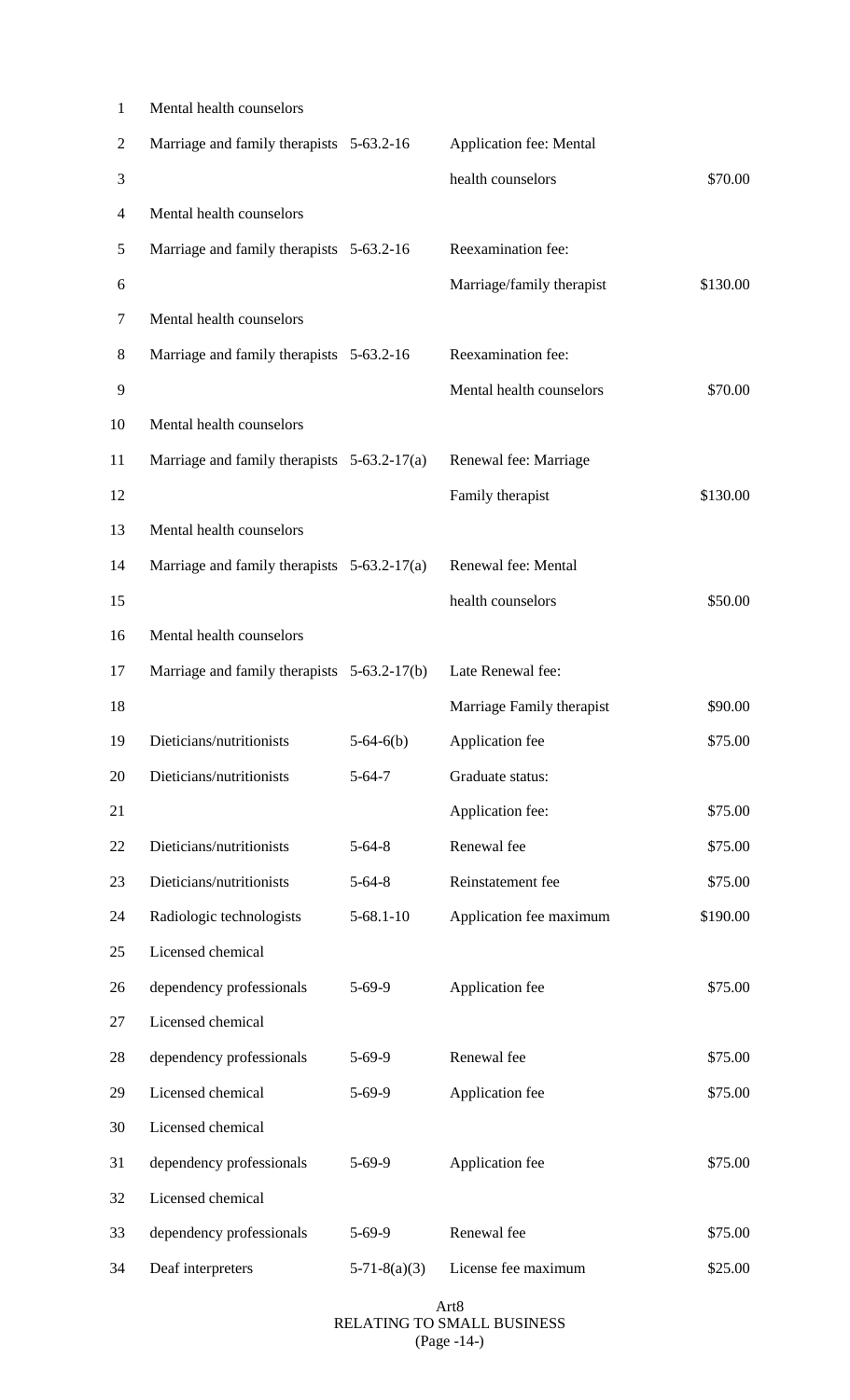| $\mathbf{1}$   | Deaf interpreters                         | $5-71-8(a)(3)$     | License renewal fee                                  | \$25.00  |
|----------------|-------------------------------------------|--------------------|------------------------------------------------------|----------|
| $\overline{2}$ | Milk producers                            | $21 - 2 - 7(g)(1)$ | In-state milk processor                              | \$160.00 |
| $\mathfrak{Z}$ | Milk producers                            | $21 - 2 - 7(g)(2)$ | Out-of-state milk processor                          | \$160.00 |
| $\overline{4}$ | Milk producers                            | $21 - 2 - 7(g)(3)$ | Milk distributors                                    | \$160.00 |
| 5              | Frozen desserts                           | $21-9-3(1)$        | In-state wholesale                                   | \$550.00 |
| 6              | Frozen desserts                           | $21-9-3(2)$        | Out-of-state wholesale                               | \$160.00 |
| 7              | Frozen desserts                           | $21 - 9 - 3(3)$    | Retail frozen dess processors                        | \$160.00 |
| $8\,$          | Meats                                     | $21 - 11 - 4$      | Wholesale                                            | \$160.00 |
| 9              | Meats                                     | $21 - 11 - 4$      | Retail                                               | \$40.00  |
| 10             | Shellfish packing houses                  | $21 - 14 - 2$      | License fee: Shipper/reshipper                       | \$320.00 |
| 11             | Shellfish packinghouses                   | $21 - 14 - 2$      | License fee:Shucker packer/repacker                  | \$390.00 |
| 12             | Non-alcoholic bottled                     |                    |                                                      |          |
| 13             | beverages, drinks & juices                | $21 - 23 - 2$      | Bottler permit                                       | \$550.00 |
| 14             | Non-alcoholic bottled                     |                    |                                                      |          |
| 15             | beverages, drinks & juices                | $21 - 23 - 2$      | Bottle apple cider fee                               | \$60.00  |
| 16             | Farm home food manufacturers 21-27-6.1(4) |                    | Registration fee                                     | \$65.00  |
| 17             | <b>Cottage Food Manufacturers</b>         | $21 - 27 - 6.2(4)$ | Registration fee                                     | \$65.00  |
| 18             | Food businesses                           |                    | $21-27-10(e)(1)$ Food processors wholesale           | \$300.00 |
| 19             | Food businesses                           |                    | $21-27-10(e)(2)$ Food processors retail              | \$120.00 |
| 20             | Food businesses                           |                    | $21-27-10(e)(3)$ Food service establishments         |          |
| 21             |                                           |                    | 50 seats or less                                     | \$160.00 |
| 22             | Food businesses                           |                    | $21-27-10(e)(3)$ Food service establishments         |          |
| 23             |                                           |                    | more than 50 seats                                   | \$240.00 |
| 24             | Food businesses                           |                    | $21-27-10(e)(3)$ Mobile food service units           | \$100.00 |
| 25             | Food businesses                           |                    | $21-27-10(e)(3)$ Industrial caterer or food vending  |          |
| 26             |                                           |                    | Machine commissary                                   | \$280.00 |
| 27             | Food businesses                           |                    | 21-27-10(e)(3) Cultural heritage educational Faculty | \$80.00  |
| 28             | Food businesses                           |                    | $21-27-10(e)(4)$ Vending Machine                     |          |
| 29             |                                           |                    | Location 3 units or less                             | \$50.00  |
| 30             | Food businesses                           |                    | $21-27-10(e)(4)$ Vending Machine                     |          |
| 31             |                                           |                    | Location 4-10 units                                  | \$100.00 |
| 32             | Food businesses                           |                    | $21-27-10(e)(4)$ Vending Machine                     |          |
| 33             |                                           |                    | Location $= 11$ units                                | \$120.00 |
| 34             | Food businesses                           |                    | $21-27-10(e)(5)$ Retail Mkt 1-2 cash registers       | \$120.00 |
|                |                                           |                    |                                                      |          |

### Art8 RELATING TO SMALL BUSINESS (Page -15-)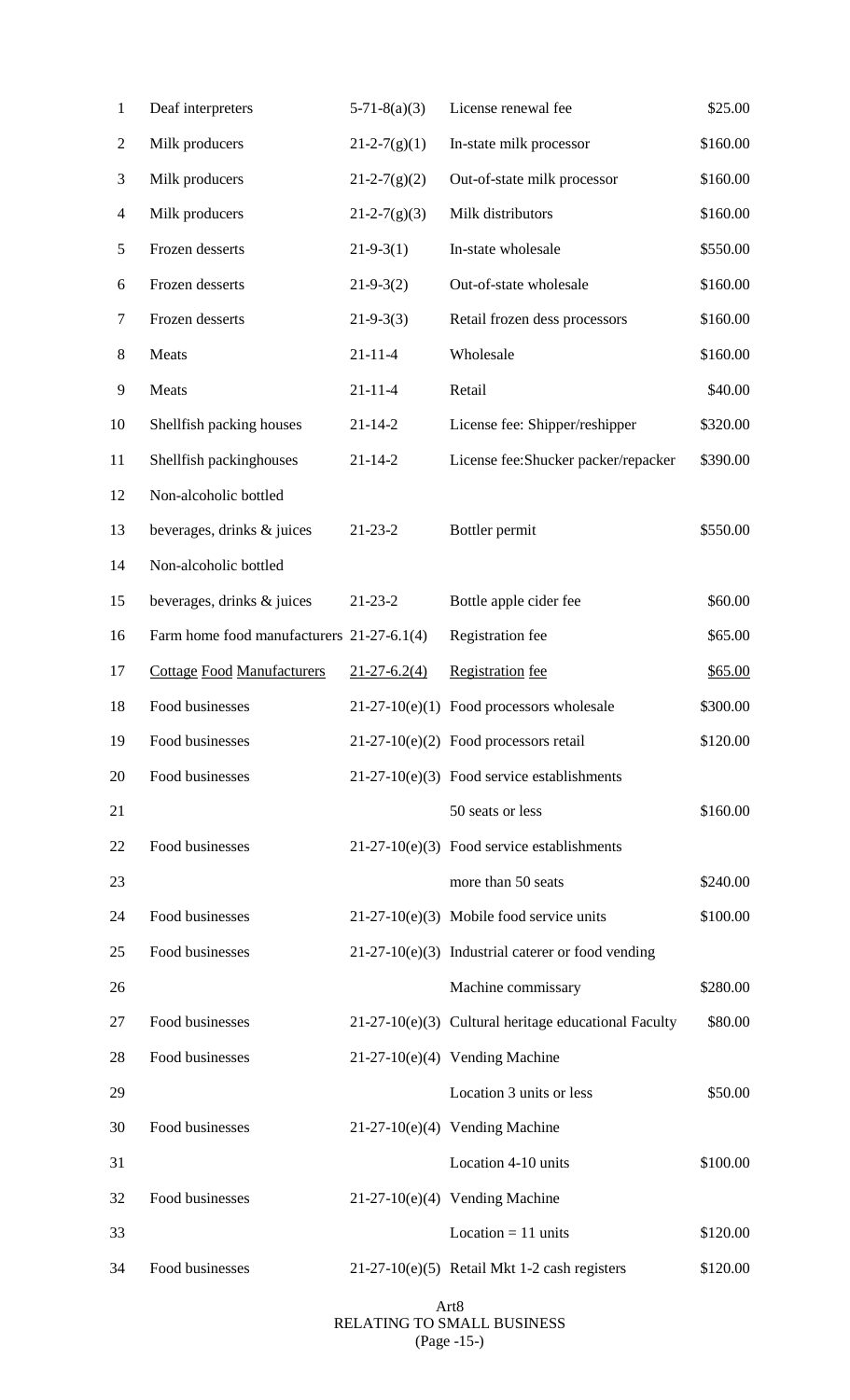| 1              | Food businesses          |                     | 21-27-10(e)(5) Retail Market 3-5 cash registers  | \$240.00 |
|----------------|--------------------------|---------------------|--------------------------------------------------|----------|
| $\overline{2}$ | Food businesses          |                     | $21-27-10(e)(5)$ Retail Market =6 cash registers | \$510.00 |
| 3              | Food businesses          |                     | $21-27-10(e)(6)$ Retail food peddler             | \$100.00 |
| 4              | Food businesses          |                     | $21-27-10(e)(7)$ Food warehouses                 | \$190.00 |
| 5              | Food businesses          | 21-27-11.2          | Certified food safety mgr                        | \$50.00  |
| 6              | License verification fee | $23 - 1 - 16.1$     | All license types                                | \$50.00  |
| 7              | Tattoo and body piercing | $23 - 1 - 39$       | Annual registration fee: Person                  | \$90.00  |
| 8              | Tattoo and bodypiercing  | $23 - 1 - 39$       | Annual registration fee: Establishment           | \$90.00  |
| 9              | Vital records            | $23-3-25(a)(1)$     | Certificate of birth, fetal death, death,        |          |
| 10             |                          |                     | marriage, birth, or certification that           |          |
| 11             |                          |                     | such record cannot be found                      | \$20.00  |
| 12             | Vital records            | $23-3-25(a)(1)$     | Each duplicate of certificate of birth,          |          |
| 13             |                          |                     | fetal death, death, marriage, birth, or          |          |
| 14             |                          |                     | certification that such record cannot            |          |
| 15             |                          |                     | be found                                         | \$15.00  |
| 16             | Vital records            | $23 - 3 - 25(a)(2)$ | Each additional calendar year                    |          |
| 17             |                          |                     | Search, if within 3 months of original           |          |
| 18             |                          |                     | search and if receipt of original search         |          |
| 19             |                          |                     | presented                                        | \$2.00   |
| 20             | Vital records            | $23 - 3 - 25(a)(3)$ | Expedited service                                | \$7.00   |
| 21             | Vital records            | $23-3-25(a)(4)$     | Adoptions, legitimations,                        |          |
| 22             |                          |                     | or Paternity determinations                      | \$15.00  |
| 23             | Vital records            | $23 - 3 - 25(a)(5)$ | Authorized corrections,                          |          |
| 24             |                          |                     | Alterations, and additions                       | \$10.00  |
| 25             | Vital records            | $23 - 3 - 25(a)(6)$ | Filing of delayed record and                     |          |
| 26             |                          |                     | Examination of documentary Proof                 | \$20.00  |
| 27             | Vital records            | $23-3-25(a)(6)$     | Issuance of certified copy of a                  |          |
| 28             |                          |                     | delayed record                                   | \$20.00  |
| 29             | <b>Medical Examiner</b>  | $23 - 4 - 13$       | Autopsy reports                                  | \$40.00  |
| 30             | <b>Medical Examiner</b>  | $23 - 4 - 13$       | <b>Cremation certificates</b>                    |          |
| 31             |                          |                     | and statistics                                   | \$30.00  |
| 32             | <b>Medical Examiner</b>  | $23 - 4 - 13$       | Testimony in civil suits:                        |          |
| 33             |                          |                     | Minimum/day                                      | \$650.00 |
| 34             | <b>Medical Examiner</b>  | $23 - 4 - 13$       | Testimony in civil suits:                        |          |
|                |                          |                     |                                                  |          |

Art8 RELATING TO SMALL BUSINESS (Page -16-)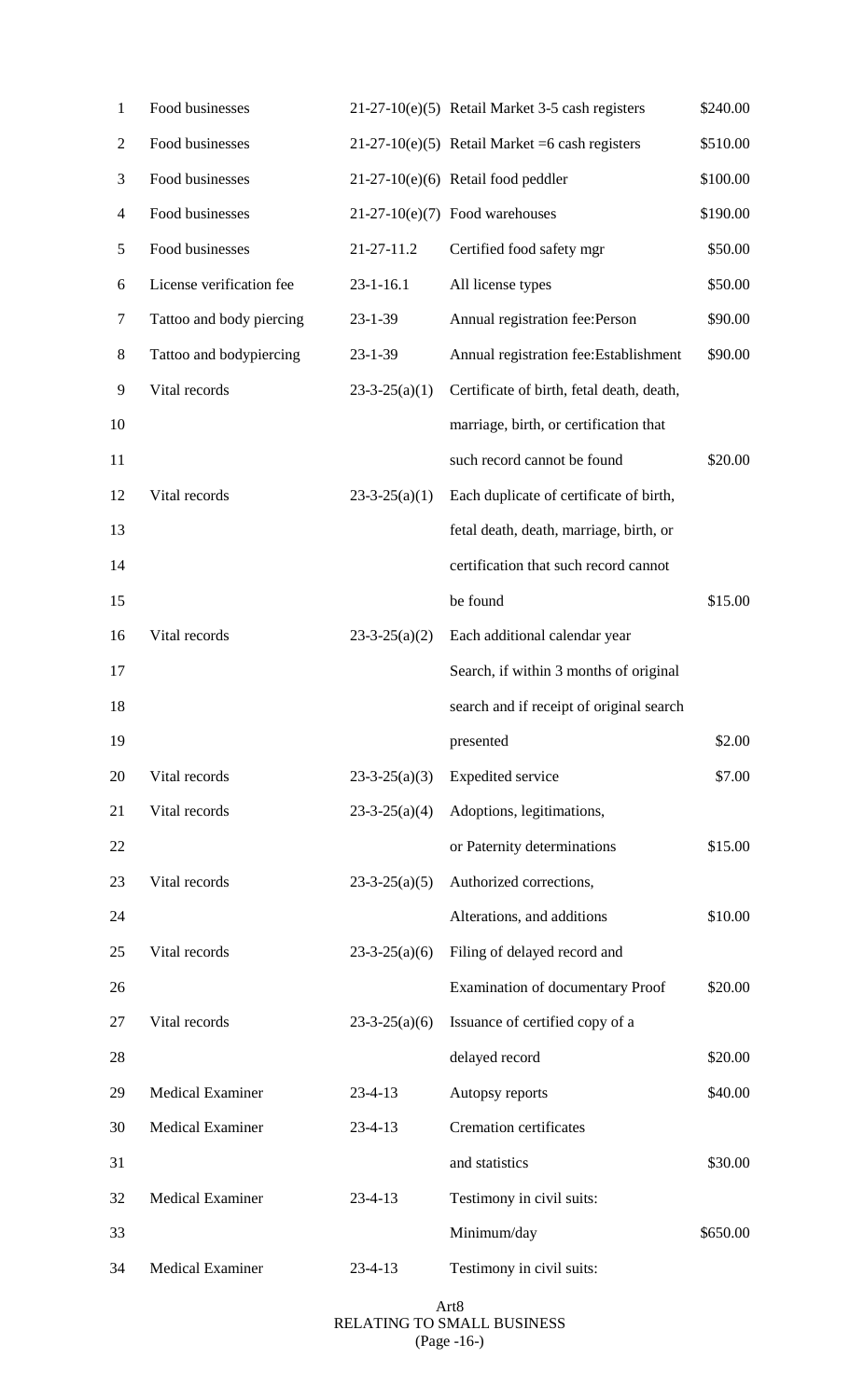| $\mathbf{1}$   |                                                                            |                | Maximum/day                              | \$3,250.00  |
|----------------|----------------------------------------------------------------------------|----------------|------------------------------------------|-------------|
| $\overline{2}$ | Emergency medical technicians 23-4.1-10[c]                                 |                | Annual fee: ambulance                    |             |
| 3              |                                                                            |                | service maximum                          | \$540.00    |
| $\overline{4}$ | Emergency medical technicians 23-4.1-10[c]                                 |                | Annual fee: vehicle                      |             |
| $\mathfrak s$  |                                                                            |                | license maximum                          | \$275.00    |
| 6              | Emergency medical technicians 23-4.1-10[c]                                 |                | Triennial fee: EMT                       |             |
| $\tau$         |                                                                            |                | license maximum                          | \$120.00    |
| 8              | Emergency medical technicians $23-4.1-10(c)(2)$ Exam fee maximum:          |                |                                          |             |
| 9              |                                                                            |                | <b>EMT</b>                               | \$120.00    |
| 10             | Emergency medical technicians $23-4.1-10(c)(2)$ Vehicle inspection Maximum |                |                                          | \$190.00    |
| 11             | <b>Clinical laboratories</b>                                               | $23-16.2-4(a)$ | Clinical laboratory                      |             |
| 12             |                                                                            |                | license per specialty                    | \$650.00    |
| 13             | <b>Clinical laboratories</b>                                               | $23-16.2-4(a)$ | Laboratory station                       |             |
| 14             |                                                                            |                | license                                  | \$650.00    |
| 15             | Clinical laboratories                                                      | $23-16.2-4(b)$ | Permit fee                               | \$70.00     |
| 16             | Health care facilities                                                     | 23-17-38       | Hospital: base fee annual                | \$16,900.00 |
| 17             | Health care facilities                                                     | 23-17-38       | Hospital: annual per bed fee             | \$120.00    |
| 18             | Health care facilities                                                     | 23-17-38       | ESRD: annual fee                         | \$3,900.00  |
| 19             | Health care facilities                                                     | 23-17-38       | Home nursing-care/                       |             |
| 20             |                                                                            |                | home-care providers                      | \$650.00    |
| 21             | Health care facilities                                                     | 23-17-38       | OACF: annual fee                         | \$650.00    |
| 22             | Assisted living residences/                                                |                |                                          |             |
| 23             | administrators                                                             |                | 23-17.4-15.2(d) License application fee: | \$220.00    |
| 24             | Assisted living residences/                                                |                |                                          |             |
| 25             | administrators                                                             |                | 23-17.4-15.2(d) License renewal fee:     | \$220.00    |
| 26             | Assisted living                                                            |                |                                          |             |
| 27             | residences                                                                 | 23-17.4-31     | Annual facility fee:base                 | \$330.00    |
| 28             | Assisted living                                                            |                |                                          |             |
| 29             | residences                                                                 | 23-17.4-31     | Annual facility per bed                  | \$70.00     |
| 30             | Nursing assistant                                                          |                |                                          |             |
| 31             | registration                                                               | 23-17.9-3      | Application: competency                  |             |
| 32             |                                                                            |                | evaluation training program maximum      | \$325.00    |
| 33             | Nursing assistant                                                          |                |                                          |             |
| 34             | registration                                                               | 23-17.9-5      | Application fee                          | \$35.00     |
|                |                                                                            |                | $A + Q$                                  |             |

#### Art8 RELATING TO SMALL BUSINESS (Page -17-)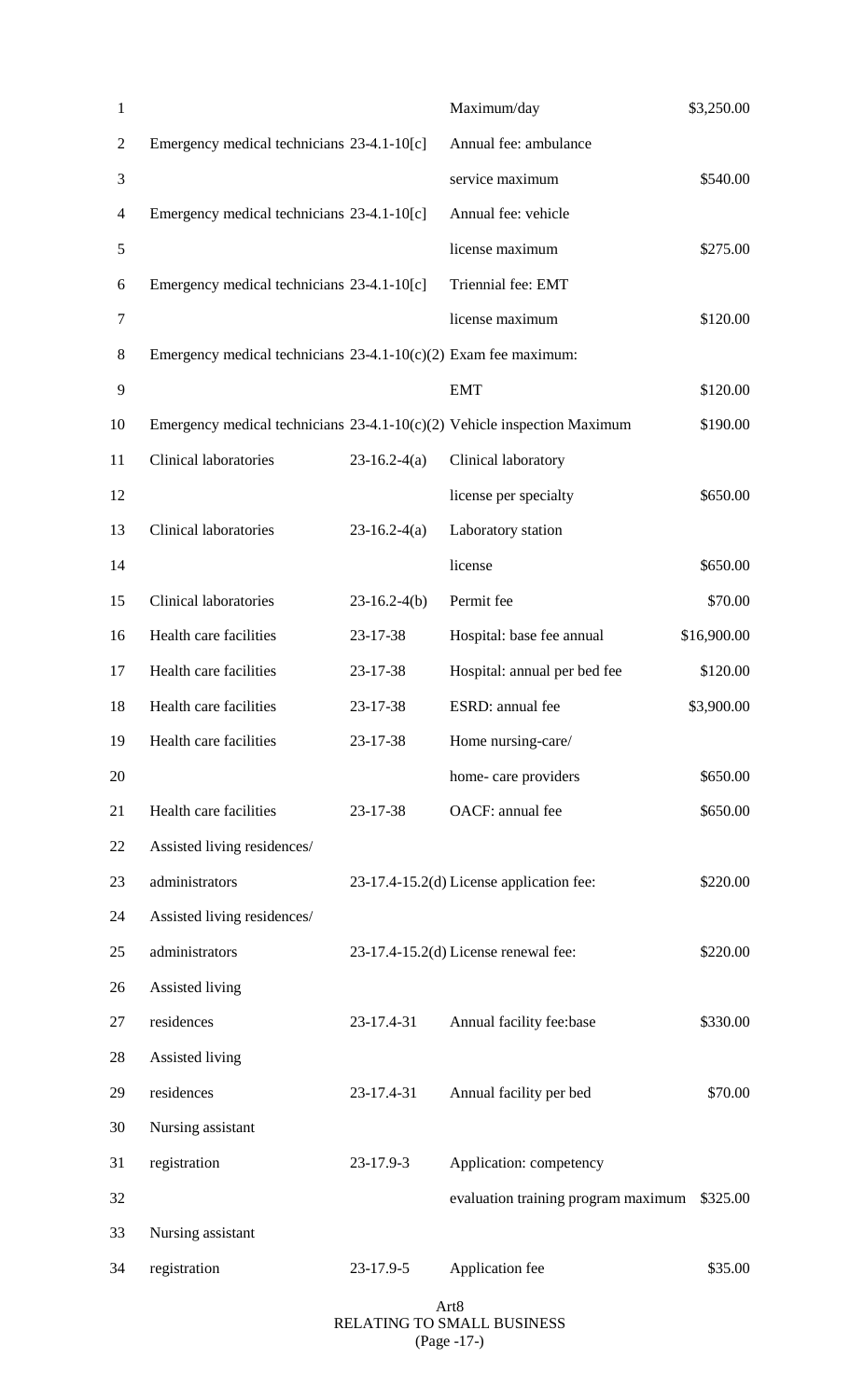| $\mathbf{1}$   | Nursing assistant              |                |                                                                                                |          |
|----------------|--------------------------------|----------------|------------------------------------------------------------------------------------------------|----------|
| $\overline{c}$ | registration                   | 23-17.9-5      | Exam fee: skills proficiency                                                                   | \$170.00 |
| 3              | Nursing assistant              |                |                                                                                                |          |
| 4              | registration                   | 23-17.9-6      | Registration fee                                                                               | \$35.00  |
| 5              | Nursing assistant              |                |                                                                                                |          |
| 6              | registration                   | 23-17.9-7      | Renewal fee                                                                                    | \$35.00  |
| 7              | Sanitarians                    | $23-19.3-5(a)$ | Registration fee                                                                               | \$25.00  |
| 8              | Sanitarians                    | $23-19.3-5(b)$ | Registration renewal                                                                           | \$25.00  |
| 9              | Massage therapy                | $23-20.8-3(e)$ | Massage therapist appl fee                                                                     | \$65.00  |
| 10             | Massage therapy                | $23-20.8-3(e)$ | Massage therapist renewal fee                                                                  | \$65.00  |
| 11             | Recreational facilities        | $23 - 21 - 2$  | Application fee                                                                                | \$160.00 |
| 12             | Swimming pools                 | $23 - 22 - 6$  | Application license: first pool                                                                | \$250.00 |
| 13             | Swimming pools                 | $23 - 22 - 6$  | Additional pool fee at same location                                                           | \$75.00  |
| 14             | Swimming pools                 | $23 - 22 - 6$  | Seasonal application license: first pool                                                       | \$150.00 |
| 15             | Swimming pools                 | $23 - 22 - 6$  | Seasonal additional                                                                            |          |
| 16             |                                |                | pool fee at same location                                                                      | \$75.00  |
| 17             | Swimming pools                 | $23 - 22 - 6$  | Year-round license for non-profit                                                              | \$25.00  |
| 18             | Swimming pools                 | 23-22-10       | Duplicate license                                                                              | \$2.00   |
| 19             | Swimming pools                 | 23-22-12       | Penalty for violations                                                                         | \$50.00  |
| 20             | Respiratory care practitioners | 23-39-11       | Application fee                                                                                | \$60.00  |
| 21             | Respiratory care practitioners | 23-39-11       | Renewal fee                                                                                    | \$60.00  |
| 22             |                                |                | SECTION 6. Sections 42-64.33-2, 42-64.33-3, 42-64.33-4, 42-64.33-5, 42-64.33-9, and            |          |
| 23             |                                |                | 42-64.33-10 of the General Laws in Chapter 42-64.33 entitled "The Rhode Island Small Business" |          |

Development Fund" are hereby amended to read as follows:

#### **42-64.33-2. Definitions.**

# (a) As used in this chapter:

 (1) "Affiliate" means an entity that directly, or indirectly, through one or more intermediaries, controls, or is controlled by, or is under common control with another entity. For the purposes of this chapter, an entity is "controlled by" another entity if the controlling entity holds, directly or indirectly, the majority voting or ownership interest in the controlled entity or has control over the day-to-day operations of the controlled entity by contract or by law.

 (2) "Applicable percentage" means zero percent (0%) for the first three (3) credit allowance 33 dates, and up to twenty-one and one-half percent (21.5%) for the fourth, fifth, and sixth credit allowance dates.

# Art8 RELATING TO SMALL BUSINESS (Page -18-)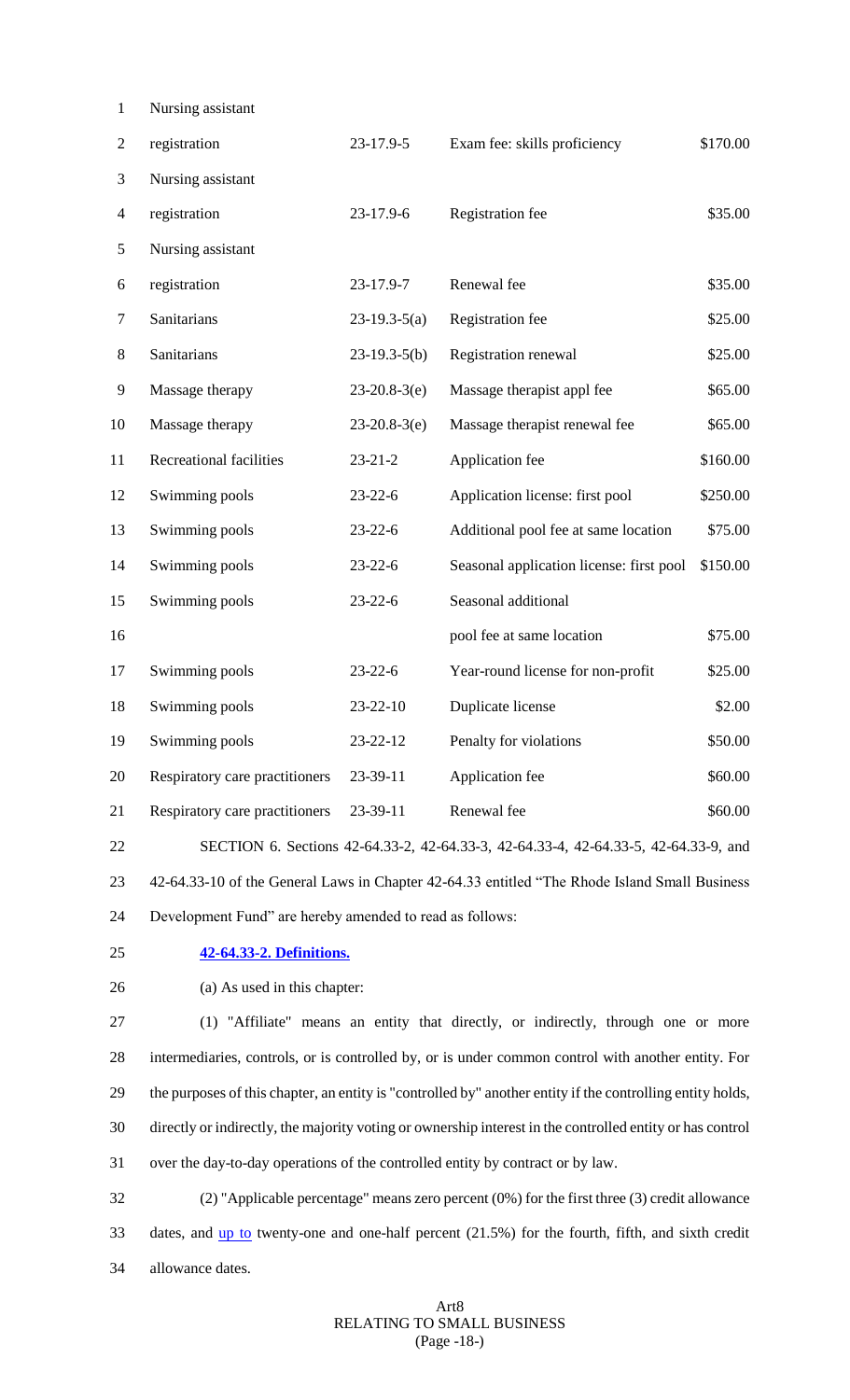(3) "Capital investment" means any equity or debt investment in a small business development fund by a small business fund investor that: (i) Is acquired after July 5, 2019, at its original issuance solely in exchange for cash; (ii) Has one hundred percent (100%) of its cash purchase price used by the small business development fund to make qualified investments in eligible businesses located in this state within three (3) years of the initial credit allowance date; and (iii) Is designated by the small business development fund as a capital investment under this chapter and is certified by the corporation pursuant to § 42-64.33-4. This term shall include any capital investment that does not meet the provisions of § 42-64.33-4(a) if the investment was a capital investment in the hands of a prior holder. (4) "Corporation" means the Rhode Island commerce corporation. (5) "Credit allowance date" means the date on which a capital investment is made and each of the five (5) anniversary dates of the date thereafter. (6) "Eligible business" means a business that, at the time of the initial qualified investment in the company: (i) Has less than two hundred fifty (250) employees; (ii) Has not more than fifteen million dollars (\$15,000,000) in net income from the preceding tax year; (iii) Has its principal business operations in this state; and (iv) Is engaged in industries related to clean energy, biomedical innovation, life sciences, information technology, software, cyber physical systems, cybersecurity, data analytics, defense, shipbuilding, maritime, composites, advanced business services, design, food, manufacturing, transportation, distribution, logistics, arts, education, hospitality, tourism, or, if not engaged in the industries, the corporation makes a determination that the investment will be beneficial to the economic growth of the state. 26 (7) "Eligible distribution" means, as approved by the corporation in relation to an application: (i) A distribution of cash to one or more equity owners of a small business fund investor to fully or partially offset a projected increase in the owner's federal or state tax liability, including any penalties and interest, related to the owner's ownership, management, or operation of the small business fund investor; (ii) A distribution of cash as payment of interest and principal on the debt of the small

business fund investor or small business development fund; or

# Art8 RELATING TO SMALL BUSINESS (Page -19-)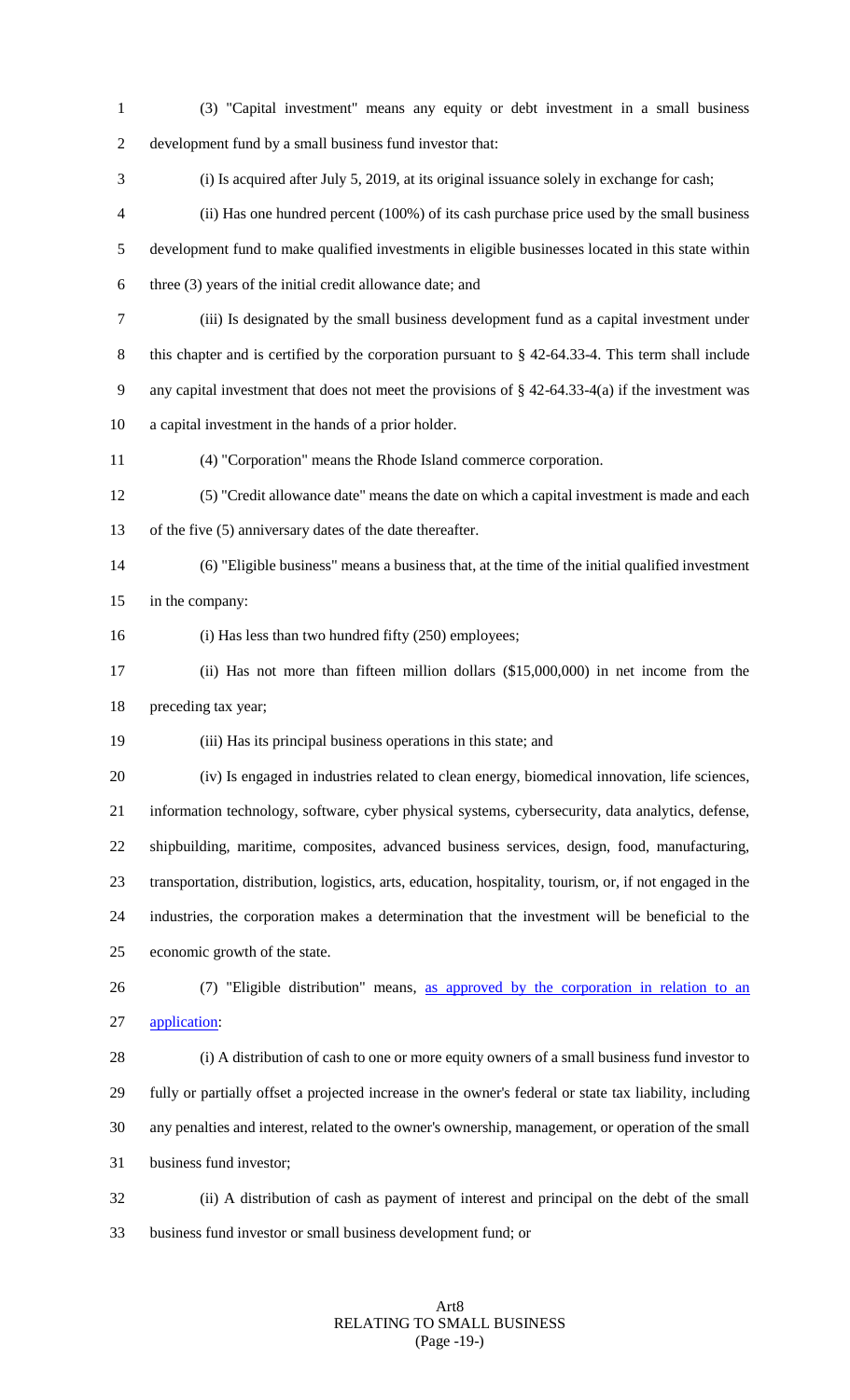(iii) A distribution of cash related to the reasonable costs and expenses of forming, syndicating, managing, and operating the small business fund investor or the small business development fund, or a return of equity or debt to affiliates of a small business fund investor or small business development fund. The distributions may include reasonable and necessary fees paid for professional services, including legal and accounting services, related to the formation and operation of the small business development fund.

 (8) "Jobs created" means a newly created position of employment that was not previously located in the state at the time of the qualified investment in the eligible business and requiring a minimum of thirty five (35) hours worked each week, measured each year by subtracting the number of full-time, thirty-five hours-per-week (35) employment positions at the time of the initial qualified investment in the eligible business from the monthly average of full-time, thirty-five hours-per-week (35) employment positions for the applicable year. The number shall not be less than zero.

 (9) "Jobs retained" means a position requiring a minimum of thirty-five (35) hours worked each week that existed prior to the initial qualified investment. Retained jobs shall be counted each year based on the monthly average of full-time, thirty-five hours-per-week (35) employment positions for the applicable year. The number shall not exceed the initial amount of retained jobs reported and shall be reduced each year if employment at the eligible business concern drops below that number.

 (10) "Minority business enterprise" means an eligible business which is certified by the Rhode Island office of diversity, equity and opportunity as being a minority or women business enterprise.

 (11) "Principal business operations" means the location where at least sixty percent (60%) of a business's employees work or where employees who are paid at least sixty percent (60%) percent of the business's payroll work. A business that has agreed to relocate employees using the proceeds of a qualified investment to establish its principal business operations in a new location shall be deemed to have its principal business operations in the new location if it satisfies these requirements no later than one hundred eighty (180) days after receiving a qualified investment.

 (12) "Purchase price" means the amount paid to the small business development fund that issues a capital investment that shall not exceed the amount of capital investment authority certified pursuant to § 42-64.33-4.

 (13) "Qualified investment" means any investment in an eligible business or any loan to an eligible business with a stated maturity date of at least one year after the date of issuance, excluding revolving lines of credit and senior secured debt unless the eligible business has a credit refusal

### Art8 RELATING TO SMALL BUSINESS (Page -20-)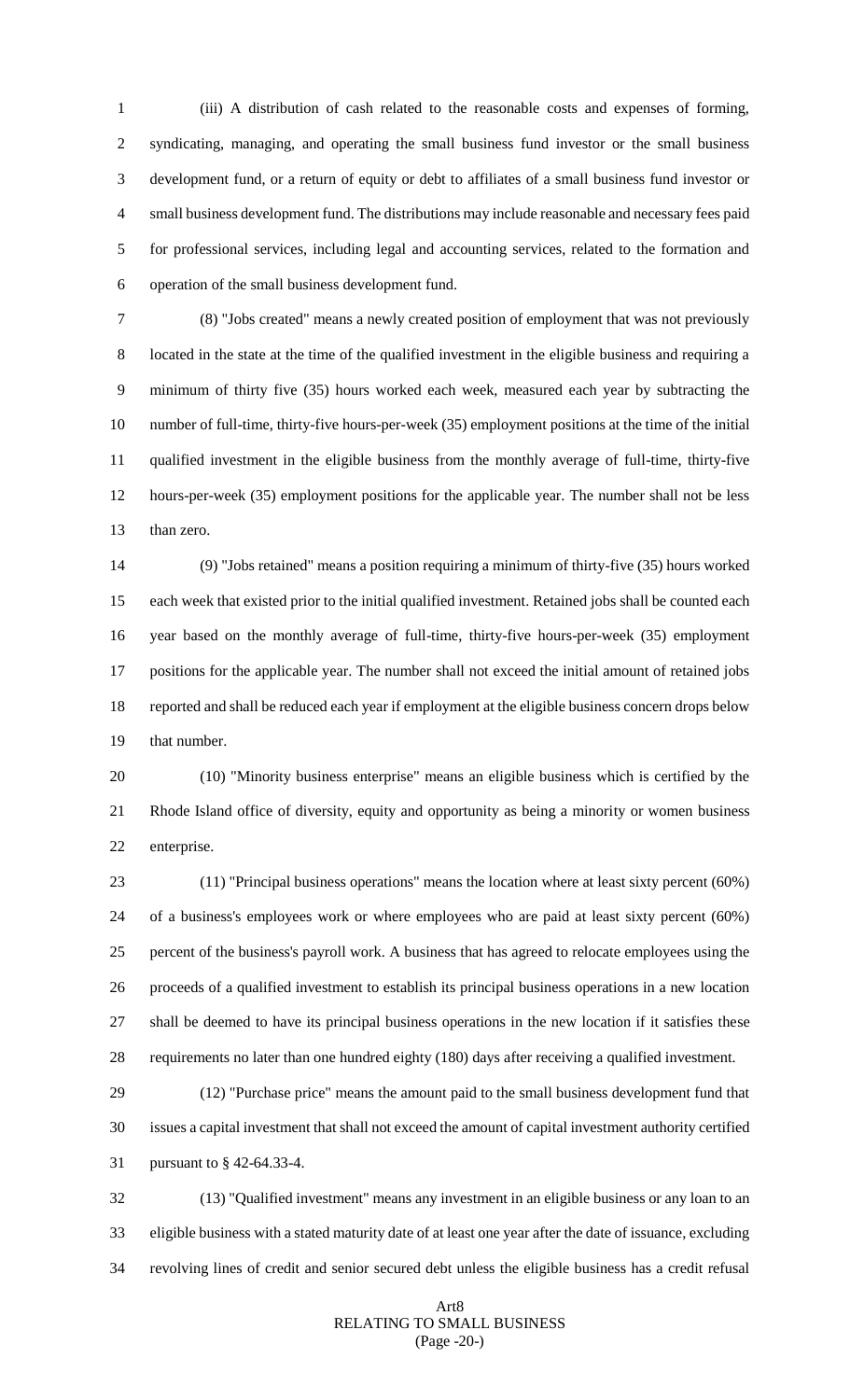letter or similar correspondence from a depository institution or a referral letter or similar correspondence from a depository institution referring the business to a small business development fund; provided that, with respect to any one eligible business, the maximum amount of investments 4 made in the business by one or more small business development funds, on a collective basis with all of the businesses' affiliates, with the proceeds of capital investments shall be twenty percent (20%) of the small business development fund's capital investment authority, exclusive of investments made with repaid or redeemed investments or interest or profits realized thereon. An eligible business, on a collective basis with all of the businesses' affiliates, is prohibited from receiving more than four million dollars (\$4,000,000) in investments from one or more small business development funds with the proceeds of capital investments.

 (14) "Small business development fund" means an entity certified by the corporation under § 42-64.33-4.

 (15) "Small business fund investor" means an entity that makes a capital investment in a small business development fund.

(16) "State" means the state of Rhode Island.

16 (17) "State tax liability" means any liability incurred by any entity under  $\frac{2}{3}$  44-17-1 et seq.

17 chapters 11, 13, 14, 17 and 30, of title 44.

# **42-64.33-3. Tax credit established.**

 (a) Upon making a capital investment in a small business development fund, a small business fund investor earns a vested right to a credit against the entity's state tax liability that may be utilized on each credit allowance date of the capital investment in an amount equal to the applicable percentage for the credit allowance date multiplied by the purchase price paid to the small business development fund for the capital investment. The amount of the credit claimed by 24 any entity shall not exceed reduce the amount of the entity's state tax liability for the tax year for 25 which the credit is claimed beyond the entity's state minimum tax. Any amount of credit that an entity is prohibited from claiming in a taxable year as a result of this section may be carried forward for a period of seven (7) years. It is the intent of this chapter that an entity claiming a credit under this section is not required to pay any additional tax that may arise as a result of claiming the credit. 29 (b) No credit claimed under this section shall be refundable or saleable on the open market.

 Credits earned by or allocated to a partnership, limited liability company, or S corporation may be allocated to the partners, members, or shareholders of the entity for their direct use for state tax liability as defined in this chapter in accordance with the provisions of any agreement among the partners, members, or shareholders, and a small business development fund must notify the corporation of the names of the entities that are eligible to utilize credits pursuant to an allocation

# Art8 RELATING TO SMALL BUSINESS (Page -21-)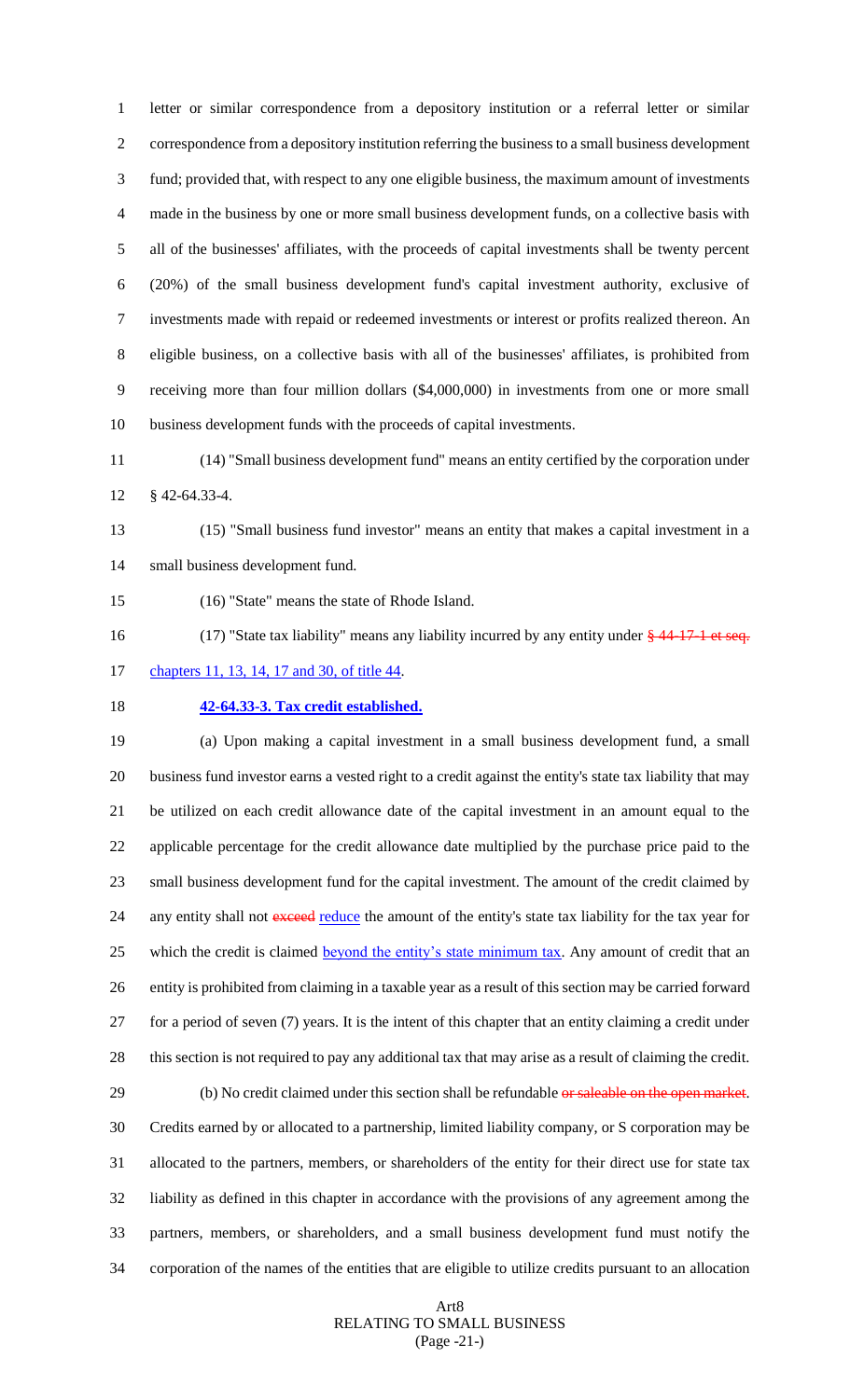1 of credits or a change in allocation of credits or due to a transfer of a capital investment upon the 2 allocation, change, or transfer. The allocation shall be not considered a sale for purposes of this 3 section. Credits may be assigned, transferred, conveyed or sold by an owner or holder of such 4 credits.

5 (c) The corporation shall provide copies of issued certificates to the division of taxation $\frac{1}{2}$ 6 such certificates shall include information deemed necessary by the division of taxation for tax 7 administration.

# 8 **42-64.33-4. Application, approval and allocations.**

9 (a) The corporation shall publicly solicit applicants and approve applications through a 10 selection process. A small business development fund that seeks to have an equity or debt 11 investment certified as a capital investment and eligible for credits under this chapter shall apply to 12 the corporation The corporation shall begin accepting applications within ninety (90) days of July 13 5, 2019. in response to a public solicitation. The small business development fund application shall 14 include the following:

15 (1) The amount of capital investment requested;

16 (2) $(A)$  A copy of the applicant's or an affiliate of the applicant's license as a rural business investment company under 7 U.S.C. § 2009cc, or as a small business investment company under 15 U.S.C. § 681, and a certificate executed by an executive officer of the applicant attesting that 19 the license remains in effect and has not been revoked; <u>or (B) evidence satisfactory to the</u> corporation that the applicant is a mission-oriented community financial institution such as a community development financial institution, minority depository institution, certified 22 development company, microloan intermediary, or an organization with demonstrated experience of making capital investments in small businesses.

24 (3) Evidence that, as of the date the application is submitted, the applicant or affiliates of 25 the applicant have invested at least one hundred million dollars (\$100,000,000) in nonpublic 26 companies;

27 (4) An estimate of the number of jobs that will be created or retained in this state as a result of the 28 applicant's qualified investments;

 ( $\frac{45}{7}$ ) A business plan that includes a strategy for reaching out to and investing in minority business enterprises and a revenue impact assessment projecting state and local tax revenue to be generated by the applicant's proposed qualified investment prepared by a nationally recognized, third-party, independent economic forecasting firm using a dynamic economic forecasting model that analyzes the applicant's business plan over the ten (10) years following the date the application 34 is submitted to the corporation; and

# Art8 RELATING TO SMALL BUSINESS (Page -22-)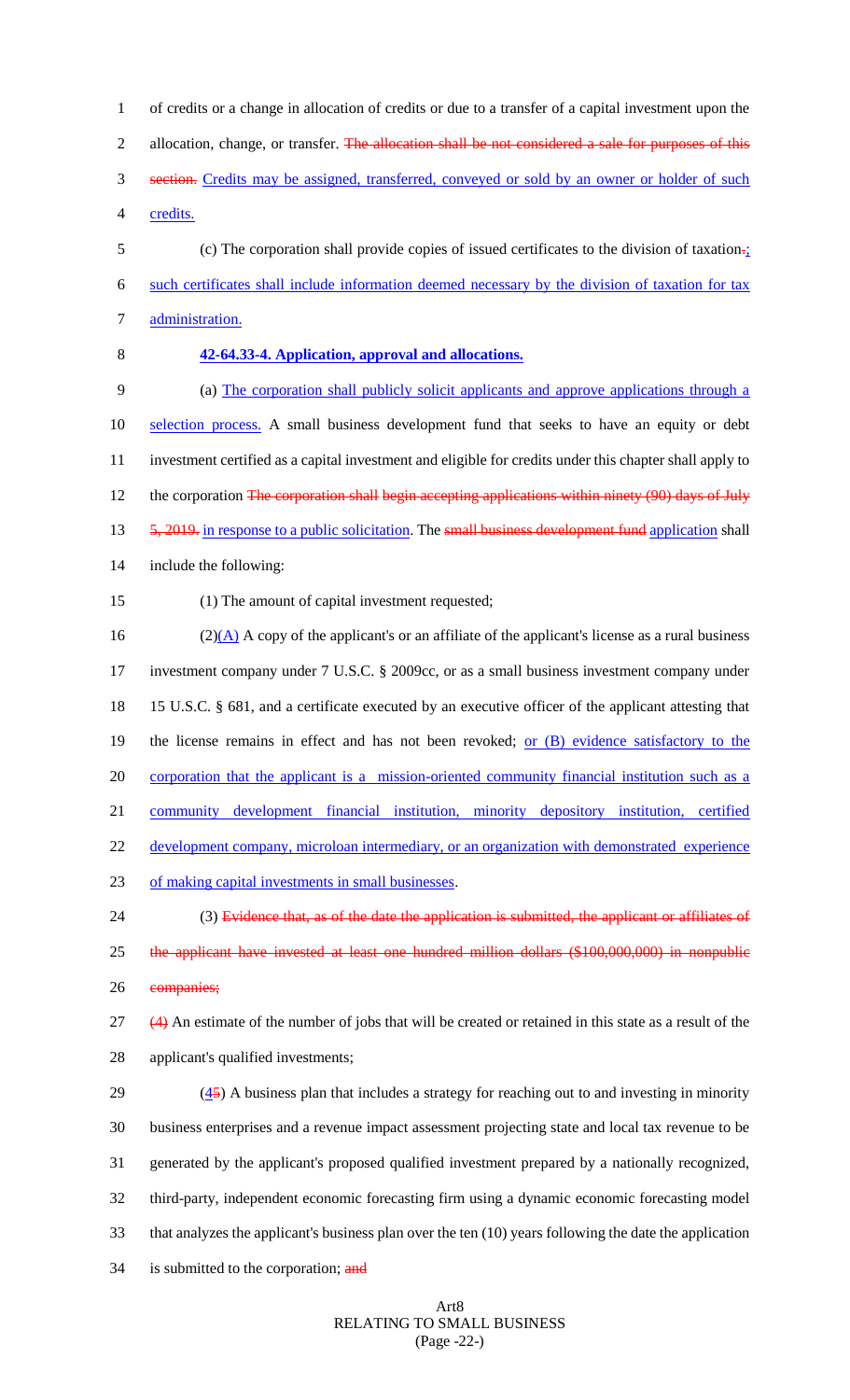1 (65) A nonrefundable application fee of five thousand dollars (\$5,000), which fee shall be set by regulation; and (6) Such other criteria as the corporation deems appropriate. (b) Within thirty (30) days after receipt of a completed application, the corporation shall 5 grant or deny the application in full or in part. After the close of a public solicitation period, the corporation shall make a determination based upon the criteria set forth in the application or any supplementary materials or information requested by the corporation as to which of the qualified applicants, if any, shall receive an award of tax credits. The corporation shall deny the application if: (1) The applicant does not satisfy all of the criteria described in subsection (a) of this section; (2) The revenue impact assessment submitted with the application does not demonstrate that the applicant's business plan will result in a positive economic impact on this state over a ten- year (10) period that exceeds the cumulative amount of tax credits that would be issued to the applicant if the application were approved; or (3) The corporation has already approved the maximum amount of capital investment 17 authority under subsection  $(ge)$  of this section. 18 (c) If the corporation denies any part of the application, it shall inform the applicant of the 19 grounds for the denial. If the applicant provides any additional information required by the 20 corporation or otherwise completes its application within fifteen (15) days of the notice of denial, 21 the application shall be considered completed as of the original date of submission. If the applicant fails to provide the information or fails to complete its application within the fifteen-day (15) 23 period, the application remains denied and must be resubmitted in full with a new submission date. 24 (d) If the application is deemed to be complete and the applicant deemed to meet all of the 25 requirements of subsections (a) and (b) approved, the corporation shall certify the proposed equity or debt investment as a capital investment that is eligible for credits under this chapter, subject to 27 the limitations contained in subsection  $(ge)$  of this section. The corporation shall provide written notice of the certification to the small business development fund. (e) The corporation shall certify capital investments in the order that the applications were received by the corporation. Applications received on the same day shall be deemed to have been received simultaneously. (f) For applications that are complete and received on the same day, the corporation shall certify applications in proportionate percentages based upon the ratio of the amount of capital investments requested in an application to the total amount of capital investments requested in all applications.

#### Art8 RELATING TO SMALL BUSINESS (Page -23-)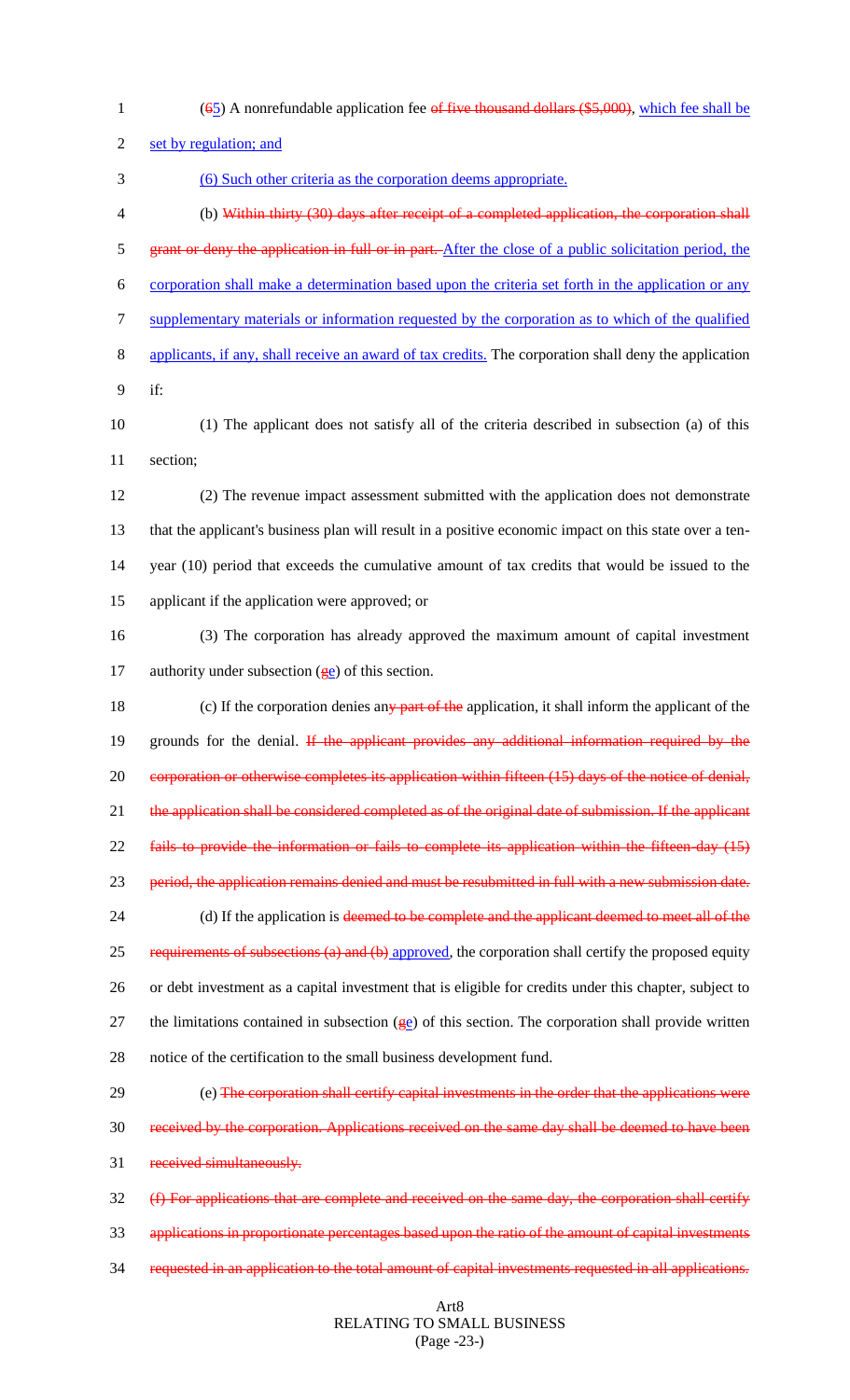1 (g) The corporation shall certify no more than sixty-five million dollars (\$65,000,000) in capital investments pursuant to this section; provided that not more than twenty million dollars (\$20,000,000) may be allocated to any individual small business development fund certified under this section.

 (hf) Within sixty (60) days of the applicant receiving notice of certification, the small business development fund shall issue the capital investment to and receive cash in the amount of the certified amount from a small business fund investor. At least forty-five percent (45%) of the small business fund investor's capital investment shall be composed of capital raised by the small business fund investor from sources, including directors, members, employees, officers, and affiliates of the small business fund investor, other than the amount of capital invested by the 11 allocatee claiming the tax credits in exchange for the allocation of tax credits; provided that at least 12 ten percent (10%) of the capital investment shall be derived from the small business investment 13 fund's managers. The small business development fund shall provide the corporation with evidence 14 of the receipt of the cash investment within sixty-five (65) days of the applicant receiving notice of certification. If the small business development fund does not receive the cash investment and issue the capital investment within the time period following receipt of the certification notice, the certification shall lapse and the small business development fund shall not issue the capital investment without reapplying to the corporation for certification. Lapsed certifications revert to 19 the authority and shall be reissued pro rata to applicants whose capital investment allocations were 20 reduced pursuant to this chapter and then in accordance with the application process.

#### **42-64.33-5. Tax credit recapture and exit.**

 (a) The corporation, working in coordination with the division of taxation, may recapture, 23 from any the entity claims a credit on a tax return that receives a tax credit certificate as a result of 24 certification or the partners, members, or shareholders of the entity to whom a tax credit is allocated, the credit allowed under this chapter if:

 (1) The small business development fund does not invest one hundred (100%) percent of its capital investment authority in qualified investments in this state within three (3) years of the first credit allowance date;

 (2) The small business development fund, after satisfying subsection (a)(1) of this section, fails to maintain qualified investments equal to one hundred (100%) percent of its capital investment authority until the sixth anniversary of the initial credit allowance date. For the purposes of this subsection, a qualified investment is considered maintained even if the qualified investment was sold or repaid so long as the small business development fund reinvests an amount equal to the capital returned or recovered by the small business development fund from the original investment,

### Art8 RELATING TO SMALL BUSINESS (Page -24-)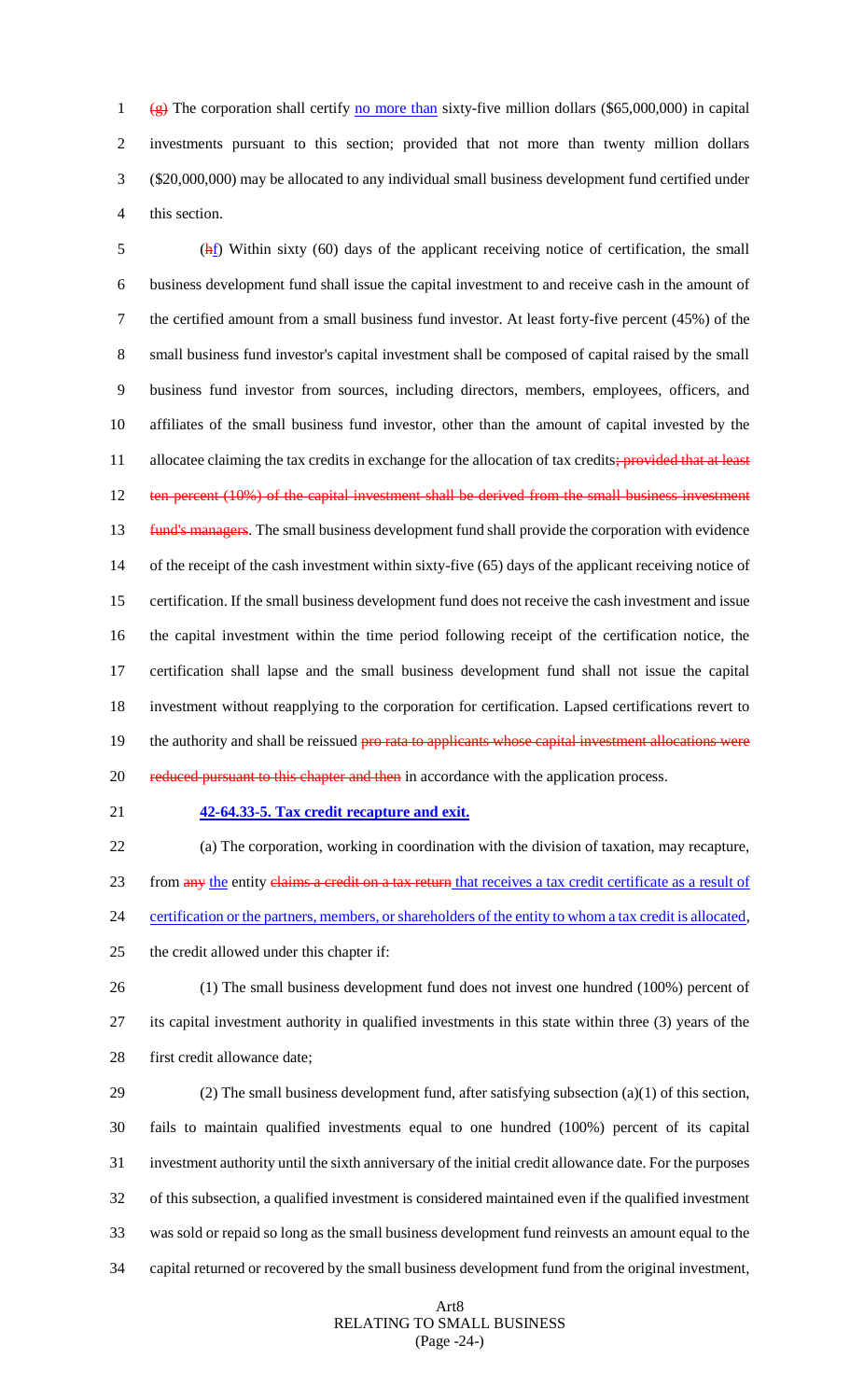exclusive of any profits realized, in other qualified investments in this state within twelve (12) months of the receipt of the capital. Amounts received periodically by a small business development fund shall be treated as continually invested in qualified investments if the amounts are reinvested in one or more qualified investments by the end of the following calendar year. A small business development fund shall not be required to reinvest capital returned from qualified investments after the fifth anniversary of the initial credit allowance date, and the qualified investments shall be considered held continuously by the small business development fund through the sixth anniversary of the initial credit allowance date;

 (3) The small business development fund, before exiting the program in accordance with 10 subsection  $(ef)$  of this section, makes a distribution or payment that results in the small business development fund having less than one hundred percent (100%) of its capital investment authority invested in qualified investments in this state or available for investment in qualified investments and held in cash and other marketable securities;

 (4) The small business development fund, before exiting the program in accordance with 15 subsection  $(\text{ef})$  of this section, fails to make qualified investments in minority business enterprises that when added together equal at least ten percent (10%) of the small business development fund's capital investment authority; or

18 (5) The small business development fund violates subsection  $(\frac{d_e}{d_e})$  of this section.

 (b) Recaptured credits and the related capital investment authority revert to the corporation 20 and shall be reissued pro rata to applicants whose capital investment allocations were reduced 21 pursuant to  $\frac{6}{5}$  42-64.33-4(f) and then in accordance with the application process.

 (c) Enforcement of each of the recapture provisions of subsection (a) of this section shall be subject to a six-month (6) cure period. No recapture shall occur until the small business development fund has been given notice of noncompliance and afforded six (6) months from the date of the notice to cure the noncompliance.

26 (d) In the event that tax credits, or a portion of tax credits, have been transferred or assigned in an arms-length transaction, for value, and without notice of violation, fraud, or 28 misrepresentation, the corporation will pursue its recapture rights and remedies against the 29 applicant for the tax credits and/or the recipient of the certification who shall be liable to repay to the corporation the face value of all tax credits assigned or transferred and all fees paid by the applicant shall be deemed forfeited. No redress shall be sought against assignees or transferees of such tax credits provided the tax credits were acquired by way of an arms-length transaction, for value, and without notice of violation, fraud, or misrepresentation.

> Art8 RELATING TO SMALL BUSINESS (Page -25-)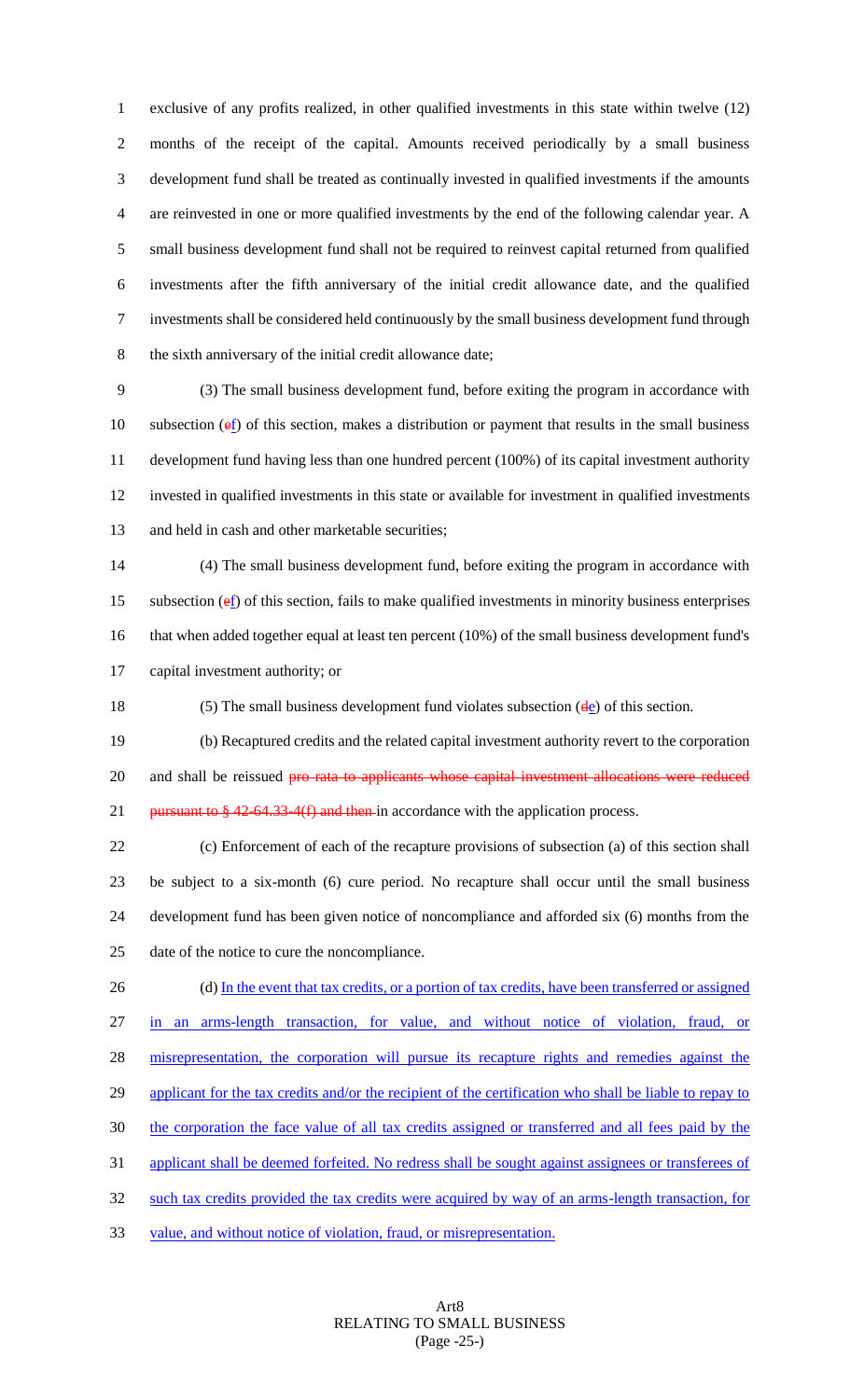(e) No eligible business that receives a qualified investment under this chapter, or any affiliates of the eligible business, may directly or indirectly:

 (1) Own or have the right to acquire an ownership interest in a small business development fund or member or affiliate of a small business development fund, including, but not limited to, a holder of a capital investment issued by the small business development fund; or

 (2) Loan to or invest in a small business development fund or member or affiliate of a small business development fund, including, but not limited to, a holder of a capital investment issued by a small business development fund, where the proceeds of the loan or investment are directly or indirectly used to fund or refinance the purchase of a capital investment under this chapter.

10 ( $\epsilon$ f) On or after the sixth anniversary of the initial credit allowance date, a small business development fund may apply to the corporation to exit the program and no longer be subject to regulation under this chapter. The corporation shall respond to the exit application within thirty (30) days of receipt. In evaluating the exit application, the fact that no credits have been recaptured and that the small business development fund has not received a notice of recapture that has not been cured pursuant to subsection (c) of this section shall be sufficient evidence to prove that the small business development fund is eligible for exit. The corporation shall not unreasonably deny an exit application submitted under this subsection. If the exit application is denied, the notice shall include the reasons for the determination.

19  $(fg)$  If the number of jobs created or retained by the eligible businesses that received qualified investments from the small business development fund, calculated pursuant to reports 21 filed by the small business development fund pursuant to § 42-64.33-7, is:

 (1) Less than sixty percent (60%) of the amount projected in the approved small business development fund's business plan filed as part of its application for certification under § 42-64.33- 4, then the state shall receive thirty percent (30%) of any distribution or payment to an equity or debt holder in an approved small business development fund made after its exit from the program in excess of eligible distributions; or

 (2) Greater than sixty percent (60%) but less than one hundred percent (100%) of the amount projected in the approved small business development fund's business plan filed as part of its application for certification under § 42-64.33-4, then the state shall receive fifteen percent (15%) of any distribution or payment to an equity or debt holder in an approved small business development fund made after its exit from the program in excess of eligible distributions.

 $\frac{1}{2}$  (gh) At the time a small business development fund applies to the corporation to exit the program, it shall calculate the aggregate internal rate of return of its qualified investments. If the small business development fund's aggregate internal rate of return on its qualified investments at

# Art8 RELATING TO SMALL BUSINESS (Page -26-)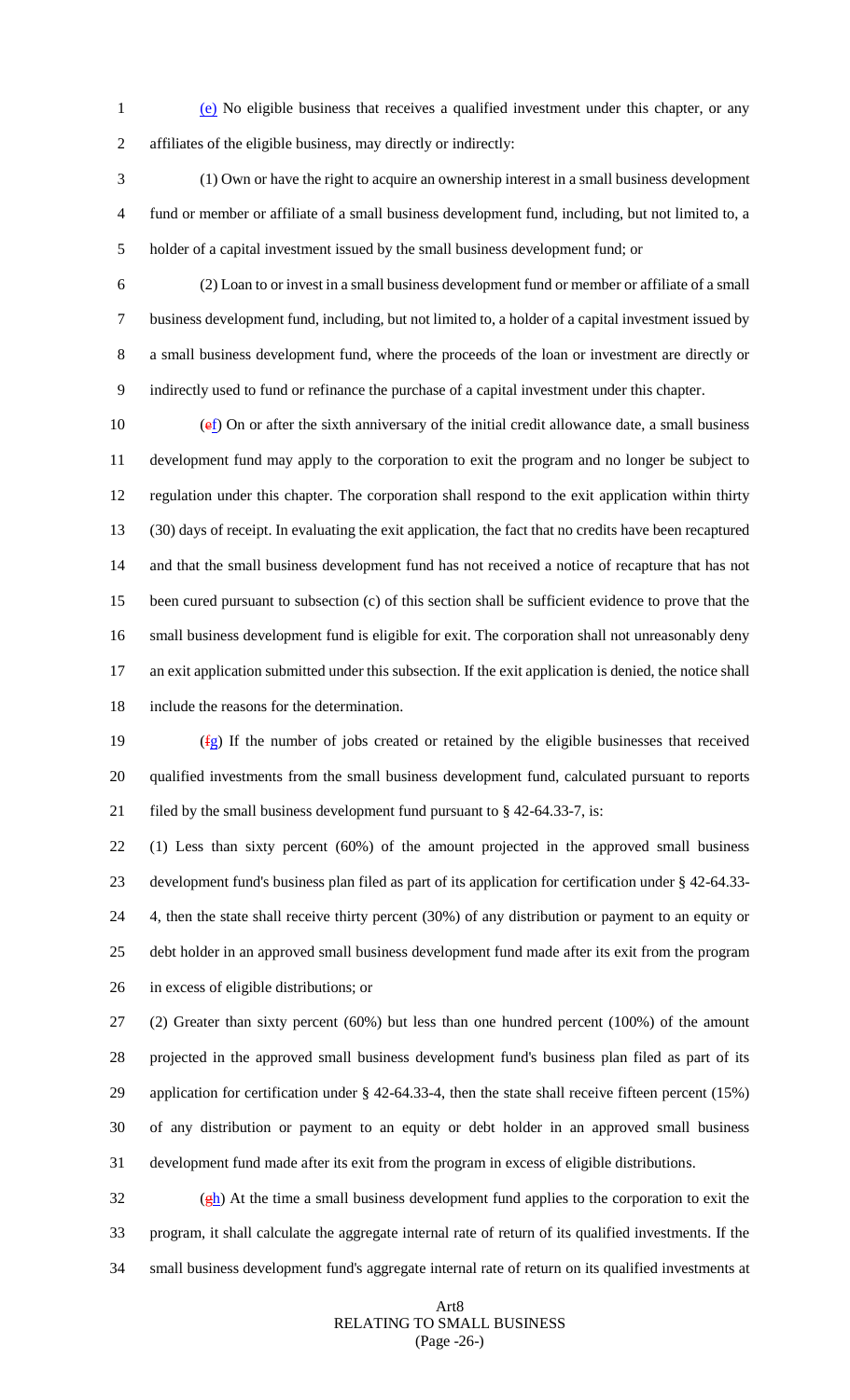- exit exceeds ten percent (10%), then, after eligible distributions, the state shall receive ten percent (10%) of any distribution or payment in excess of the aggregate ten percent (10%) internal rate of return to an equity or debtholder in an approved small business development fund.
- (hi) The corporation shall not revoke a tax credit certificate after the small business development fund's exit from the program.
- **42-64.33-9. Rules and regulations.**
- The corporation and division of taxation may issue reasonable rules and regulations, consistent
- with this chapter, as are necessary to carry out the intent and purpose and implementation of the
- responsibilities under this chapter.
- The corporation in consultation with the division of taxation shall promulgate and adopt 11 rules and regulations pursuant to § 42-35-3 of the general laws, as are necessary to implement this 12 chapter, including, but not limited to: the determination of additional limits; the promulgation of procedures and forms necessary to apply for a tax credit, including the enumeration of the 14 certification procedures; the promulgation of procedures and forms relating to the issuance of tax credit certificates and assignment of credits; and provisions for tax credit applicants to be charged 16 ongoing service fees, to cover the administrative costs related to the tax credit. Further, the division 17 of taxation, in consultation with the corporation, may issue rules and regulations for filing, 18 claiming, and applying the credit in the method and manner to be prescribed by the tax 19 administrator. **42-64.33-10. Program integrity.** Program integrity being of paramount importance, the corporation shall establish 22 procedures to ensure ongoing compliance with the terms and conditions of the program established herein, including procedures to safeguard the expenditure of public funds and to ensure that the
- 24 funds further the objectives of the program.
- SECTION 7. Section 44-1-7 of the General Laws in Chapter 44-1 entitled "State Tax Officials" is hereby amended to read as follows:
- **44-1-7. Interest on delinquent payments.**
- (a) Whenever the full amount of any state tax or any portion or deficiency, as finally determined by the tax administrator, has not been paid on the date when it is due and payable, whether the time has been extended or not, there shall be added as part of the tax or portion or deficiency interest at the rate as determined in accordance with subsection (b) of this section, notwithstanding any general or specific statute to the contrary.
- (b) Each January 1 the tax administrator shall compute the rate of interest to be in effect
- for that calendar year by adding two percent (2%) to the prime rate, which was in effect on October

### Art8 RELATING TO SMALL BUSINESS (Page -27-)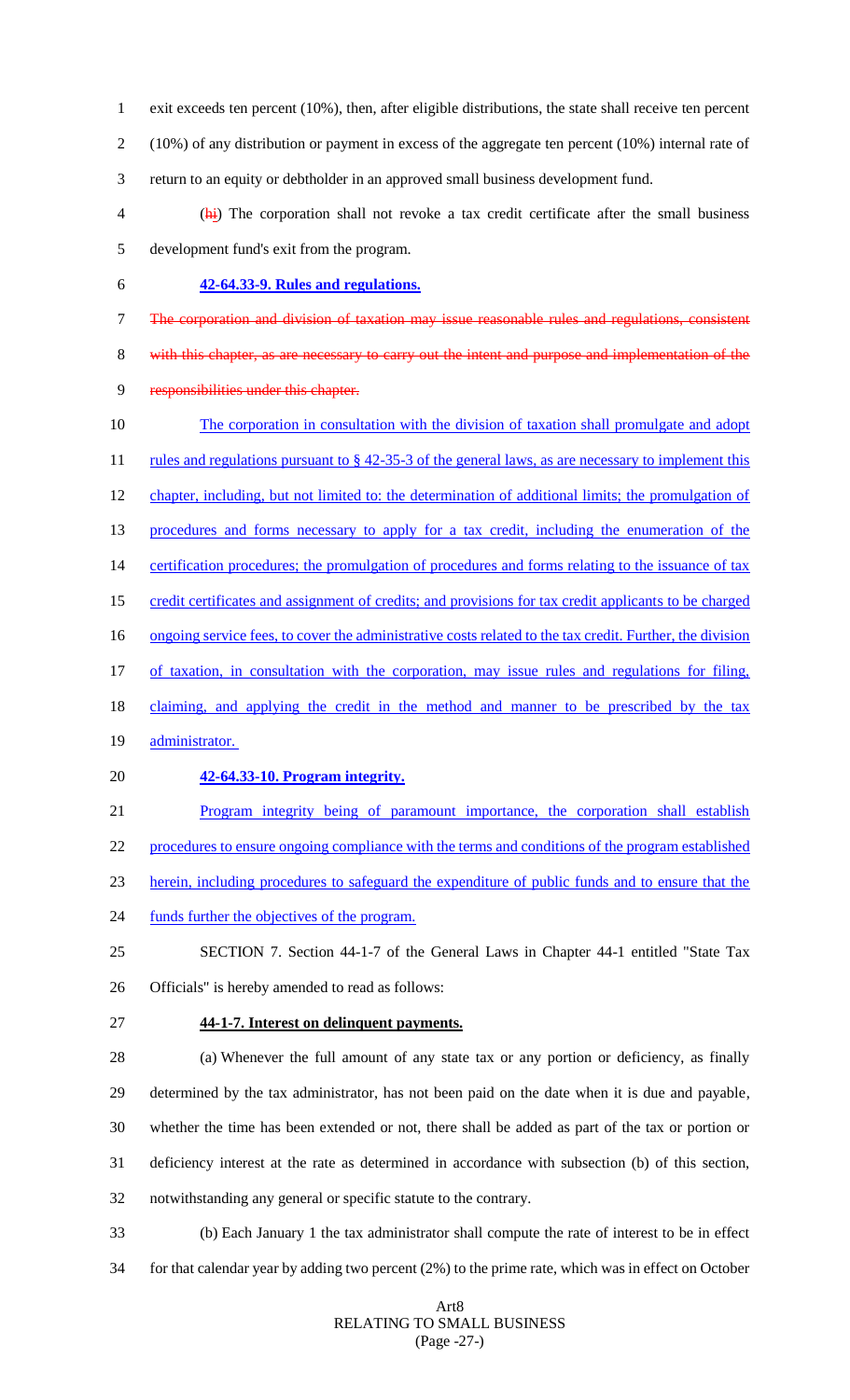- 1 1 of the preceding year, except:
- 2 (1) Before January 1, 2023, i<sub>I</sub>m no event shall the rate of interest exceed twenty-one percent
- (21%) per annum nor be less than eighteen percent (18%) per annum;.
- (2) On and after January 1, 2023, in no event shall the rate of interest exceed twenty-one
- 5 percent (21%) per annum nor be less than twelve percent (12%) per annum except:
- (A) for trust fund taxes as established by §§ 44-19-35 and 44-30-76, in no event shall the
- 7 rate of interest exceed twenty-one percent (21%) per annum nor be less than eighteen percent (18%)
- per annum.
- (c) "Prime rate" as used in subsection (b) of this section means the predominant prime rate quoted by commercial banks to large businesses as determined by the board of governors of the Federal Reserve System.
- (d) Notwithstanding any provisions of the general laws to the contrary, the tax administrator shall waive interest and penalty on the taxable portion of each Paycheck Protection Program loan taxed pursuant to §§ 44-11-11(a)(1)(iv), 44-14-11, and 44-30-12(b)(8) and forgiven during tax year 2020 provided that the tax on that portion is paid in full on or before March 31, 2022. The tax administrator shall make available suitable forms with instructions for making tax payments on the taxable portion of such forgiven Paycheck Protection Program loans.
- SECTION 8. Chapter 44-1 of the General Laws entitled "State Tax Officials" is hereby amended by adding thereto the following section:
- **44-1-41. Taxpayer Steward.**
- (a) There is hereby created within the division of taxation of the department of revenue, a
- 22 taxpayer steward to:
- (1) Coordinate the resolution of taxpayer complaints and problems, if so requested by a
- 24 taxpayer or the taxpayer's duly authorized representative;
- (2) Provide recommendations to the division of taxation for informational publications and
- 26 recommended taxpayer and division education programs needed to reduce or eliminate errors or
- improve voluntary taxpayer compliance;
- (3) Provide recommendations to the division of taxation for simplification or other
- 29 improvements needed in tax laws, regulations, forms, systems, and procedures to promote better
- understanding and voluntary compliance by taxpayers.
- (b) By October 1, 2023, and each year thereafter, the taxpayer steward shall prepare and
- 32 submit a report to the tax administrator and the director of the department of revenue summarizing
- the activities of the steward during the immediately preceding fiscal year, describing any
- 34 recommendations made pursuant to subsections (2) and (3) of this section, including the progress

Art8 RELATING TO SMALL BUSINESS (Page -28-)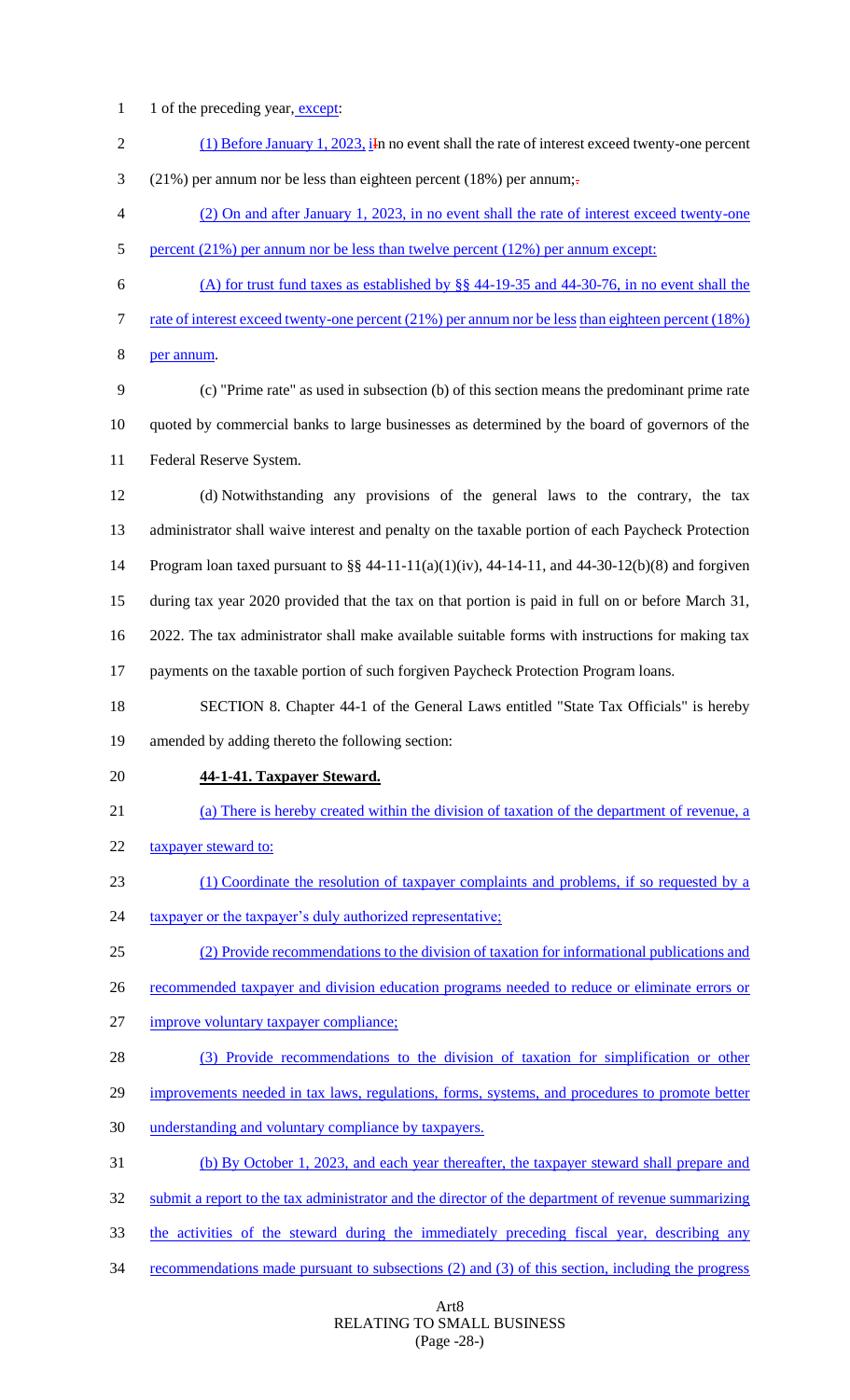- 1 in implementing such recommendations, and providing such other information as the division
- deems appropriate relating to the rights of taxpayers of this state.
- SECTION 9. Section 44-3-3 of the General Laws in Chapter 44-3 entitled "Property
- Subject to Taxation" is hereby amended to read as follows:
- **44-3-3. Property exempt. [Effective January 1, 2022.]**
- (a) The following property is exempt from taxation:
- (1) Property belonging to the state, except as provided in § 44-4-4.1;
- (2) Lands ceded or belonging to the United States;
	-
- (3) Bonds and other securities issued and exempted from taxation by the government of 10 the United States or of this state;
- (4) Real estate, used exclusively for military purposes, owned by chartered or incorporated organizations approved by the adjutant general and composed of members of the national guard, the naval militia, or the independent, chartered-military organizations;
- (5) Buildings for free public schools, buildings for religious worship, and the land upon which they stand and immediately surrounding them, to an extent not exceeding five (5) acres so far as the buildings and land are occupied and used exclusively for religious or educational purposes;
- (6) Dwellings houses and the land on which they stand, not exceeding one acre in size, or the minimum lot size for zone in which the dwelling house is located, whichever is the greater, owned by, or held in trust for, any religious organization and actually used by its officiating clergy; provided, further, that in the town of Charlestown, where the property previously described in this paragraph is exempt in total, along with dwelling houses and the land on which they stand in Charlestown, not exceeding one acre in size, or the minimum lot size for zone in which the dwelling house is located, whichever is the greater, owned by, or held in trust for, any religious organization and actually used by its officiating clergy, or used as a convent, nunnery, or retreat center by its religious order;
- (7) Intangible personal property owned by, or held in trust for, any religious or charitable organization, if the principal or income is used or appropriated for religious or charitable purposes; (8) Buildings and personal estate owned by any corporation used for a school, academy, or seminary of learning, and of any incorporated public charitable institution, and the land upon which the buildings stand and immediately surrounding them to an extent not exceeding one acre, so far as they are used exclusively for educational purposes, but no property or estate whatever is hereafter exempt from taxation in any case where any part of its income or profits, or of the business carried on there, is divided among its owners or stockholders; provided, however, that unless any private

# Art8 RELATING TO SMALL BUSINESS (Page -29-)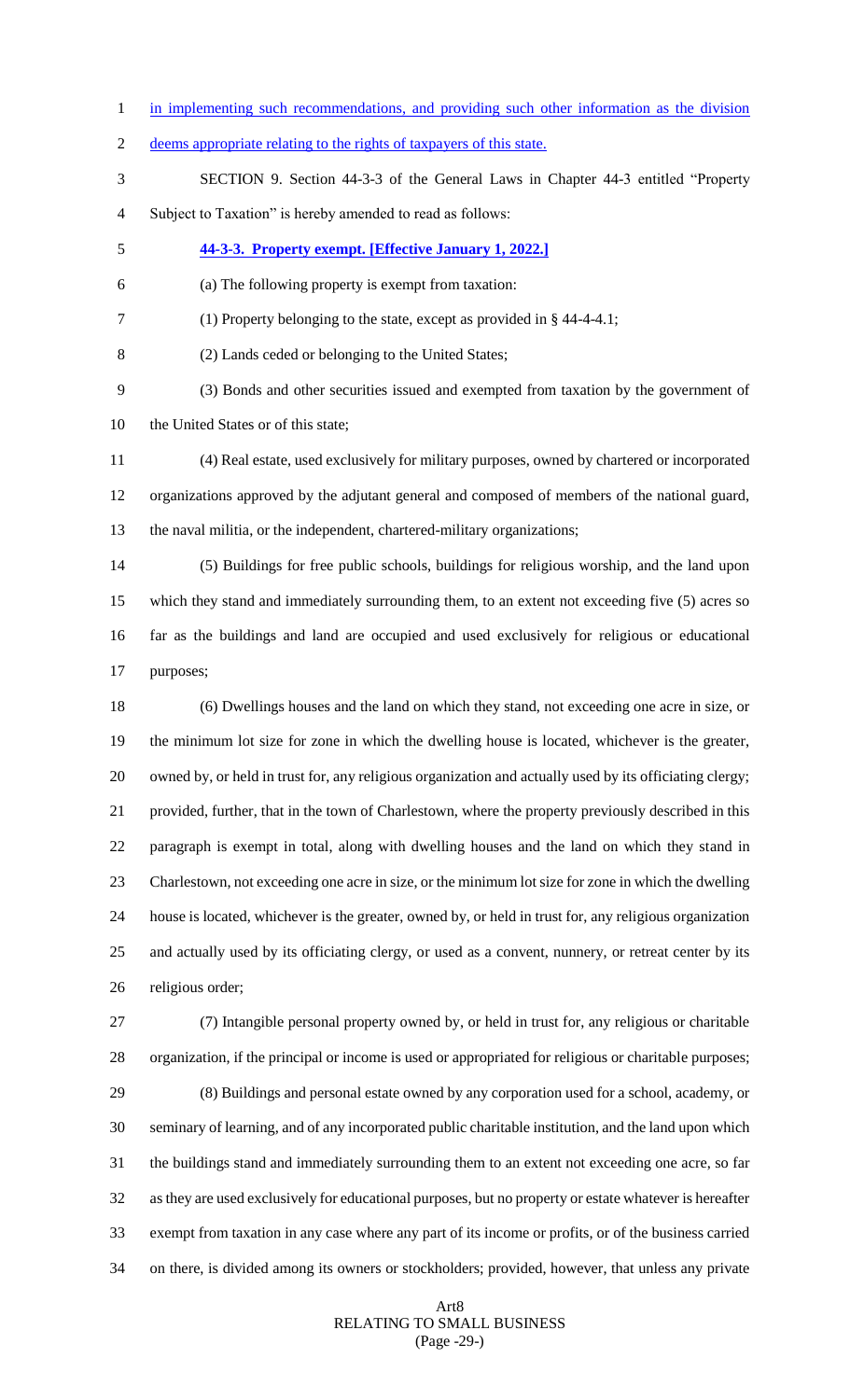nonprofit corporation organized as a college or university located in the town of Smithfield reaches a memorandum of agreement with the town of Smithfield, the town of Smithfield shall bill the actual costs for police, fire, and rescue services supplied, unless otherwise reimbursed, to said corporation commencing March 1, 2014;

 (9) Estates, persons, and families of the president and professors for the time being of Brown University for not more than ten thousand dollars (\$10,000) for each officer, the officer's estate, person, and family included, but only to the extent that any person had claimed and utilized the exemption prior to, and for a period ending, either on or after December 31, 1996;

 (10) Property especially exempt by charter unless the exemption has been waived in whole or in part;

(11) Lots of land exclusively for burial grounds;

 (12) Property, real and personal, held for, or by, an incorporated library, society, or any free public library, or any free public library society, so far as the property is held exclusively for library purposes, or for the aid or support of the aged poor, or poor friendless children, or the poor generally, or for a nonprofit hospital for the sick or disabled;

 (13) Real or personal estate belonging to, or held in trust for, the benefit of incorporated organizations of veterans of any war in which the United States has been engaged, the parent body of which has been incorporated by act of Congress, to the extent of four hundred thousand dollars (\$400,000) if actually used and occupied by the association; provided, that the city council of the city of Cranston may by ordinance exempt the real or personal estate as previously described in this subdivision located within the city of Cranston to the extent of five hundred thousand dollars (\$500,000);

 (14) Property, real and personal, held for, or by, the fraternal corporation, association, or body created to build and maintain a building or buildings for its meetings or the meetings of the general assembly of its members, or subordinate bodies of the fraternity, and for the accommodation of other fraternal bodies or associations, the entire net income of which real and personal property is exclusively applied or to be used to build, furnish, and maintain an asylum or asylums, a home or homes, a school or schools, for the free education or relief of the members of the fraternity, or the relief, support, and care of worthy and indigent members of the fraternity, their wives, widows, or orphans, and any fund given or held for the purpose of public education, almshouses, and the land and buildings used in connection therewith;

 (15) Real estate and personal property of any incorporated volunteer fire engine company or incorporated volunteer ambulance or rescue corps in active service;

# Art8 RELATING TO SMALL BUSINESS (Page -30-)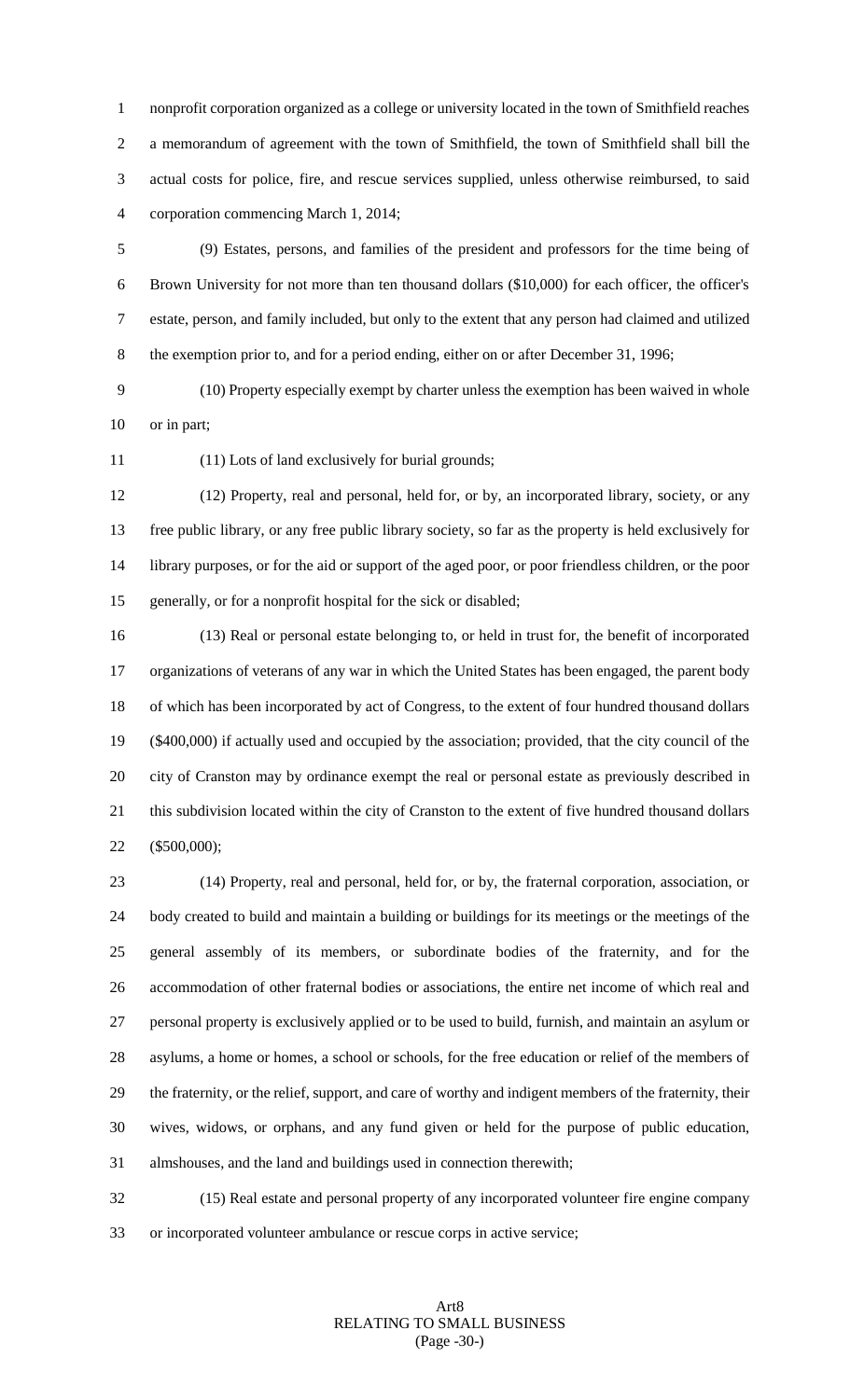(16) The estate of any person who, in the judgment of the assessors, is unable from infirmity or poverty to pay the tax; provided, that in the towns of Burrillville and West Greenwich, the tax shall constitute a lien for five (5) years on the property where the owner is entitled to the exemption. At the expiration of five (5) years, the lien shall be abated in full. Provided, if the property is sold or conveyed, or if debt secured by the property is refinanced during the five-year (5) period, the lien immediately becomes due and payable; any person claiming the exemption aggrieved by an adverse decision of an assessor shall appeal the decision to the local board of tax review and thereafter according to the provisions of § 44-5-26;

 (17) Household furniture and family stores of a housekeeper in the whole, including clothing, bedding, and other white goods, books, and all other tangible personal property items that are common to the normal household;

 (18) Improvements made to any real property to provide a shelter and fallout protection 13 from nuclear radiation, to the amount of one thousand five hundred dollars (\$1,500); provided, that the improvements meet applicable standards for shelter construction established, from time to time, by the Rhode Island emergency management agency. The improvements are deemed to comply with the provisions of any building code or ordinance with respect to the materials or the methods of construction used and any shelter or its establishment is deemed to comply with the provisions of any zoning code or ordinance;

 (19) Aircraft for which the fee required by § 1-4-6 has been paid to the tax administrator; (20) Manufacturer's inventory.

 (i) For the purposes of §§ 44-4-10, 44-5-3, 44-5-20, and 44-5-38, a person is deemed to be a manufacturer within a city or town within this state if that person uses any premises, room, or place in it primarily for the purpose of transforming raw materials into a finished product for trade through any or all of the following operations: adapting, altering, finishing, making, and ornamenting; provided, that public utilities; non-regulated power producers commencing commercial operation by selling electricity at retail or taking title to generating facilities on or after July 1, 1997; building and construction contractors; warehousing operations, including distribution bases or outlets of out-of-state manufacturers; and fabricating processes incidental to warehousing or distribution of raw materials, such as alteration of stock for the convenience of a customer; are excluded from this definition;

 (ii) For the purposes of this section and §§ 44-4-10 and 44-5-38, the term "manufacturer's inventory," or any similar term, means and includes the manufacturer's raw materials, the manufacturer's work in process, and finished products manufactured by the manufacturer in this state, and not sold, leased, or traded by the manufacturer or its title or right to possession divested;

# Art8 RELATING TO SMALL BUSINESS (Page -31-)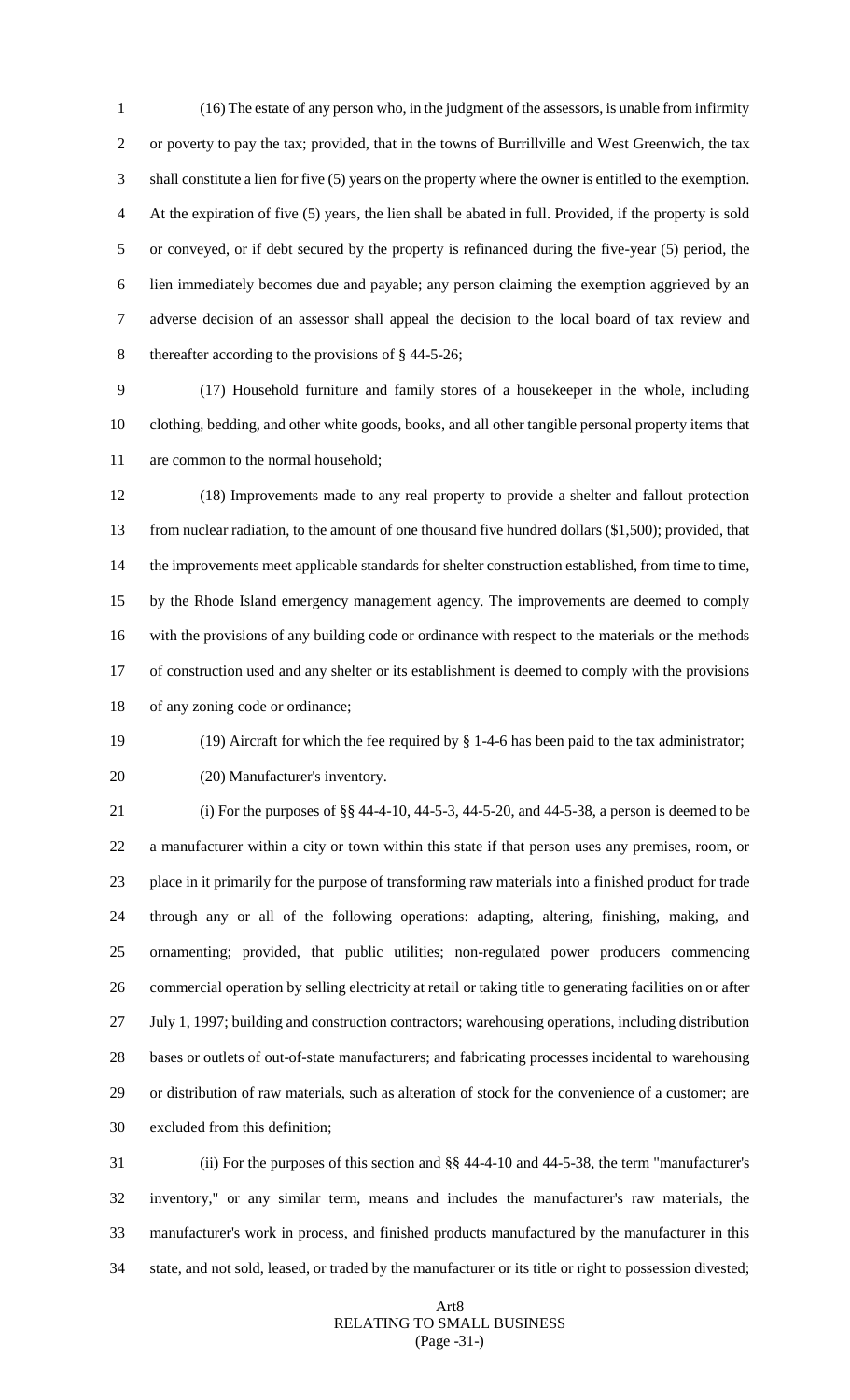provided, that the term does not include any finished products held by the manufacturer in any retail store or other similar selling place operated by the manufacturer whether or not the retail establishment is located in the same building in which the manufacturer operates the manufacturing plant;

 (iii) For the purpose of § 44-11-2, a "manufacturer" is a person whose principal business in this state consists of transforming raw materials into a finished product for trade through any or all of the operations described in paragraph (i) of this subdivision. A person will be deemed to be principally engaged if the gross receipts that person derived from the manufacturing operations in this state during the calendar year or fiscal year mentioned in § 44-11-1 amounted to more than fifty percent (50%) of the total gross receipts that person derived from all the business activities in which that person engaged in this state during the taxable year. For the purpose of computing the percentage, gross receipts derived by a manufacturer from the sale, lease, or rental of finished products manufactured by the manufacturer in this state, even though the manufacturer's store or other selling place may be at a different location from the location of the manufacturer's manufacturing plant in this state, are deemed to have been derived from manufacturing;

 (iv) Within the meaning of the preceding paragraphs of this subdivision, the term "manufacturer" also includes persons who are principally engaged in any of the general activities coded and listed as establishments engaged in manufacturing in the Standard Industrial Classification Manual prepared by the Technical Committee on Industrial Classification, Office of Statistical Standards, Executive Office of the President, United States Bureau of the Budget, as revised from time to time, but eliminating as manufacturers those persons, who, because of their limited type of manufacturing activities, are classified in the manual as falling within the trade rather than an industrial classification of manufacturers. Among those thus eliminated, and accordingly also excluded as manufacturers within the meaning of this paragraph, are persons primarily engaged in selling, to the general public, products produced on the premises from which they are sold, such as neighborhood bakeries, candy stores, ice cream parlors, shade shops, and custom tailors, except, that a person who manufactures bakery products for sale primarily for home delivery, or through one or more non-baking retail outlets, and whether or not retail outlets are operated by the person, is a manufacturer within the meaning of this paragraph;

 (v) The term "Person" means and includes, as appropriate, a person, partnership, or corporation; and

 (vi) The department of revenue shall provide to the local assessors any assistance that is necessary in determining the proper application of the definitions in this subdivision;

# Art8 RELATING TO SMALL BUSINESS (Page -32-)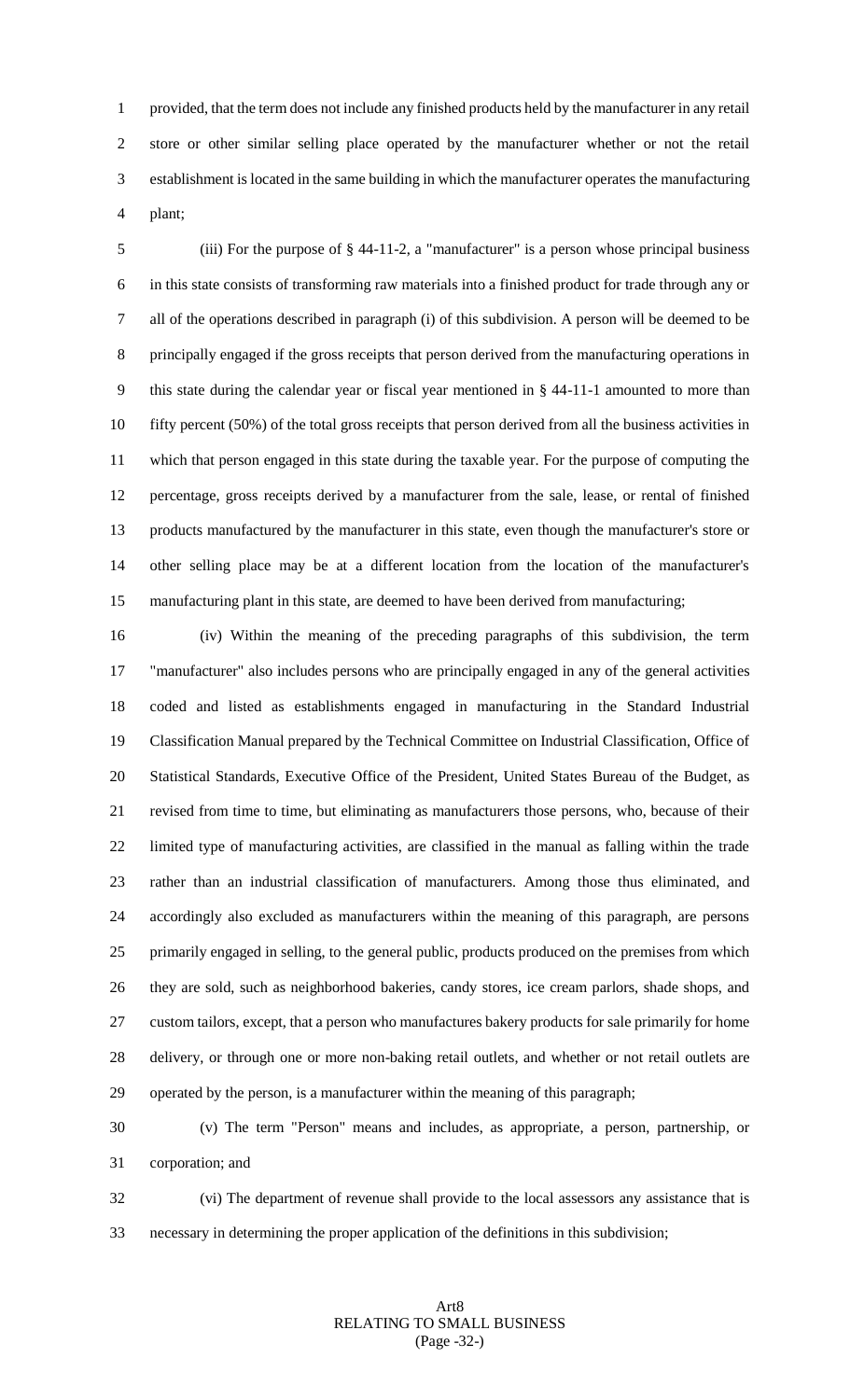(21) Real and tangible personal property acquired to provide a treatment facility used primarily to control the pollution or contamination of the waters or the air of the state, as defined in chapter 12 of title 46 and chapter 25 of title 23, respectively, the facility having been constructed, reconstructed, erected, installed, or acquired in furtherance of federal or state requirements or standards for the control of water or air pollution or contamination, and certified as approved in an order entered by the director of environmental management. The property is exempt as long as it is operated properly in compliance with the order of approval of the director of environmental management; provided, that any grant of the exemption by the director of environmental management in excess of ten (10) years is approved by the city or town in which the property is situated. This provision applies only to water and air pollution control properties and facilities installed for the treatment of waste waters and air contaminants resulting from industrial processing; furthermore, it applies only to water or air pollution control properties and facilities placed in operation for the first time after April 13, 1970;

 (22) Manufacturing machinery and equipment acquired or used by a manufacturer after December 31, 1974. Manufacturing machinery and equipment is defined as:

 (i) Machinery and equipment used exclusively in the actual manufacture or conversion of raw materials or goods in the process of manufacture by a manufacturer, as defined in subdivision (20), and machinery, fixtures, and equipment used exclusively by a manufacturer for research and development or for quality assurance of its manufactured products;

 (ii) Machinery and equipment that is partially used in the actual manufacture or conversion of raw materials or goods in process of manufacture by a manufacturer, as defined in subdivision 22 (20), and machinery, fixtures, and equipment used by a manufacturer for research and development or for quality assurance of its manufactured products, to the extent to which the machinery and equipment is used for the manufacturing processes, research and development, or quality assurance. In the instances where machinery and equipment is used in both manufacturing and/or research and development and/or quality assurance activities and non-manufacturing activities, the assessment on machinery and equipment is prorated by applying the percentage of usage of the equipment for the manufacturing, research and development, and quality-assurance activity to the value of the machinery and equipment for purposes of taxation, and the portion of the value used for manufacturing, research and development, and quality assurance is exempt from taxation. The burden of demonstrating this percentage usage of machinery and equipment for manufacturing and for research and development and/or quality assurance of its manufactured products rests with the manufacturer; and

# Art8 RELATING TO SMALL BUSINESS (Page -33-)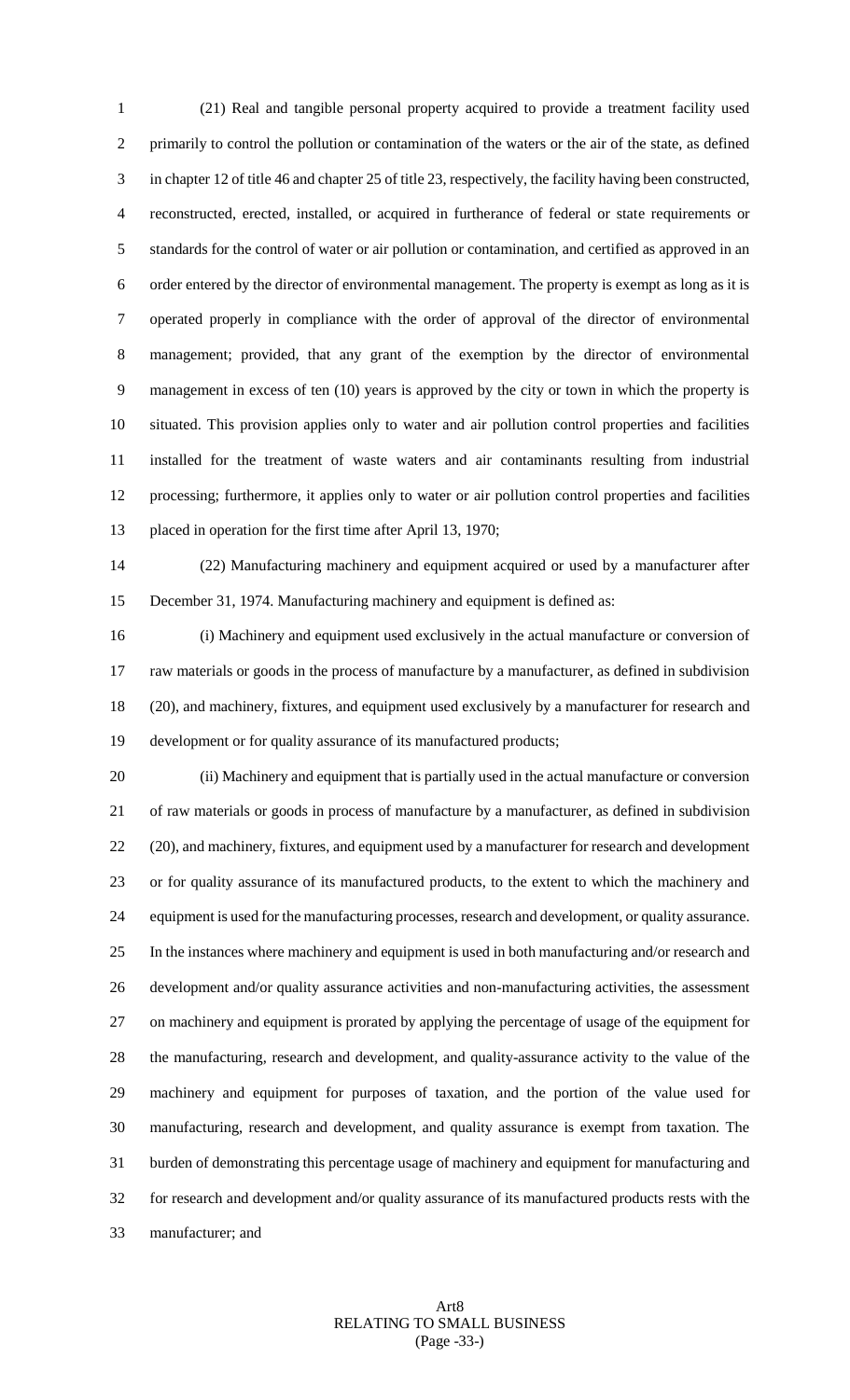(iii) Machinery and equipment described in §§ 44-18-30(7) and 44-18-30(22) that was purchased after July 1, 1997; provided that the city or town council of the city or town in which the machinery and equipment is located adopts an ordinance exempting the machinery and equipment from taxation. For purposes of this subsection, city councils and town councils of any municipality may, by ordinance, wholly or partially exempt from taxation the machinery and equipment discussed in this subsection for the period of time established in the ordinance and may, by ordinance, establish the procedures for taxpayers to avail themselves of the benefit of any exemption permitted under this section; provided, that the ordinance does not apply to any machinery or equipment of a business, subsidiary, or any affiliated business that locates or relocates 10 from a city or town in this state to another city or town in the state;

 (23) Precious metal bullion, meaning any elementary metal that has been put through a process of melting or refining, and that is in a state or condition that its value depends upon its content and not its form. The term does not include fabricated precious metal that has been processed or manufactured for some one or more specific and customary industrial, professional, or artistic uses;

 (24) Hydroelectric power-generation equipment, which includes, but is not limited to, turbines, generators, switchgear, controls, monitoring equipment, circuit breakers, transformers, protective relaying, bus bars, cables, connections, trash racks, headgates, and conduits. The hydroelectric power-generation equipment must have been purchased after July 1, 1979, and acquired or used by a person or corporation who or that owns or leases a dam and utilizes the equipment to generate hydroelectric power;

 (25) Subject to authorization by formal action of the council of any city or town, any real or personal property owned by, held in trust for, or leased to an organization incorporated under chapter 6 of title 7, as amended, or an organization meeting the definition of "charitable trust" set out in § 18-9-4, as amended, or an organization incorporated under the not-for-profits statutes of another state or the District of Columbia, the purpose of which is the conserving of open space, as that term is defined in chapter 36 of title 45, as amended, provided the property is used exclusively for the purposes of the organization;

 (26) Tangible personal property, the primary function of which is the recycling, reuse, or recovery of materials (other than precious metals, as defined in § 44-18-30(24)(ii) and (iii)), from, or the treatment of "hazardous wastes," as defined in § 23-19.1-4, where the "hazardous wastes" are generated primarily by the same taxpayer and where the personal property is located at, in, or adjacent to a generating facility of the taxpayer. The taxpayer may, but need not, procure an order from the director of the department of environmental management certifying that the tangible

### Art8 RELATING TO SMALL BUSINESS (Page -34-)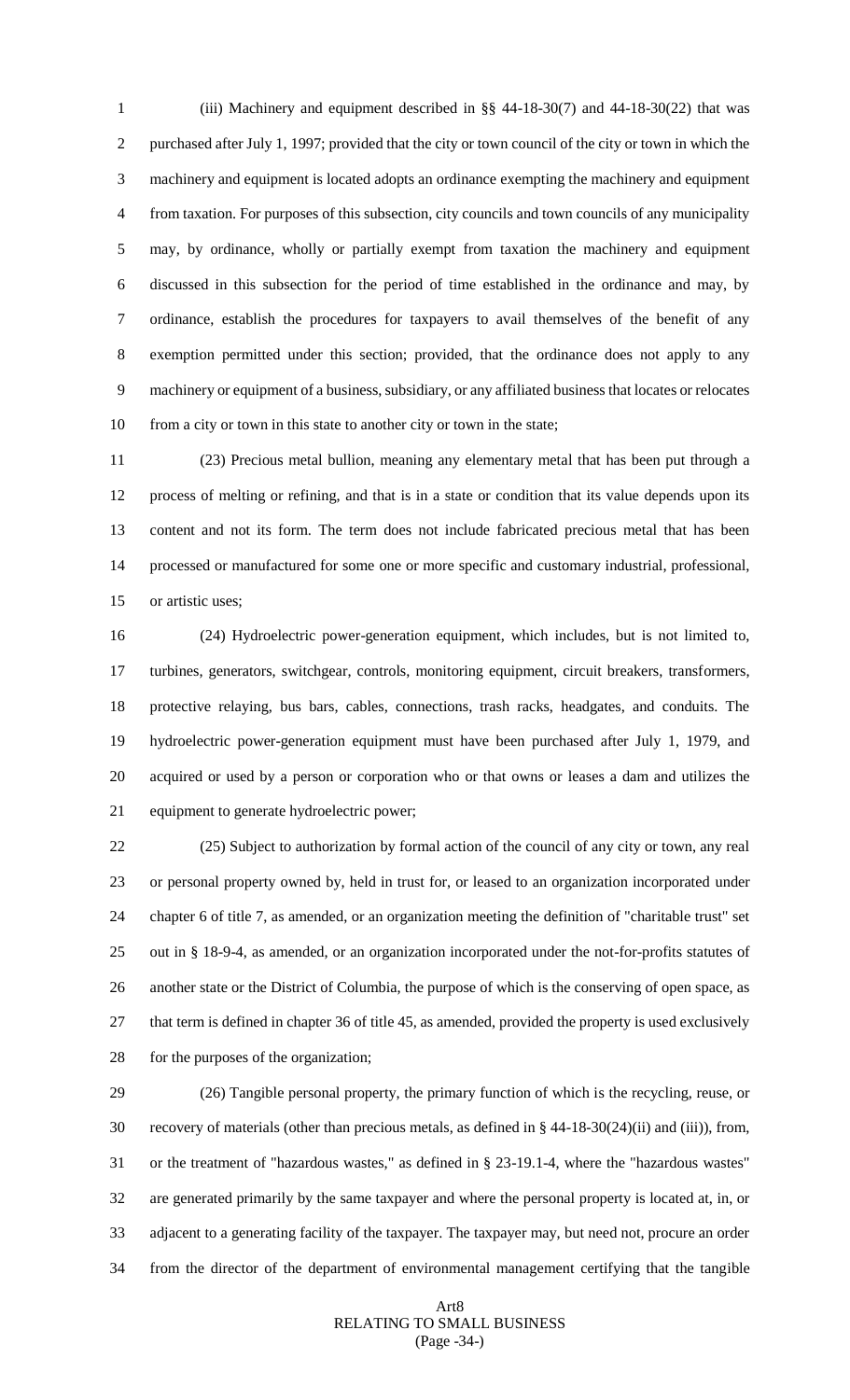personal property has this function, which order effects a conclusive presumption that the tangible personal property qualifies for the exemption under this subdivision. If any information relating to secret processes or methods of manufacture, production, or treatment is disclosed to the department of environmental management only to procure an order, and is a "trade secret" as defined in § 28- 21-10(b), it shall not be open to public inspection or publicly disclosed unless disclosure is otherwise required under chapter 21 of title 28 or chapter 24.4 of title 23;

(27) Motorboats as defined in § 46-22-2 for which the annual fee required in § 46-22-4 has

been paid;

 (28) Real and personal property of the Providence Performing Arts Center, a non-business corporation as of December 31, 1986;

 (29) Tangible personal property owned by, and used exclusively for the purposes of, any religious organization located in the city of Cranston;

 (30) Real and personal property of the Travelers Aid Society of Rhode Island, a nonprofit corporation, the Union Mall Real Estate Corporation, and any limited partnership or limited liability company that is formed in connection with, or to facilitate the acquisition of, the Providence YMCA Building;

 (31) Real and personal property of Meeting Street Center or MSC Realty, Inc., both not- for-profit Rhode Island corporations, and any other corporation, limited partnership, or limited liability company that is formed in connection with, or to facilitate the acquisition of, the properties designated as the Meeting Street National Center of Excellence on Eddy Street in Providence, Rhode Island;

 (32) The buildings, personal property, and land upon which the buildings stand, located on Pomham Island, East Providence, currently identified as Assessor's Map 211, Block 01, Parcel 24 001.00, that consists of approximately twenty-one thousand three hundred (21,300) square feet and is located approximately eight hundred sixty feet (860′), more or less, from the shore, and limited exclusively to these said buildings, personal estate and land, provided that said property is owned 27 by a qualified  $501(c)(3)$  organization, such as the American Lighthouse Foundation, and is used exclusively for a lighthouse;

 (33) The Stadium Theatre Performing Arts Centre building located in Monument Square, Woonsocket, Rhode Island, so long as said Stadium Theatre Performing Arts Center is owned by the Stadium Theatre Foundation, a Rhode Island nonprofit corporation;

 (34) Real and tangible personal property of St. Mary Academy — Bay View, located in East Providence, Rhode Island;

# Art8 RELATING TO SMALL BUSINESS (Page -35-)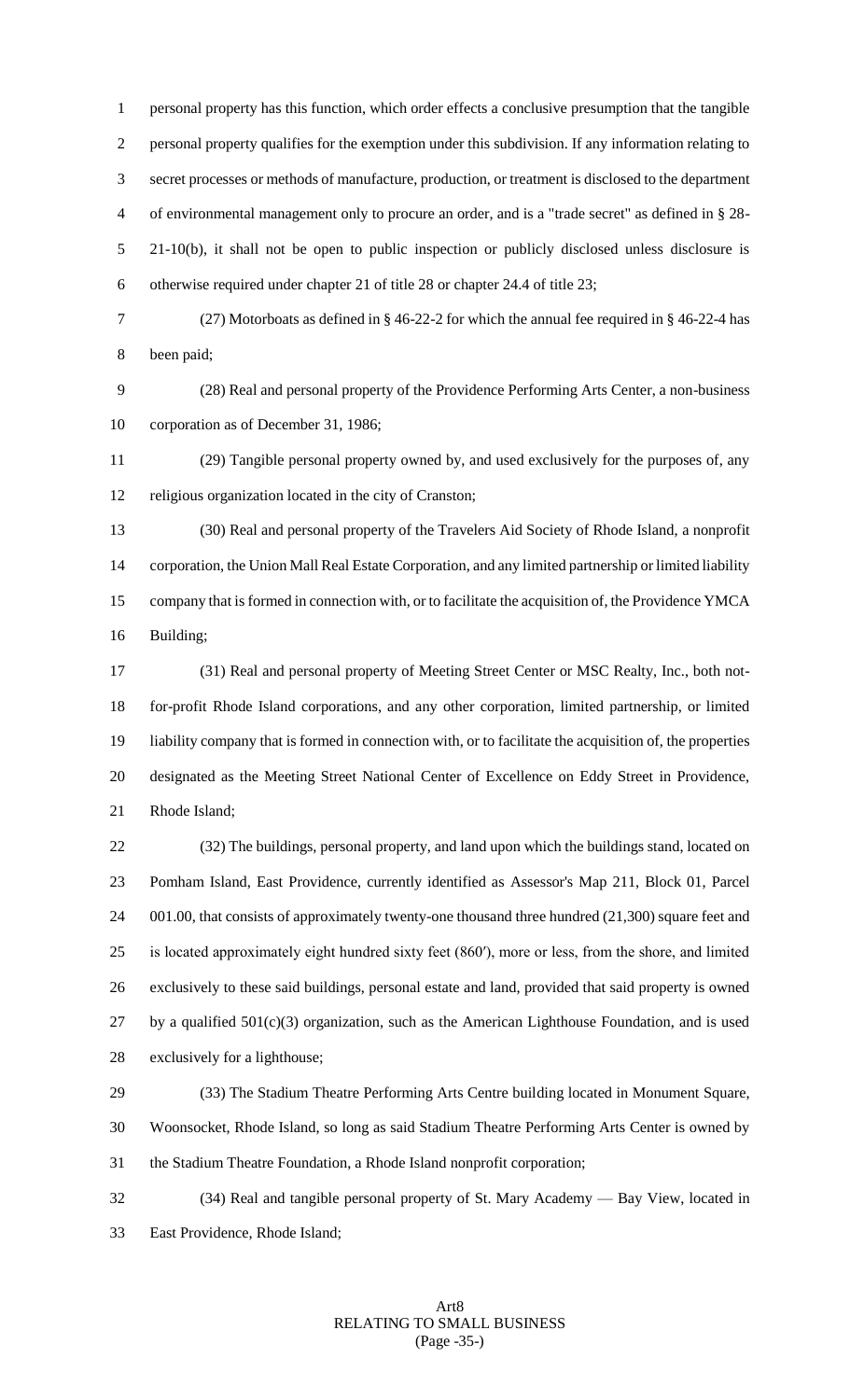(35) Real and personal property of East Bay Community Action Program and its predecessor, Self Help, Inc; provided, that the organization is qualified as a tax-exempt corporation under § 501(c)(3) of the United States Internal Revenue Code;

 (36) Real and personal property located within the city of East Providence of the Columbus Club of East Providence, a Rhode Island charitable nonprofit corporation;

(37) Real and personal property located within the city of East Providence of the Columbus

Club of Barrington, a Rhode Island charitable nonprofit corporation;

 (38) Real and personal property located within the city of East Providence of Lodge 2337 BPO Elks, a Rhode Island nonprofit corporation;

 (39) Real and personal property located within the city of East Providence of the St. Andrews Lodge No. 39, a Rhode Island charitable nonprofit corporation;

 (40) Real and personal property located within the city of East Providence of the Trustees of Methodist Health and Welfare service a/k/a United Methodist Elder Care, a Rhode Island nonprofit corporation;

 (41) Real and personal property located on the first floor of 90 Leonard Avenue within the city of East Providence of the Zion Gospel Temple, Inc., a religious nonprofit corporation;

 (42) Real and personal property located within the city of East Providence of the Cape Verdean Museum Exhibit, a Rhode Island nonprofit corporation;

19 (43) The real and personal property owned by a qualified  $501(c)(3)$  organization that is affiliated and in good standing with a national, congressionally chartered organization and thereby adheres to that organization's standards and provides activities designed for recreational, educational, and character building purposes for children from ages six (6) years to seventeen (17) years;

 (44) Real and personal property of the Rhode Island Philharmonic Orchestra and Music 25 School; provided, that the organization is qualified as a tax-exempt corporation under  $\S 501(c)(3)$ 26 of the United States Internal Revenue Code;

 (45) The real and personal property located within the town of West Warwick at 211 Cowesett Avenue, Plat 29-Lot 25, which consists of approximately twenty-eight thousand seven hundred fifty (28,750) square feet and is owned by the Station Fire Memorial Foundation of East Greenwich, a Rhode Island nonprofit corporation;

 (46) Real and personal property of the Comprehensive Community Action Program, a qualified tax-exempt corporation under § 501(c)(3) of the United States Internal Revenue Code;

(47) Real and personal property located at 52 Plain Street, within the city of Pawtucket of

the Pawtucket Youth Soccer Association, a Rhode Island nonprofit corporation;

# Art8 RELATING TO SMALL BUSINESS (Page -36-)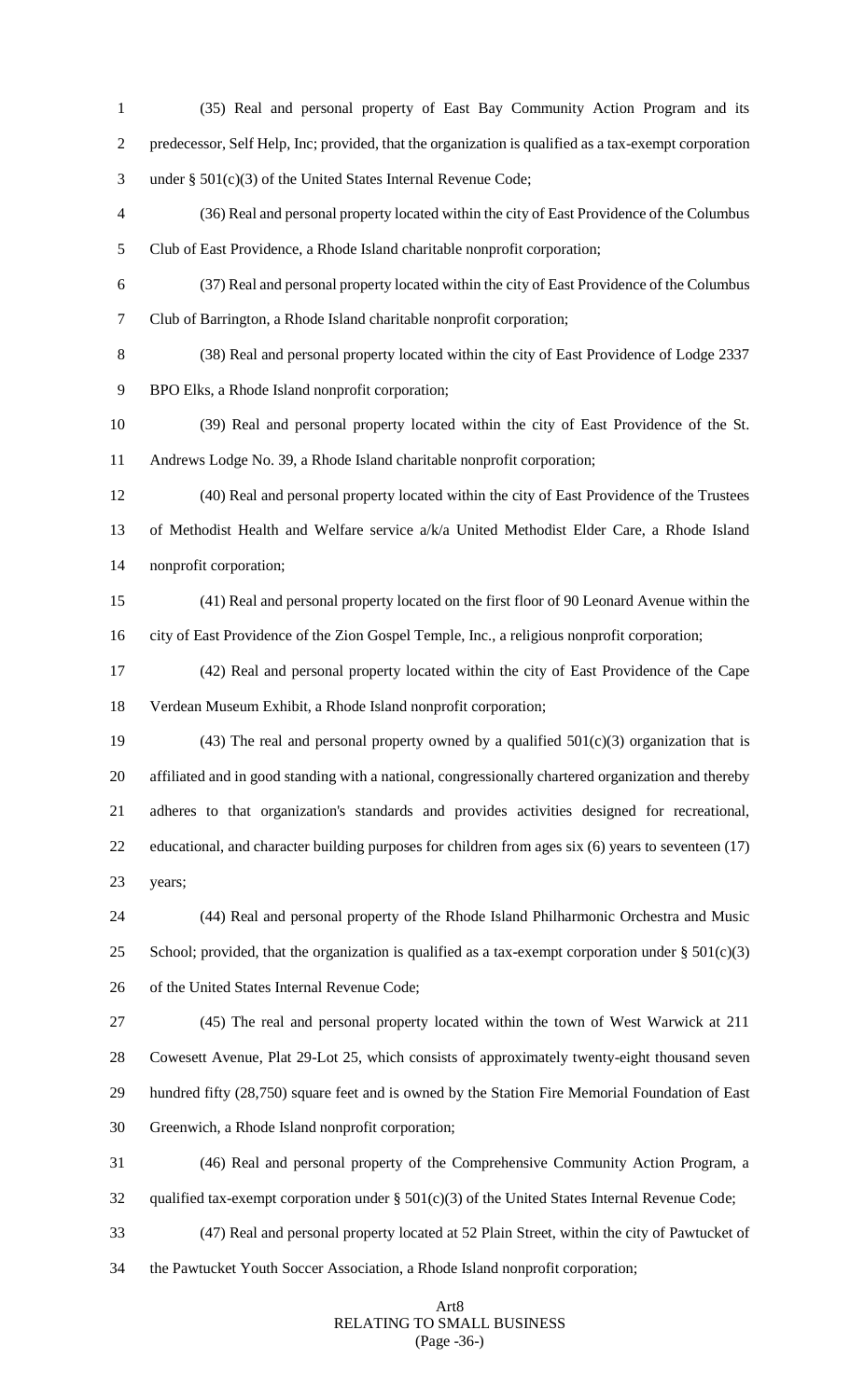- (48) Renewable energy resources, as defined in § 39-26-5, used in residential systems and associated equipment used therewith in service after December 31, 2015;
- (49) Renewable energy resources, as defined in § 39-26-5, if employed by a manufacturer, as defined in subsection (a) of this section, shall be exempt from taxation in accordance with subsection (a) of this section;
- (50) Real and personal property located at 415 Tower Hill Road within the town of North Kingstown, of South County Community Action, Inc., a qualified tax-exempt corporation under § 501(c)(3) of the United States Internal Revenue Code;
- (51) As an effort to promote business growth, tangible business or personal property, in whole or in part, within the town of Charlestown's community limits, subject to authorization by formal action of the town council of the town of Charlestown;
- (52) All real and personal property located at 1300 Frenchtown Road, within the town of East Greenwich, identified as assessor's map 027, plat 019, lot 071, and known as the New England Wireless and Steam Museum, Inc., a qualified tax-exempt corporation under § 501(c)(3) of the United States Internal Revenue Code;
- (53) Real and tangible personal property of Mount Saint Charles Academy located within the city of Woonsocket, specifically identified as the following assessor's plats and lots: Logee Street, plat 23, lot 62, Logee Street, plat 24, lots 304 and 305; Welles Street, plat 23, lot 310; Monroe Street, plat 23, lot 312; and Roberge Avenue, plat 24, lot 47;
- (54) Real and tangible personal property of Steere House, a Rhode Island nonprofit corporation, located in Providence, Rhode Island;
- (55) Real and personal property located within the town of West Warwick of Tides Family Services, Inc., a Rhode Island nonprofit corporation;
- (56) Real and personal property of Tides Family Services, Inc., a Rhode Island nonprofit corporation, located in the city of Pawtucket at 242 Dexter Street, plat 44, lot 444;
	-
- (57) Real and personal property located within the town of Middletown of Lucy's Hearth, a Rhode Island nonprofit corporation;
- (58) Real and tangible personal property of Habitat for Humanity of Rhode Island—
- Greater Providence, Inc., a Rhode Island nonprofit corporation, located in Providence, Rhode Island;
- (59) Real and personal property of the Artic Playhouse, a Rhode Island nonprofit corporation, located in the town of West Warwick at 1249 Main Street;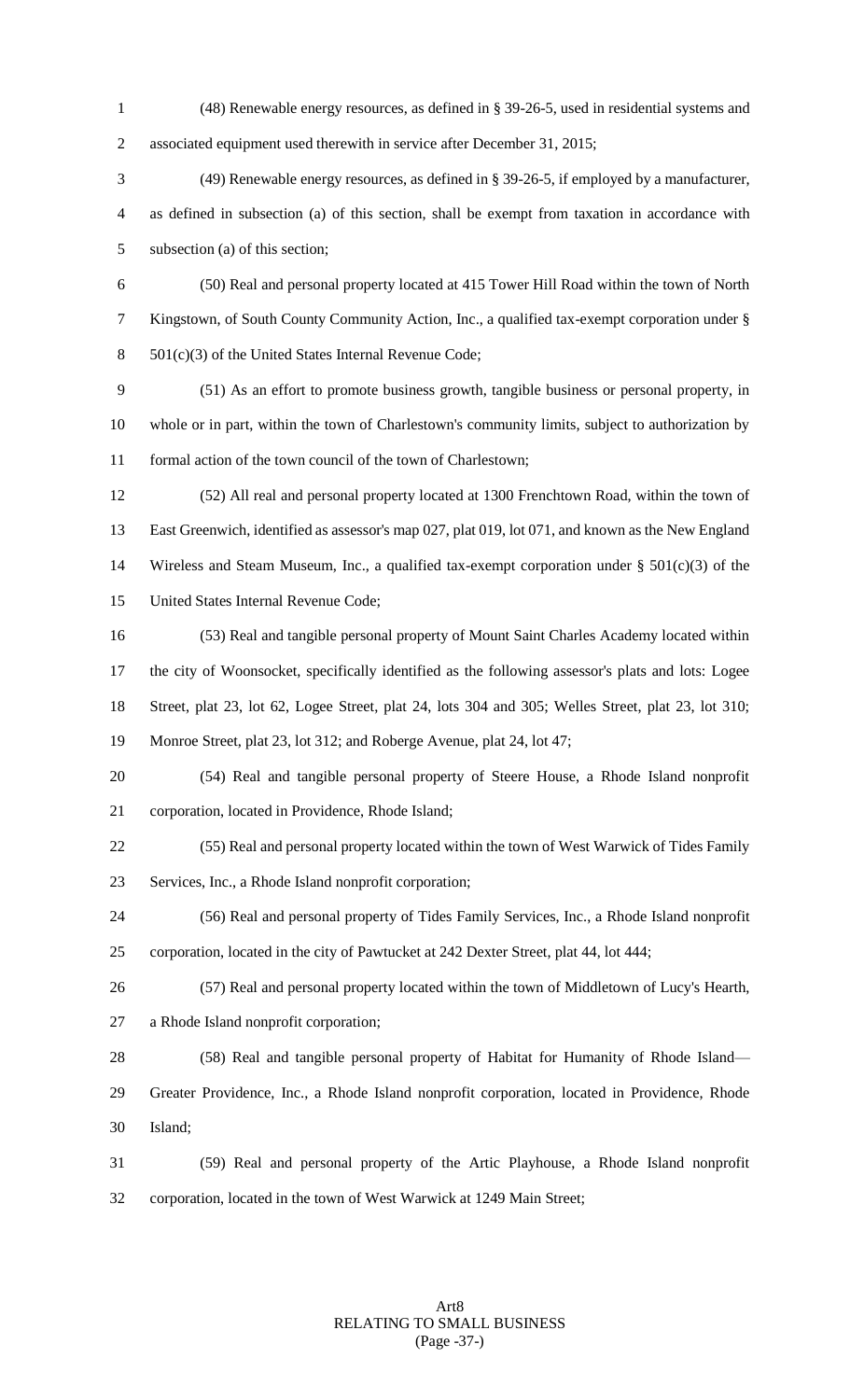(60) Real and personal property located at 321 Main Street, within the town of South Kingstown, of the Contemporary Theatre Company, a qualified, tax-exempt corporation under § 501(c)(3) of the United States Internal Revenue Code;

 (61) Real and personal property of The Samaritans, Inc., a Rhode Island nonprofit § 501(c)(3) corporation located at 67 Park Place, Pawtucket, Rhode Island, to the extent the city council of Pawtucket may from time to time determine;

 (62) Real and personal property of North Kingstown, Exeter Animal Protection League, Inc., dba "Pet Refuge," 500 Stony Lane, a Rhode Island nonprofit corporation, located in North Kingstown, Rhode Island;

 (63) Real and personal property located within the city of East Providence of Foster Forward (formerly the Rhode Island Foster Parents Association), a Rhode Island charitable nonprofit corporation;

 (64) Real and personal property located at 54 Kelly Avenue within the town of East Providence, of the Associated Radio Amateurs of Southern New England, a Rhode Island nonprofit corporation;

 (65) Real and tangible personal property of Providence Country Day School, a Rhode Island nonprofit corporation, located in East Providence, Rhode Island and further identified as plat 406, block 6, lot 6, and plat 506, block 1, lot 8;

 (66) As an effort to promote business growth, tangible business or personal property, in whole or in part, within the town of Bristol's community limits, subject to authorization by formal action of the town council of the town of Bristol;

 (67) Real and tangible personal property of the Heritage Harbor Foundation, a Rhode Island nonprofit corporation, located at 1445 Wampanoag Trail, Suites 103 and 201, within the city of East Providence;

 (68) Real property of Ocean State Community Wellness, Inc., a qualified tax-exempt corporation under § 501(c)(3) of the United States Internal Revenue Code, located in North Kingstown, Rhode Island, with a physical address of 7450 Post Road, and further identified as plat 108, lot 83;

 (69) Real and tangible personal property of St. John Baptist De La Salle Institute, d/b/a La Salle Academy, a Rhode Island domestic nonprofit corporation, located in Providence, Rhode Island denominated at the time this subsection was adopted as Plat 83 Lot 276 by the tax assessor for the city of Providence comprising approximately 26.08 acres of land along with all buildings and improvements that have been or may be made;

# Art8 RELATING TO SMALL BUSINESS (Page -38-)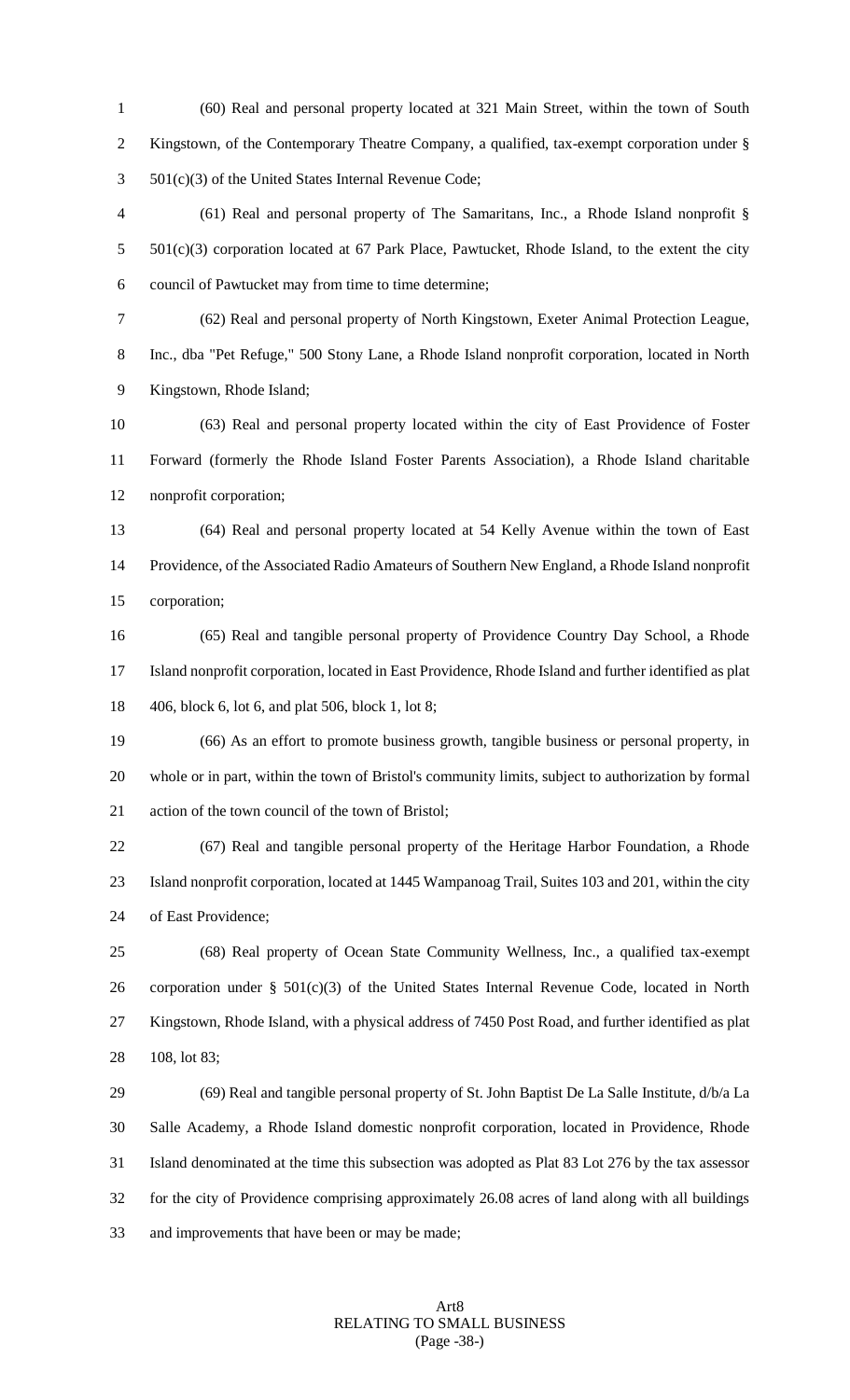(70) Real and tangible personal property of The Providence Community Health Centers, Inc., a Rhode Island domestic nonprofit corporation, located in Providence, Rhode Island; and

 (71) In the city of Central Falls and the city of Pawtucket, real property and tangible personal property located on or in the premise acquired or leased by a railroad entity and for the purpose of providing boarding and disembarking of railroad passengers and the supporting passenger railroad operations and services. For the purpose of this section, a railroad entity shall be any incorporated entity that has been duly authorized by the Rhode Island public utilities commission to provide passenger railroad services.

 (b) Except as provided below, when a city or town taxes a for-profit hospital facility, the value of its real property shall be the value determined by the most recent full revaluation or statistical property update performed by the city or town; provided, however, in the year a nonprofit hospital facility converts to or otherwise becomes a for-profit hospital facility, or a for-profit hospital facility is initially established, the value of the real property and personal property of the for-profit hospital facility shall be determined by a valuation performed by the assessor for the purpose of determining an initial assessed value of real and personal property, not previously taxed by the city or town, as of the most recent date of assessment pursuant to § 44-5-1, subject to a right of appeal by the for-profit hospital facility which shall be made to the city or town tax assessor with a direct appeal from an adverse decision to the Rhode Island superior court business calendar.

 A "for-profit hospital facility" includes all real and personal property affiliated with any hospital as identified in an application filed pursuant to chapter 17 or 17.14 of title 23. Notwithstanding the above, a city or town may enter into a stabilization agreement with a for-profit hospital facility under § 44-3-9 or other laws specific to the particular city or town relating to stabilization agreements. In a year in which a nonprofit hospital facility converts to, or otherwise becomes, a for-profit hospital facility, or a for-profit hospital facility is otherwise established, in that year only the amount levied by the city or town and/or the amount payable under the stabilization agreement for that year related to the for-profit hospital facility shall not be counted towards determining the maximum tax levy permitted under § 44-5-2.

 (c) Notwithstanding any other provision of law to the contrary, in an effort to provide relief 29 for businesses, including small businesses, and to promote economic development, a city, town, or fire district may establish an exemption for tangible personal property within its geographic limits 31 by formal action of the appropriate governing body within the city, town, or fire district, which exemptions shall be uniformly applied and in compliance with local tax classification requirements. Exemptions established pursuant to this subsection shall conform to the requirements of § 44-5- 34 12.2.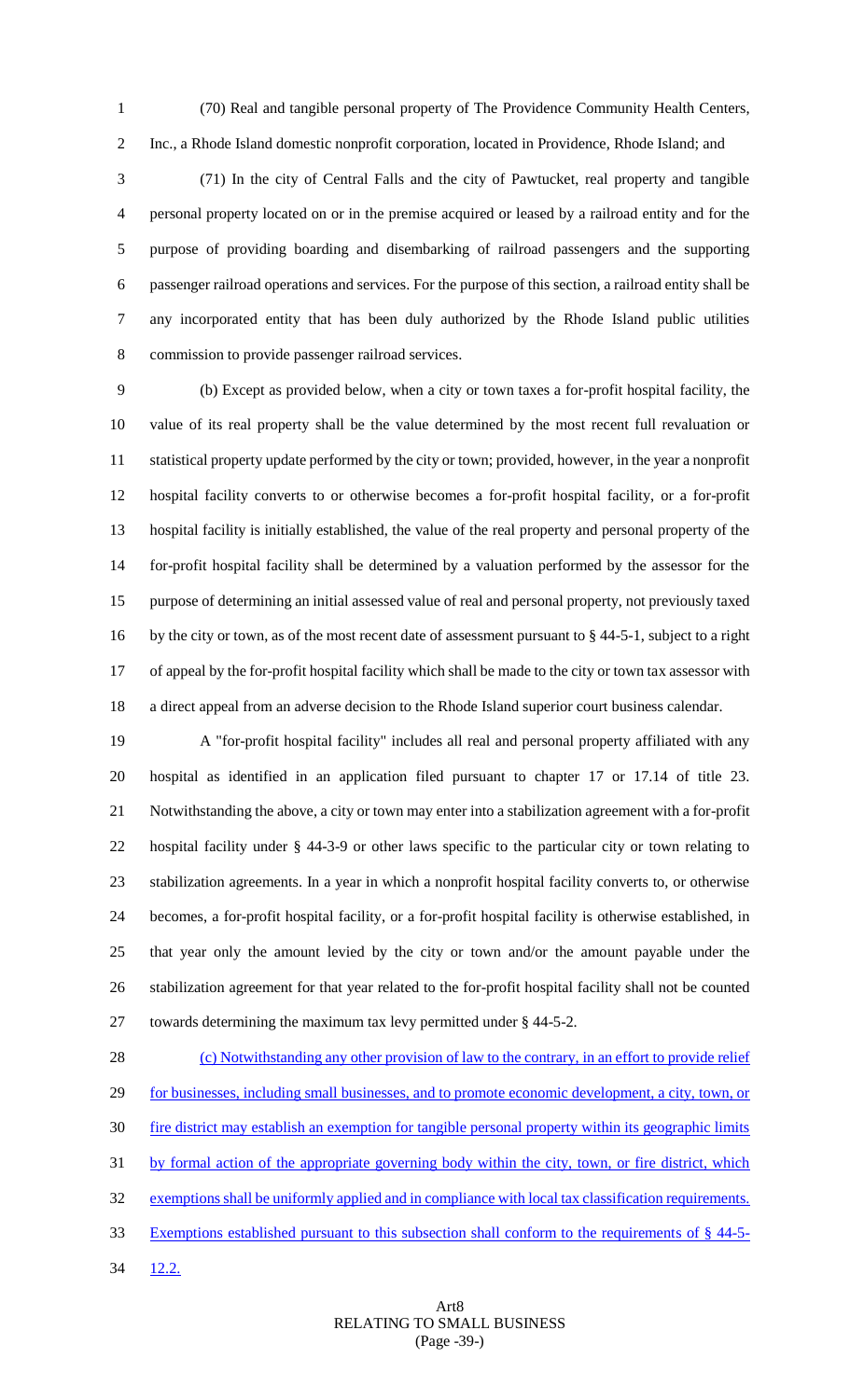1 SECTION 10. Chapter 44-5 of the General Laws entitled " Levy and Assessment of Local

2 Taxes" is hereby amended by adding thereto the following sections:

- 3 **44-5-11.16. Division of Municipal Finance Classification Exemption Authority**
- 4 Notwithstanding any other provision of law to the contrary, the Division of Municipal
- 5 Finance (Division) within the Department of Revenue shall have the authority to grant a one-year
- 6 exemption to any city or town authorized to have a property tax classification structure under this
- 7 chapter, where in the absence of such an exemption, the city or town would not be in compliance
- 8 with its applicable tax classification structure. Any city or town seeking such an exemption shall
- 9 provide the Division with any documentation that the Division deems necessary to grant an
- 10 exemption. Such exemption, if approved by the Division, shall be limited to one year. The city or
- 11 town, if granted such an exemption, shall be required to either have applicable state legislation
- 12 approved amending the specific section of law for which the exemption was sought or adjust its
- 13 class tax rates so that the city or town is in compliance for its next fiscal year.
- 

# 14 **44-5-12.2. Tangible personal property exemption-Tax rate cap.**

15 Notwithstanding any other provision of law to the contrary, the tax rate for the class of 16 property that includes tangible personal property for any city, town, or fire district that also 17 establishes a tangible personal property assessment exemption, pursuant to subsections (a)(51), 18 (a)(66), or (c) of § 44-3-3, § 44-3-47, § 44-3-65, or any other provision of law that enables a city, 19 town, or fire district to establish a tangible personal property assessment exemption, shall be capped 20 at the tax rate in effect for the assessment date immediately preceding the assessment date on which 21 the exemption takes effect or the assessment date immediately following the effective date of this 22 section, whichever is later. 23 SECTION 11. Section 44-11-2 of the General Laws in Chapter 44-11 entitled "Business

- 24 Corporation Tax" is hereby amended to read as follows:
- 

# 25 **44-11-2 Imposition of Tax.**

 (a) Each corporation shall annually pay to the state a tax equal to nine percent (9%) of net income, as defined in § 44-11-11, qualified in § 44-11-12, and apportioned to this state as provided in §§ 44-11-13 — 44-11-15, for the taxable year. For tax years beginning on or after January 1, 2015, each corporation shall annually pay to the state a tax equal to seven percent (7.0%) of net income, as defined in § 44-11-13 — 44-11-15, for the taxable year.

31 (b) A corporation shall pay the amount of any tax as computed in accordance with 32 subsection (a) after deducting from "net income," as used in this section, fifty percent (50%) of the 33 excess of capital gains over capital losses realized during the taxable year, if for the taxable year:

34 (1) The corporation is engaged in buying, selling, dealing in, or holding securities on its

### Art8 RELATING TO SMALL BUSINESS (Page -40-)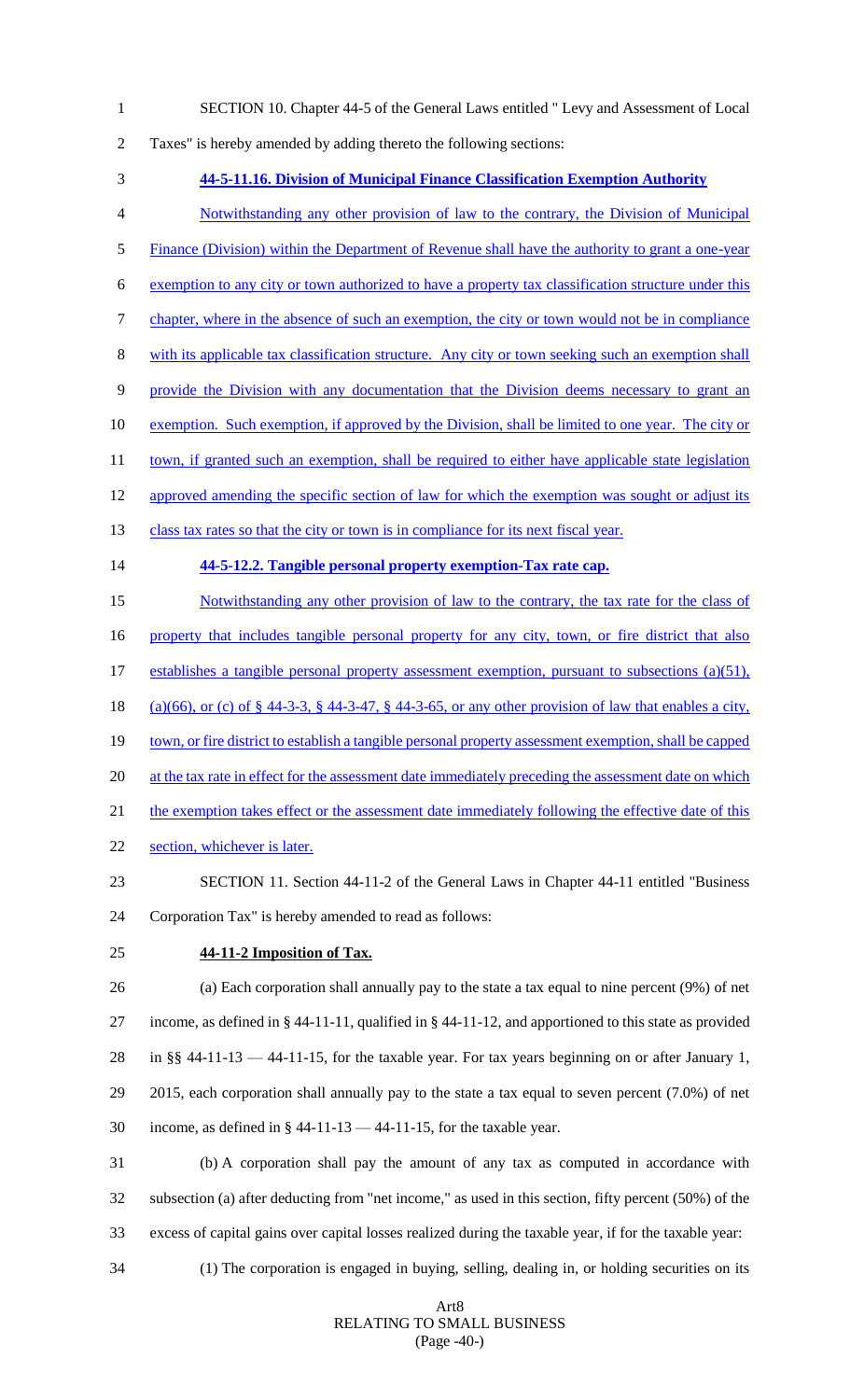own behalf and not as a broker, underwriter, or distributor;

 (2) Its gross receipts derived from these activities during the taxable year amounted to at least ninety percent (90%) of its total gross receipts derived from all of its activities during the year. "Gross receipts" means all receipts, whether in the form of money, credits, or other valuable consideration, received during the taxable year in connection with the conduct of the taxpayer's activities.

 (c) A corporation shall not pay the amount of the tax computed on the basis of its net income under subsection (a), but shall annually pay to the state a tax equal to ten cents (\$.10) for each one hundred dollars (\$100) of gross income for the taxable year or a tax of one hundred dollars (\$100), whichever tax shall be the greater, if for the taxable year the corporation is either a "personal holding company" registered under the federal Investment Company Act of 1940, 15 U.S.C. § 80a- 1 et seq., "regulated investment company," or a "real estate investment trust" as defined in the federal income tax law applicable to the taxable year. "Gross income" means gross income as defined in the federal income tax law applicable to the taxable year, plus:

(1) Any interest not included in the federal gross income; minus

(2) Interest on obligations of the United States or its possessions, and other interest exempt

17 from taxation by this state; and minus

 (3) Fifty percent (50%) of the excess of capital gains over capital losses realized during the taxable year.

20 (d) (1) A small business corporation having an election in effect under subchapter S, 26 U.S.C. § 1361 et seq., shall not be subject to the Rhode Island income tax on corporations, except that the corporation shall be subject to the provisions of subsection (a), to the extent of the income that is subjected to federal tax under subchapter S. Effective for tax years beginning on or after January 1, 2015, a small business corporation having an election in effect under subchapter S, 26 U.S.C. § 1361 et seq., shall be subject to the minimum tax under § 44-11-2(e).

 (2) The shareholders of the corporation who are residents of Rhode Island shall include in their income their proportionate share of the corporation's federal taxable income.

(3) [Deleted by P.L. 2004, ch. 595, art. 29, § 1.]

(4) [Deleted by P.L. 2004, ch. 595, art. 29, § 1.]

 (e) **Minimum tax.** The tax imposed upon any corporation under this section, including a small business corporation having an election in effect under subchapter S, 26 U.S.C. § 1361 et seq., shall not be less than four hundred fifty dollars (\$450). For tax years beginning on or after 33 January 1, 2017, the tax imposed shall not be less than four hundred dollars (\$400). For tax years beginning on or after January 1, 2023, the tax imposed shall not be less than three hundred seventy-

### Art8 RELATING TO SMALL BUSINESS (Page -41-)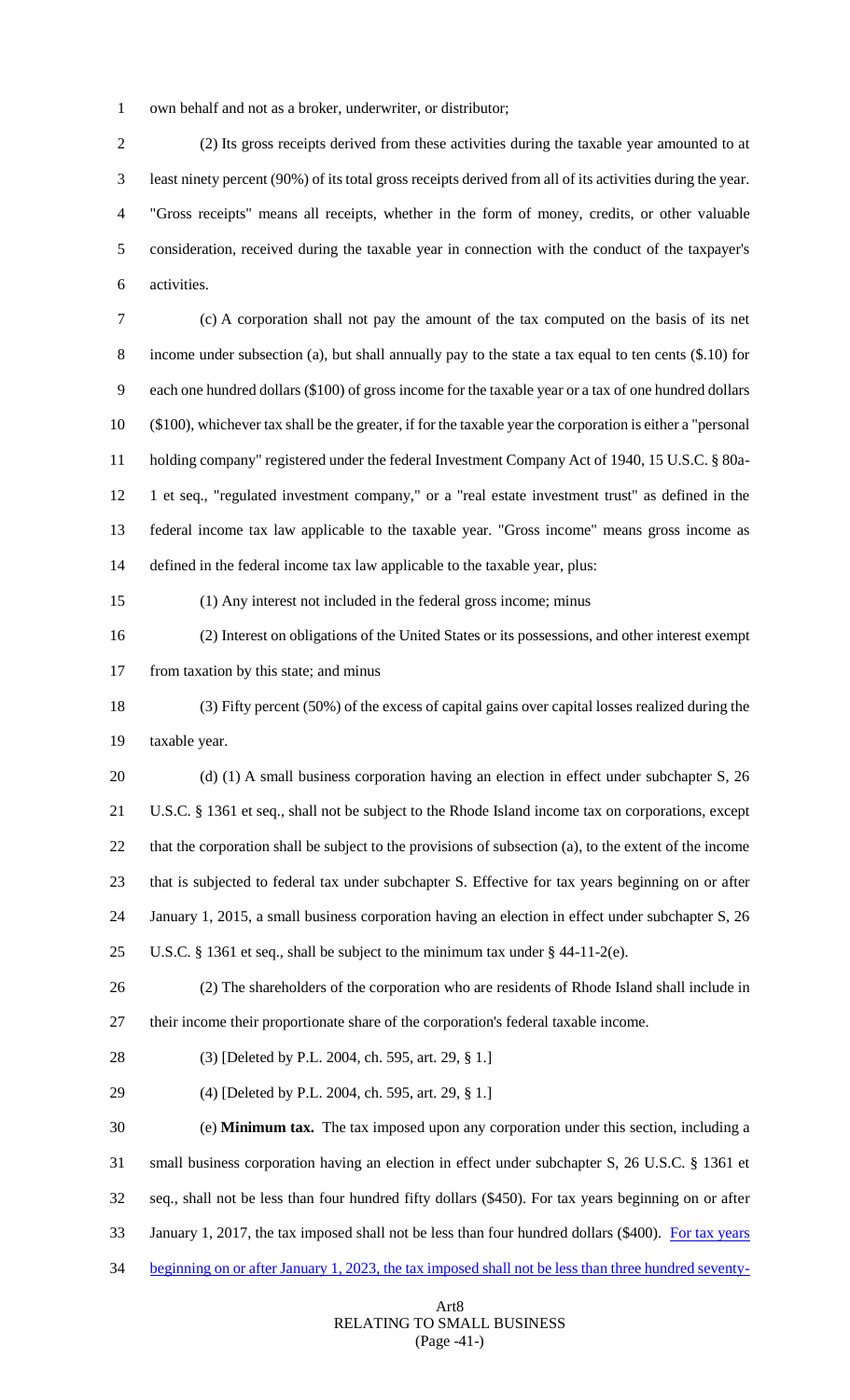# 1 five dollars (\$375.00).

| $\overline{2}$ | SECTION 12. Section 44-18-30 of the General Laws in Chapter 44-18 entitled "Sales and                     |
|----------------|-----------------------------------------------------------------------------------------------------------|
| 3              | Use Taxes — Liability and Computation" is hereby amended to read as follows:                              |
| $\overline{4}$ | 44-18-30. Gross receipts exempt from sales and use taxes.                                                 |
| 5              | There are exempted from the taxes imposed by this chapter the following gross receipts:                   |
| 6              | (1) Sales and uses beyond constitutional power of state. From the sale and from the storage,              |
| 7              | use, or other consumption in this state of tangible personal property the gross receipts from the sale    |
| 8              | of which, or the storage, use, or other consumption of which, this state is prohibited from taxing        |
| 9              | under the Constitution of the United States or under the constitution of this state.                      |
| 10             | (2) Newspapers.                                                                                           |
| 11             | (i) From the sale and from the storage, use, or other consumption in this state of any                    |
| 12             | newspaper.                                                                                                |
| 13             | (ii) "Newspaper" means an unbound publication printed on newsprint that contains news,                    |
| 14             | editorial comment, opinions, features, advertising matter, and other matters of public interest.          |
| 15             | (iii) "Newspaper" does not include a magazine, handbill, circular, flyer, sales catalog, or               |
| 16             | similar item unless the item is printed for, and distributed as, a part of a newspaper.                   |
| 17             | (3) School meals. From the sale and from the storage, use, or other consumption in this                   |
| 18             | state of meals served by public, private, or parochial schools, school districts, colleges, universities, |
| 19             | student organizations, and parent-teacher associations to the students or teachers of a school,           |
| 20             | college, or university whether the meals are served by the educational institutions or by a food          |
| 21             | service or management entity under contract to the educational institutions.                              |
| 22             | (4) Containers.                                                                                           |
| 23             | (i) From the sale and from the storage, use, or other consumption in this state of:                       |
| 24             | (A) Non-returnable containers, including boxes, paper bags, and wrapping materials that                   |
| 25             | are biodegradable and all bags and wrapping materials utilized in the medical and healing arts,           |
| 26             | when sold without the contents to persons who place the contents in the container and sell the            |
| 27             | contents with the container.                                                                              |
| 28             | (B) Containers when sold with the contents if the sale price of the contents is not required              |
| 29             | to be included in the measure of the taxes imposed by this chapter.                                       |
| 30             | (C) Returnable containers when sold with the contents in connection with a retail sale of                 |
| 31             | the contents or when resold for refilling.                                                                |
| 32             | (D) Keg and barrel containers, whether returnable or not, when sold to alcoholic beverage                 |
| 33             | producers who place the alcoholic beverages in the containers.                                            |
| 34             | (ii) As used in this subdivision, the term "returnable containers" means containers of a kind             |

# Art8 RELATING TO SMALL BUSINESS (Page -42-)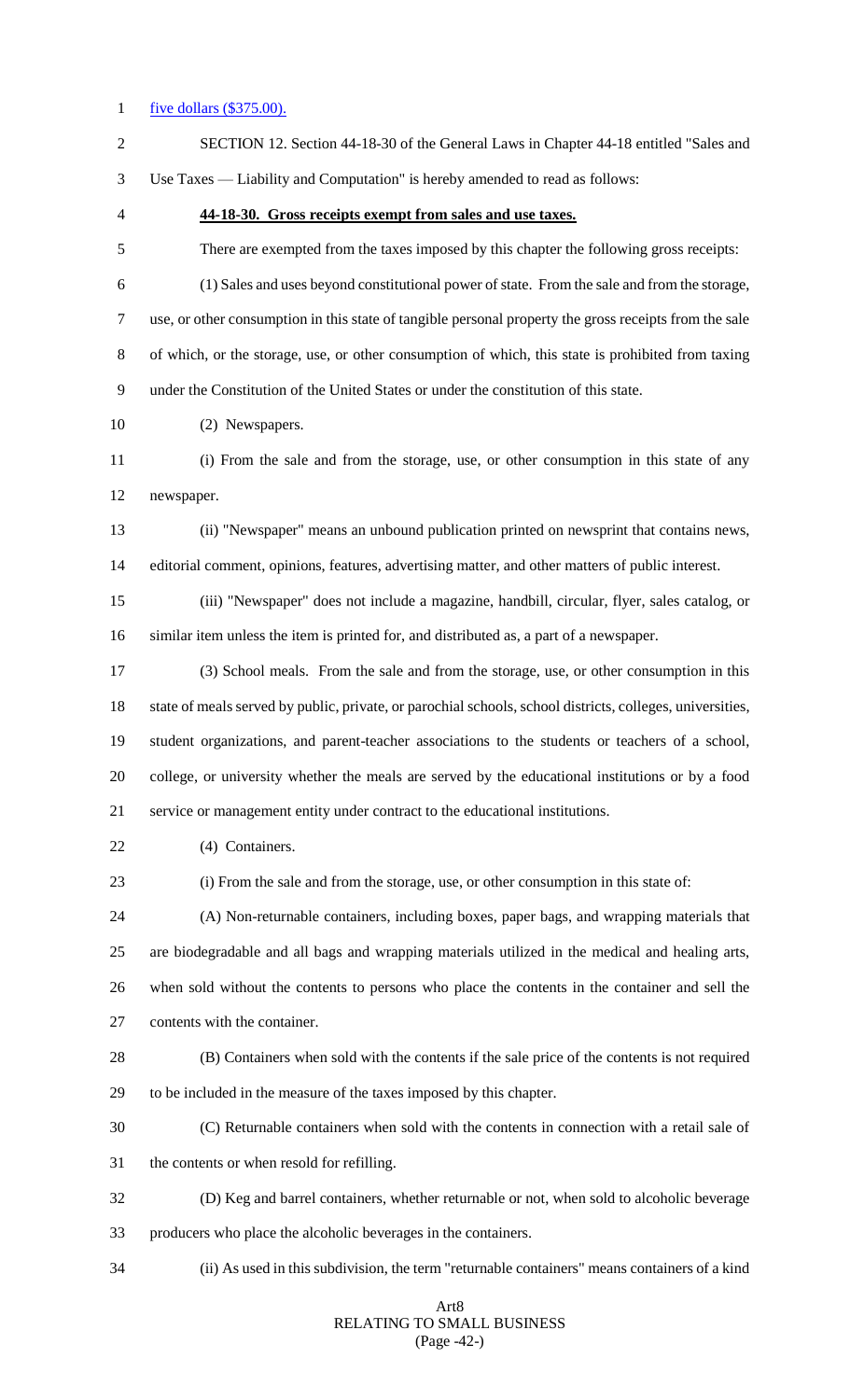customarily returned by the buyer of the contents for reuse. All other containers are "non-returnable

containers."

 (5) (i) Charitable, educational, and religious organizations. From the sale to, as in defined in this section, and from the storage, use, and other consumption in this state, or any other state of the United States of America, of tangible personal property by hospitals not operated for a profit; "educational institutions" as defined in subdivision (18) not operated for a profit; churches, orphanages, and other institutions or organizations operated exclusively for religious or charitable purposes; interest-free loan associations not operated for profit; nonprofit, organized sporting leagues and associations and bands for boys and girls under the age of nineteen (19) years; the following vocational student organizations that are state chapters of national vocational student organizations: Distributive Education Clubs of America (DECA); Future Business Leaders of America, Phi Beta Lambda (FBLA/PBL); Future Farmers of America (FFA); Future Homemakers of America/Home Economics Related Occupations (FHA/HERD); Vocational Industrial Clubs of America (VICA); organized nonprofit golden age and senior citizens clubs for men and women; and parent-teacher associations; and from the sale, storage, use, and other consumption in this state, of and by the Industrial Foundation of Burrillville, a Rhode Island domestic nonprofit corporation. (ii) In the case of contracts entered into with the federal government, its agencies, or instrumentalities, this state, or any other state of the United States of America, its agencies, any city, town, district, or other political subdivision of the states; hospitals not operated for profit; educational institutions not operated for profit; churches, orphanages, and other institutions or organizations operated exclusively for religious or charitable purposes, the contractor may purchase such materials and supplies (materials and/or supplies are defined as those that are essential to the project) that are to be utilized in the construction of the projects being performed under the contracts without payment of the tax.

 (iii) The contractor shall not charge any sales or use tax to any exempt agency, institution, or organization but shall in that instance provide his or her suppliers with certificates in the form as determined by the division of taxation showing the reason for exemption and the contractor's records must substantiate the claim for exemption by showing the disposition of all property so purchased. If any property is then used for a nonexempt purpose, the contractor must pay the tax on the property used.

 (6) Gasoline. From the sale and from the storage, use, or other consumption in this state of: (i) Gasoline and other products taxed under chapter 36 of title 31 and (ii) Fuels used for the propulsion of airplanes.

- 
- (7) Purchase for manufacturing purposes.

#### Art8 RELATING TO SMALL BUSINESS (Page -43-)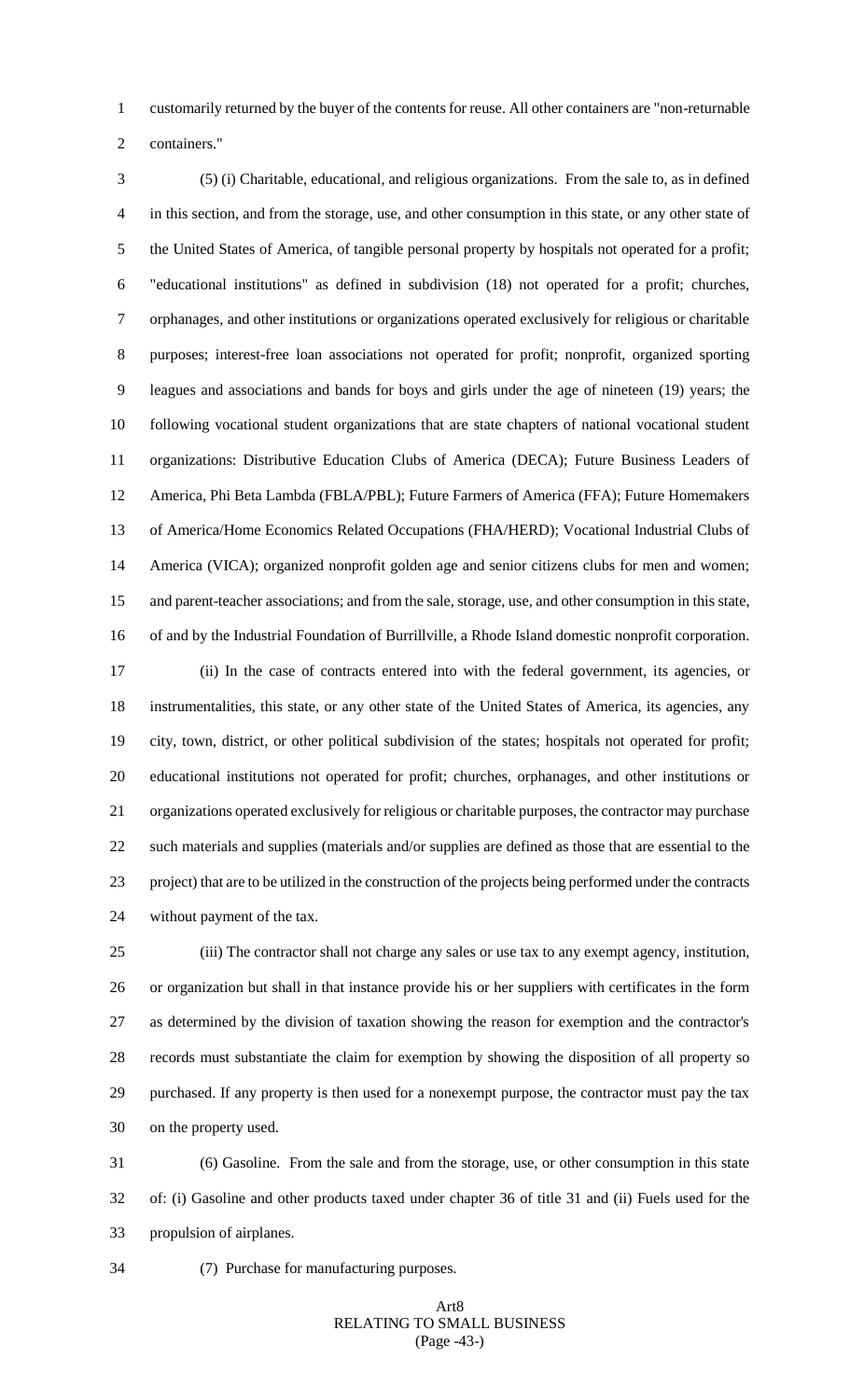(i) From the sale and from the storage, use, or other consumption in this state of computer software, tangible personal property, electricity, natural gas, artificial gas, steam, refrigeration, and water, when the property or service is purchased for the purpose of being manufactured into a finished product for resale and becomes an ingredient, component, or integral part of the manufactured, compounded, processed, assembled, or prepared product, or if the property or service is consumed in the process of manufacturing for resale computer software, tangible personal property, electricity, natural gas, artificial gas, steam, refrigeration, or water.

 (ii) "Consumed" means destroyed, used up, or worn out to the degree or extent that the property cannot be repaired, reconditioned, or rendered fit for further manufacturing use.

(iii) "Consumed" includes mere obsolescence.

 (iv) "Manufacturing" means and includes: manufacturing, compounding, processing, assembling, preparing, or producing.

 (v) "Process of manufacturing" means and includes all production operations performed in the producing or processing room, shop, or plant, insofar as the operations are a part of and connected with the manufacturing for resale of tangible personal property, electricity, natural gas, artificial gas, steam, refrigeration, or water and all production operations performed insofar as the operations are a part of and connected with the manufacturing for resale of computer software.

 (vi) "Process of manufacturing" does not mean or include administration operations such as general office operations, accounting, collection, or sales promotion, nor does it mean or include distribution operations that occur subsequent to production operations, such as handling, storing, selling, and transporting the manufactured products, even though the administration and distribution operations are performed by, or in connection with, a manufacturing business.

 (8) State and political subdivisions. From the sale to, and from the storage, use, or other consumption by, this state, any city, town, district, or other political subdivision of this state. Every redevelopment agency created pursuant to chapter 31 of title 45 is deemed to be a subdivision of the municipality where it is located.

 (9) Food and food ingredients. From the sale and storage, use, or other consumption in this 28 state of food and food ingredients as defined in § 44-18-7.1(1).

 For the purposes of this exemption "food and food ingredients" shall not include candy, soft drinks, dietary supplements, alcoholic beverages, tobacco, food sold through vending machines, or prepared food, as those terms are defined in § 44-18-7.1, unless the prepared food is: (i) Sold by a seller whose primary NAICS classification is manufacturing in sector 311,

except sub-sector 3118 (bakeries);

(ii) Sold in an unheated state by weight or volume as a single item;

#### Art8 RELATING TO SMALL BUSINESS (Page -44-)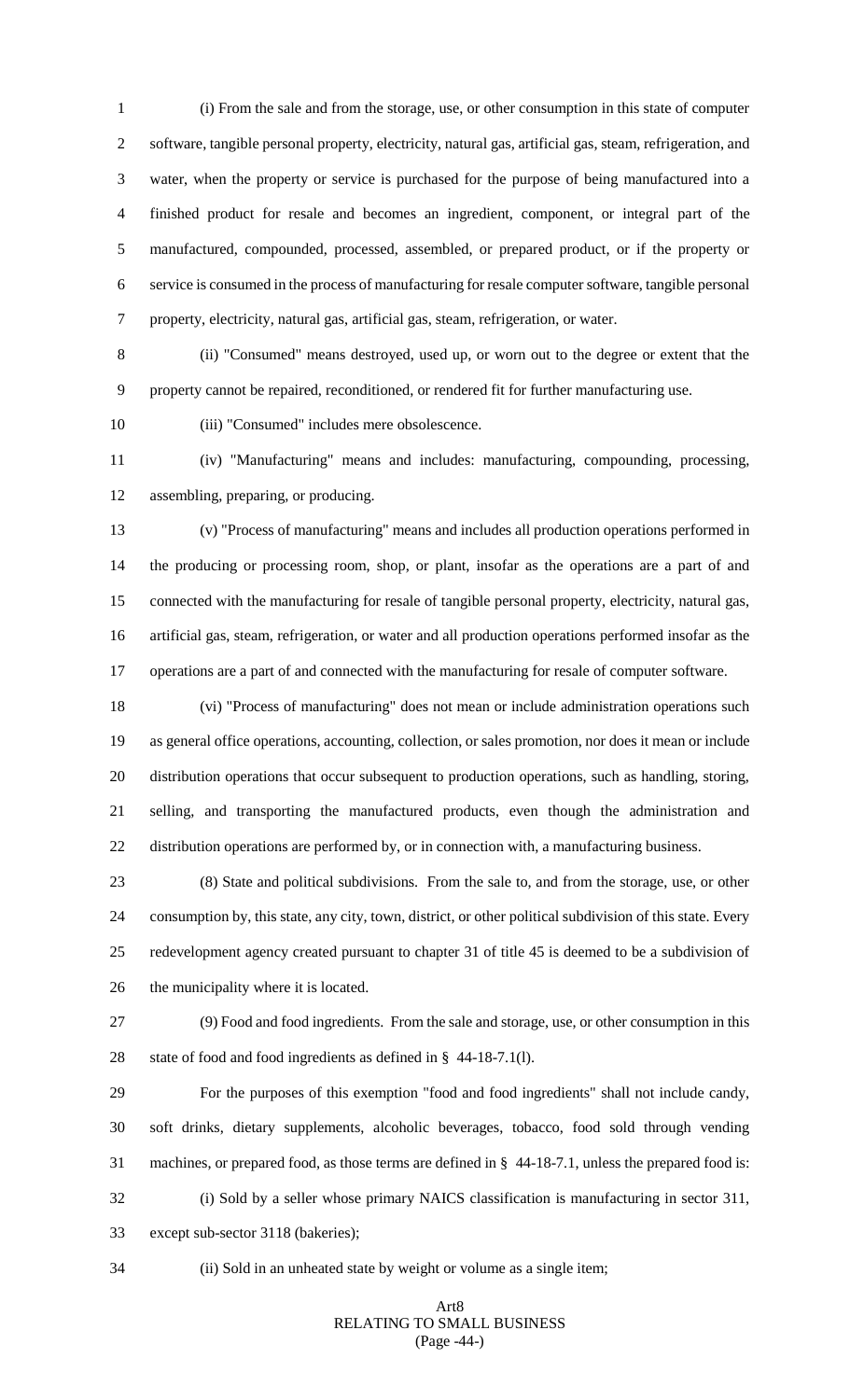(iii) Bakery items, including: bread, rolls, buns, biscuits, bagels, croissants, pastries, donuts, danish, cakes, tortes, pies, tarts, muffins, bars, cookies, tortillas; and is not sold with utensils provided by the seller, including: plates, knives, forks, spoons, glasses, cups, napkins, or straws.

 (10) Medicines, drugs, and durable medical equipment. From the sale and from the storage, use, or other consumption in this state, of:

 (i) "Drugs" as defined in § 44-18-7.1(h)(i), sold on prescriptions, medical oxygen, and insulin whether or not sold on prescription. For purposes of this exemption drugs shall not include over-the-counter drugs and grooming and hygiene products as defined in § 44-18-7.1(h)(iii).

 (ii) Durable medical equipment as defined in § 44-18-7.1(k) for home use only, including, but not limited to: syringe infusers, ambulatory drug delivery pumps, hospital beds, convalescent chairs, and chair lifts. Supplies used in connection with syringe infusers and ambulatory drug delivery pumps that are sold on prescription to individuals to be used by them to dispense or administer prescription drugs, and related ancillary dressings and supplies used to dispense or administer prescription drugs, shall also be exempt from tax.

 (11) Prosthetic devices and mobility enhancing equipment. From the sale and from the storage, use, or other consumption in this state, of prosthetic devices as defined in § 44-18-7.1(t), sold on prescription, including, but not limited to: artificial limbs, dentures, spectacles, eyeglasses, and artificial eyes; artificial hearing devices and hearing aids, whether or not sold on prescription; and mobility enhancing equipment as defined in § 44-18-7.1(p), including wheelchairs, crutches, and canes.

 (12) Coffins, caskets, urns, shrouds and burial garments. From the sale and from the storage, use, or other consumption in this state of coffins, caskets, urns, shrouds, and other burial garments that are ordinarily sold by a funeral director as part of the business of funeral directing.

(13) Motor vehicles sold to nonresidents.

 (i) From the sale, subsequent to June 30, 1958, of a motor vehicle to a bona fide nonresident of this state who does not register the motor vehicle in this state, whether the sale or delivery of the motor vehicle is made in this state or at the place of residence of the nonresident. A motor vehicle sold to a bona fide nonresident whose state of residence does not allow a like exemption to its nonresidents is not exempt from the tax imposed under § 44-18-20. In that event, the bona fide nonresident pays a tax to Rhode Island on the sale at a rate equal to the rate that would be imposed in his or her state of residence not to exceed the rate that would have been imposed under § 44-18- 20. Notwithstanding any other provisions of law, a licensed motor vehicle dealer shall add and collect the tax required under this subdivision and remit the tax to the tax administrator under the provisions of chapters 18 and 19 of this title. When a Rhode Island licensed, motor vehicle dealer

# Art8 RELATING TO SMALL BUSINESS (Page -45-)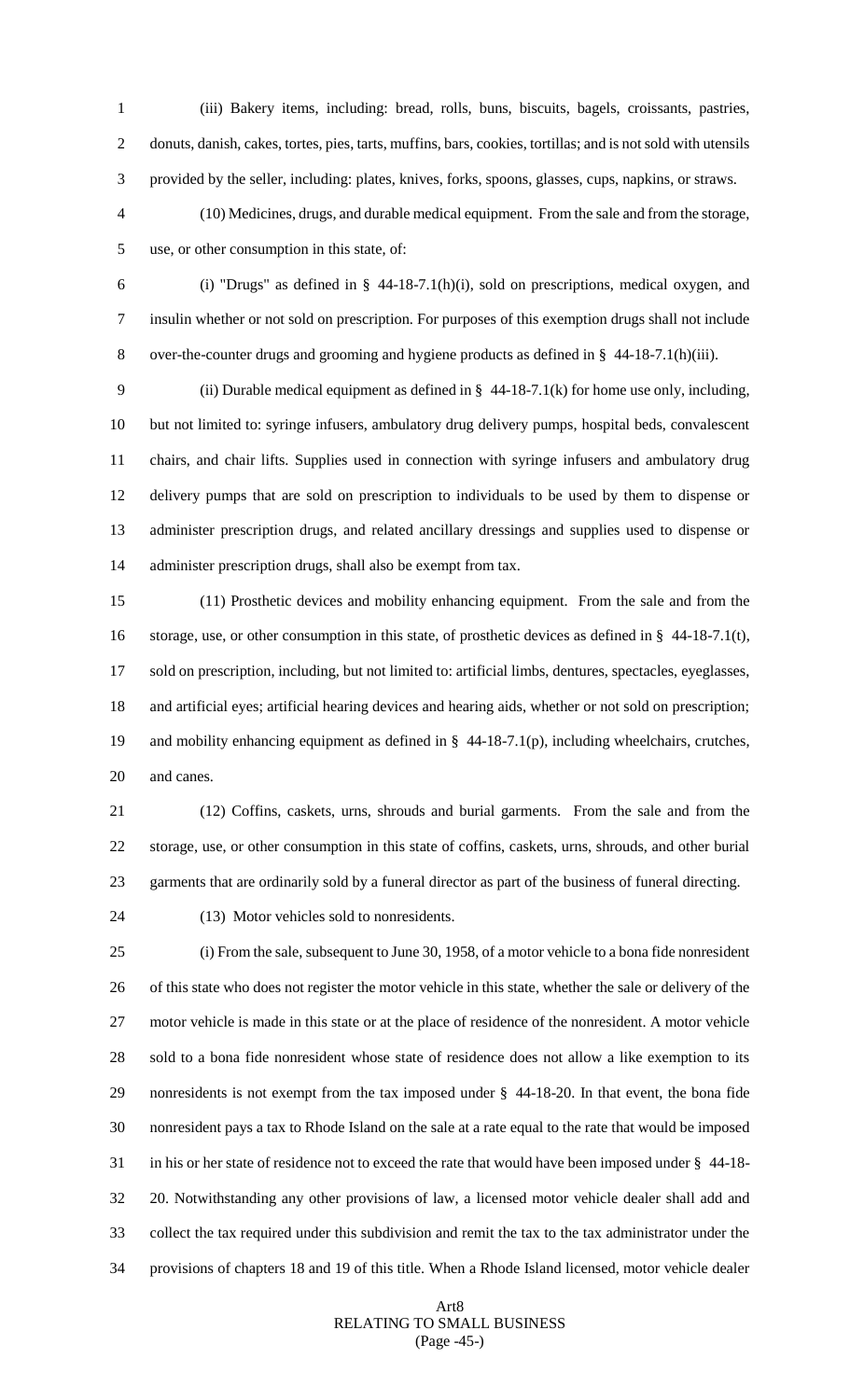is required to add and collect the sales and use tax on the sale of a motor vehicle to a bona fide nonresident as provided in this section, the dealer in computing the tax takes into consideration the law of the state of the nonresident as it relates to the trade-in of motor vehicles.

 (ii) The tax administrator, in addition to the provisions of §§ 44-19-27 and 44-19-28, may require any licensed motor vehicle dealer to keep records of sales to bona fide nonresidents as the tax administrator deems reasonably necessary to substantiate the exemption provided in this subdivision, including the affidavit of a licensed motor vehicle dealer that the purchaser of the motor vehicle was the holder of, and had in his or her possession a valid out-of-state motor vehicle registration or a valid out-of-state driver's license.

 (iii) Any nonresident who registers a motor vehicle in this state within ninety (90) days of the date of its sale to him or her is deemed to have purchased the motor vehicle for use, storage, or other consumption in this state, and is subject to, and liable for, the use tax imposed under the provisions of § 44-18-20.

 (14) Sales in public buildings by blind people. From the sale and from the storage, use, or other consumption in all public buildings in this state of all products or wares by any person licensed under § 40-9-11.1.

 (15) Air and water pollution control facilities. From the sale, storage, use, or other consumption in this state of tangible personal property or supplies acquired for incorporation into or used and consumed in the operation of a facility, the primary purpose of which is to aid in the control of the pollution or contamination of the waters or air of the state, as defined in chapter 12 of title 46 and chapter 23 of title 23, respectively, and that has been certified as approved for that purpose by the director of environmental management. The director of environmental management may certify to a portion of the tangible personal property or supplies acquired for incorporation into those facilities or used and consumed in the operation of those facilities to the extent that that portion has as its primary purpose the control of the pollution or contamination of the waters or air of this state. As used in this subdivision, "facility" means any land, facility, device, building, machinery, or equipment.

 (16) Camps. From the rental charged for living quarters, or sleeping, or housekeeping accommodations at camps or retreat houses operated by religious, charitable, educational, or other organizations and associations mentioned in subsection (5), or by privately owned and operated summer camps for children.

 (17) Certain institutions. From the rental charged for living or sleeping quarters in an institution licensed by the state for the hospitalization, custodial, or nursing care of human beings. (18) Educational institutions. From the rental charged by any educational institution for

### Art8 RELATING TO SMALL BUSINESS (Page -46-)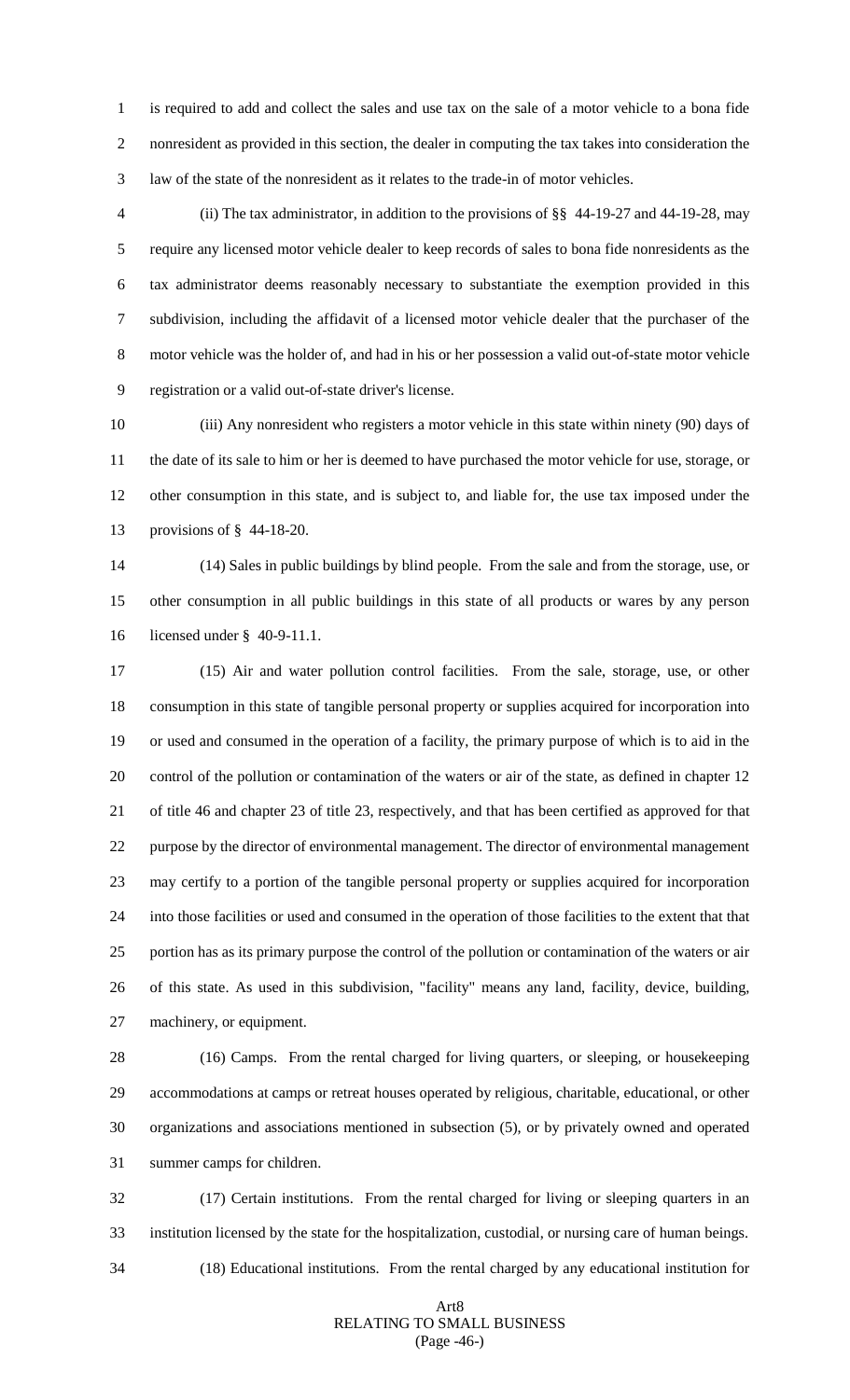living quarters, or sleeping, or housekeeping accommodations or other rooms or accommodations to any student or teacher necessitated by attendance at an educational institution. "Educational institution" as used in this section means an institution of learning not operated for profit that is empowered to confer diplomas, educational, literary, or academic degrees; that has a regular faculty, curriculum, and organized body of pupils or students in attendance throughout the usual school year; that keeps and furnishes to students and others records required and accepted for entrance to schools of secondary, collegiate, or graduate rank; and no part of the net earnings of which inures to the benefit of any individual.

(19) Motor vehicle and adaptive equipment for persons with disabilities.

 (i) From the sale of: (A) Special adaptations; (B) The component parts of the special 11 adaptations; or (C) A specially adapted motor vehicle; provided that the owner furnishes to the tax administrator an affidavit of a licensed physician to the effect that the specially adapted motor vehicle is necessary to transport a family member with a disability or where the vehicle has been specially adapted to meet the specific needs of the person with a disability. This exemption applies to not more than one motor vehicle owned and registered for personal, noncommercial use.

 (ii) For the purpose of this subsection the term "special adaptations" includes, but is not limited to: wheelchair lifts, wheelchair carriers, wheelchair ramps, wheelchair securements, hand controls, steering devices, extensions, relocations, and crossovers of operator controls, power- assisted controls, raised tops or dropped floors, raised entry doors, or alternative signaling devices to auditory signals.

 (iii) From the sale of: (a) Special adaptations, (b) The component parts of the special adaptations, for a "wheelchair accessible taxicab" as defined in § 39-14-1, and/or a "wheelchair accessible public motor vehicle" as defined in § 39-14.1-1.

 (iv) For the purpose of this subdivision the exemption for a "specially adapted motor vehicle" means a use tax credit not to exceed the amount of use tax that would otherwise be due on the motor vehicle, exclusive of any adaptations. The use tax credit is equal to the cost of the special adaptations, including installation.

 (20) Heating fuels. From the sale and from the storage, use, or other consumption in this state of every type of heating fuel.

(21) Electricity and gas. From the sale and from the storage, use, or other consumption in

this state of electricity and gas.

(22) Manufacturing machinery and equipment.

(i) From the sale and from the storage, use, or other consumption in this state of tools, dies,

molds, machinery, equipment (including replacement parts), and related items to the extent used in

#### Art8 RELATING TO SMALL BUSINESS (Page -47-)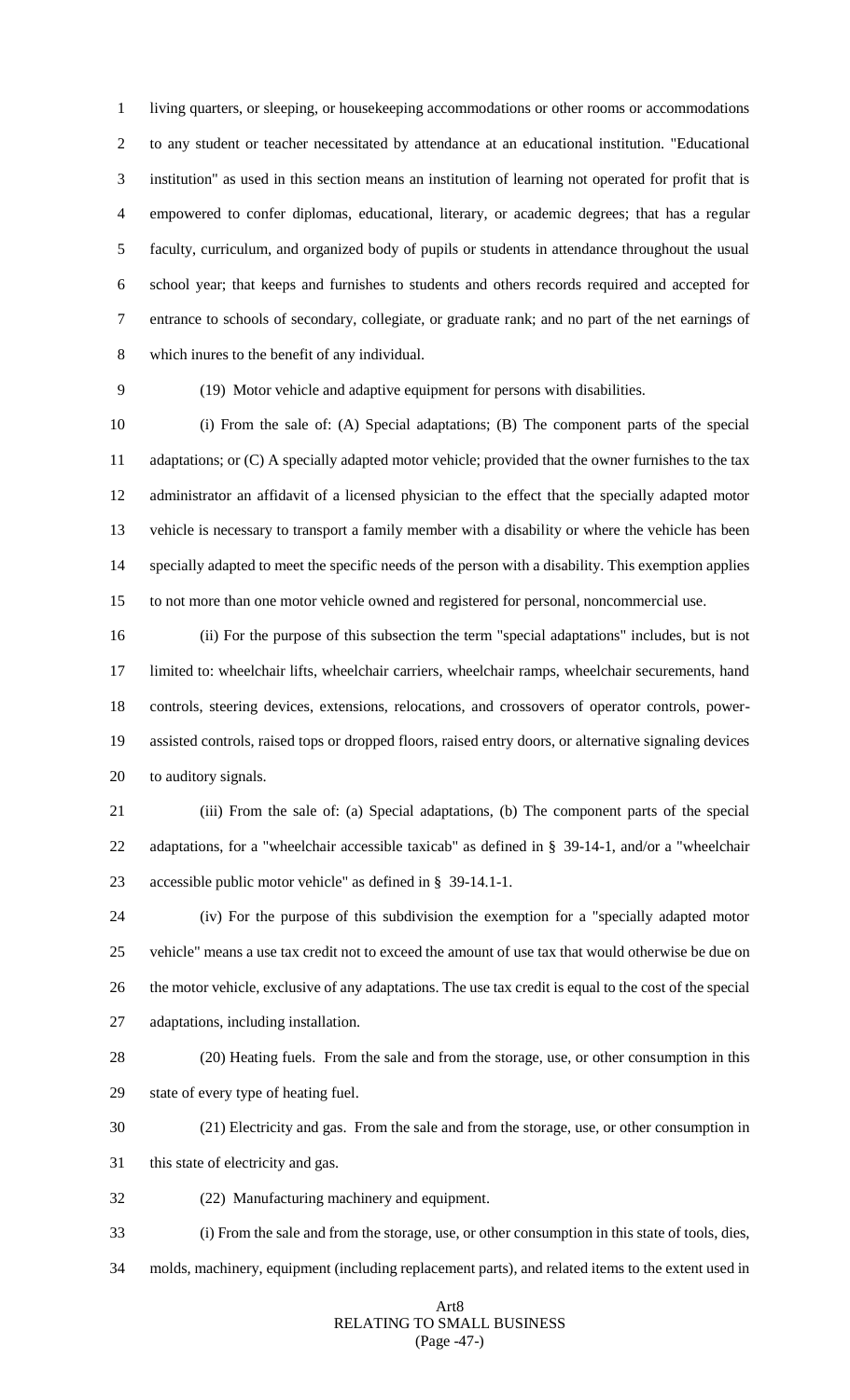an industrial plant in connection with the actual manufacture, conversion, or processing of tangible personal property, or to the extent used in connection with the actual manufacture, conversion, or processing of computer software as that term is utilized in industry numbers 7371, 7372, and 7373 in the standard industrial classification manual prepared by the Technical Committee on Industrial Classification, Office of Statistical Standards, Executive Office of the President, United States Bureau of the Budget, as revised from time to time, to be sold, or that machinery and equipment used in the furnishing of power to an industrial manufacturing plant. For the purposes of this subdivision, "industrial plant" means a factory at a fixed location primarily engaged in the manufacture, conversion, or processing of tangible personal property to be sold in the regular course of business;

 (ii) Machinery and equipment and related items are not deemed to be used in connection with the actual manufacture, conversion, or processing of tangible personal property, or in connection with the actual manufacture, conversion, or processing of computer software as that term is utilized in industry numbers 7371, 7372, and 7373 in the standard industrial classification manual prepared by the Technical Committee on Industrial Classification, Office of Statistical Standards, Executive Office of the President, United States Bureau of the Budget, as revised from time to time, to be sold to the extent the property is used in administration or distribution operations; (iii) Machinery and equipment and related items used in connection with the actual manufacture, conversion, or processing of any computer software or any tangible personal property that is not to be sold and that would be exempt under subdivision (7) or this subdivision if purchased from a vendor or machinery and equipment and related items used during any manufacturing, converting, or processing function is exempt under this subdivision even if that operation, function, or purpose is not an integral or essential part of a continuous production flow or manufacturing process;

 (iv) Where a portion of a group of portable or mobile machinery is used in connection with the actual manufacture, conversion, or processing of computer software or tangible personal property to be sold, as previously defined, that portion, if otherwise qualifying, is exempt under this subdivision even though the machinery in that group is used interchangeably and not otherwise identifiable as to use.

 (23) Trade-in value of motor vehicles. From the sale and from the storage, use, or other consumption in this state of so much of the purchase price paid for a new or used automobile as is allocated for a trade-in allowance on the automobile of the buyer given in trade to the seller, or of the proceeds applicable only to the automobile as are received from the manufacturer of automobiles for the repurchase of the automobile whether the repurchase was voluntary or not

#### Art8 RELATING TO SMALL BUSINESS (Page -48-)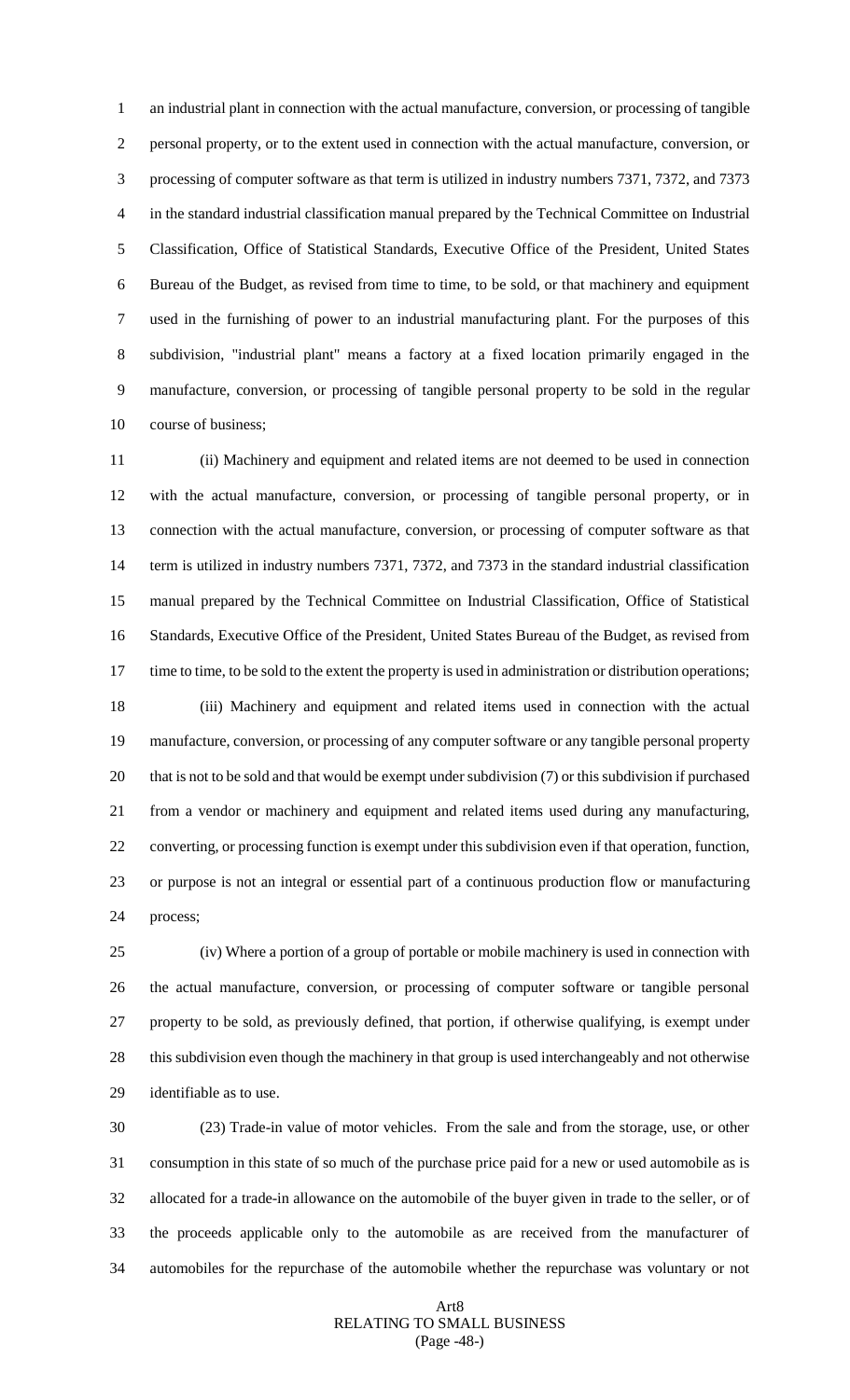towards the purchase of a new or used automobile by the buyer. For the purpose of this subdivision, the word "automobile" means a private passenger automobile not used for hire and does not refer to any other type of motor vehicle.

(24) Precious metal bullion.

 (i) From the sale and from the storage, use, or other consumption in this state of precious metal bullion, substantially equivalent to a transaction in securities or commodities.

 (ii) For purposes of this subdivision, "precious metal bullion" means any elementary precious metal that has been put through a process of smelting or refining, including, but not limited to: gold, silver, platinum, rhodium, and chromium, and that is in a state or condition that its value depends upon its content and not upon its form.

 (iii) The term does not include fabricated precious metal that has been processed or manufactured for some one or more specific and customary industrial, professional, or artistic uses. (25) Commercial vessels. From sales made to a commercial ship, barge, or other vessel of fifty (50) tons burden or over, primarily engaged in interstate or foreign commerce, and from the repair, alteration, or conversion of the vessels, and from the sale of property purchased for the use of the vessels including provisions, supplies, and material for the maintenance and/or repair of the vessels.

 (26) Commercial fishing vessels. From the sale and from the storage, use, or other consumption in this state of vessels and other watercraft that are in excess of five (5) net tons and that are used exclusively for "commercial fishing," as defined in this subdivision, and from the repair, alteration, or conversion of those vessels and other watercraft, and from the sale of property purchased for the use of those vessels and other watercraft including provisions, supplies, and material for the maintenance and/or repair of the vessels and other watercraft and the boats nets, cables, tackle, and other fishing equipment appurtenant to or used in connection with the commercial fishing of the vessels and other watercraft. "Commercial fishing" means taking or attempting to take any fish, shellfish, crustacea, or bait species with the intent of disposing of it for profit or by sale, barter, trade, or in commercial channels. The term does not include subsistence fishing, i.e., the taking for personal use and not for sale or barter; or sport fishing; but shall include vessels and other watercraft with a Rhode Island party and charter boat license issued by the department of environmental management pursuant to § 20-2-27.1 that meet the following criteria: (i) The operator must have a current United States Coast Guard (U.S.C.G.) license to carry passengers for hire; (ii) U.S.C.G. vessel documentation in the coast wide fishery trade; (iii) U.S.C.G. vessel documentation as to proof of Rhode Island home port status or a Rhode Island boat registration to prove Rhode Island home port status; and (iv) The vessel must be used as a

### Art8 RELATING TO SMALL BUSINESS (Page -49-)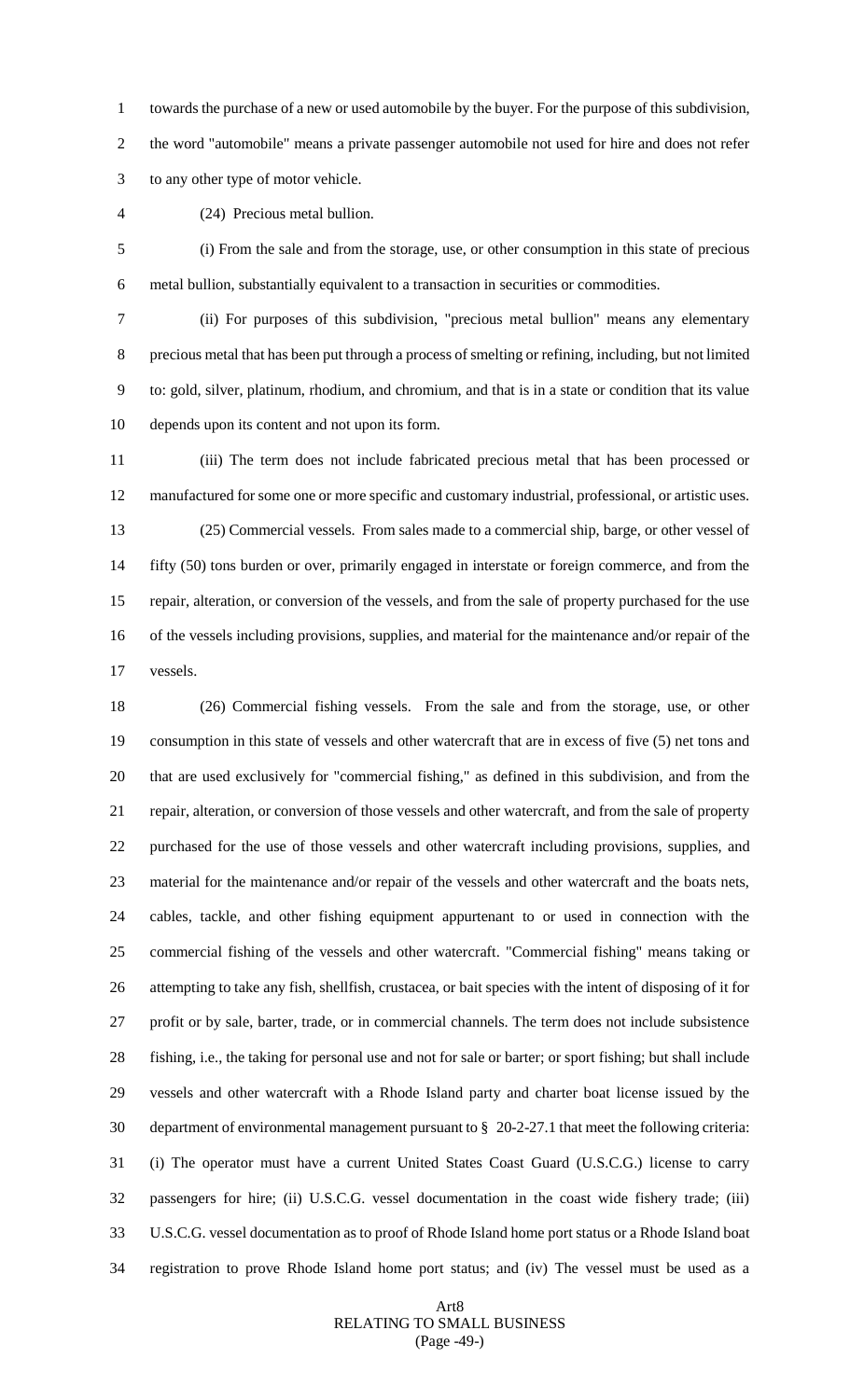commercial passenger carrying fishing vessel to carry passengers for fishing. The vessel must be able to demonstrate that at least fifty percent (50%) of its annual gross income derives from charters or provides documentation of a minimum of one hundred (100) charter trips annually; and (v) The vessel must have a valid Rhode Island party and charter boat license. The tax administrator shall implement the provisions of this subdivision by promulgating rules and regulations relating thereto.

 (27) Clothing and footwear. From the sales of articles of clothing, including footwear, intended to be worn or carried on or about the human body for sales prior to October 1, 2012. Effective October 1, 2012, the exemption will apply to the sales of articles of clothing, including footwear, intended to be worn or carried on or about the human body up to two hundred and fifty dollars (\$250) of the sales price per item. For the purposes of this section, "clothing or footwear" does not include clothing accessories or equipment or special clothing or footwear primarily designed for athletic activity or protective use as these terms are defined in section 44-18-7.1(f). In recognition of the work being performed by the streamlined sales and use tax governing board, upon passage of any federal law that authorizes states to require remote sellers to collect and remit sales and use taxes, this unlimited exemption will apply as it did prior to October 1, 2012. The unlimited exemption on sales of clothing and footwear shall take effect on the date that the state requires remote sellers to collect and remit sales and use taxes.

 (28) Water for residential use. From the sale and from the storage, use, or other consumption in this state of water furnished for domestic use by occupants of residential premises. (29) Bibles. [Unconstitutional; see Ahlburn v. Clark, 728 A.2d 449 (R.I. 1999); see Notes to Decisions.] From the sale and from the storage, use, or other consumption in the state of any canonized scriptures of any tax-exempt nonprofit religious organization including, but not limited to, the Old Testament and the New Testament versions.

(30) Boats.

 (i) From the sale of a boat or vessel to a bona fide nonresident of this state who does not register the boat or vessel in this state or document the boat or vessel with the United States government at a home port within the state, whether the sale or delivery of the boat or vessel is made in this state or elsewhere; provided, that the nonresident transports the boat within thirty (30) days after delivery by the seller outside the state for use thereafter solely outside the state.

 (ii) The tax administrator, in addition to the provisions of §§ 44-19-27 and 44-19-28, may require the seller of the boat or vessel to keep records of the sales to bona fide nonresidents as the tax administrator deems reasonably necessary to substantiate the exemption provided in this subdivision, including the affidavit of the seller that the buyer represented himself or herself to be a bona fide nonresident of this state and of the buyer that he or she is a nonresident of this state.

# Art8 RELATING TO SMALL BUSINESS (Page -50-)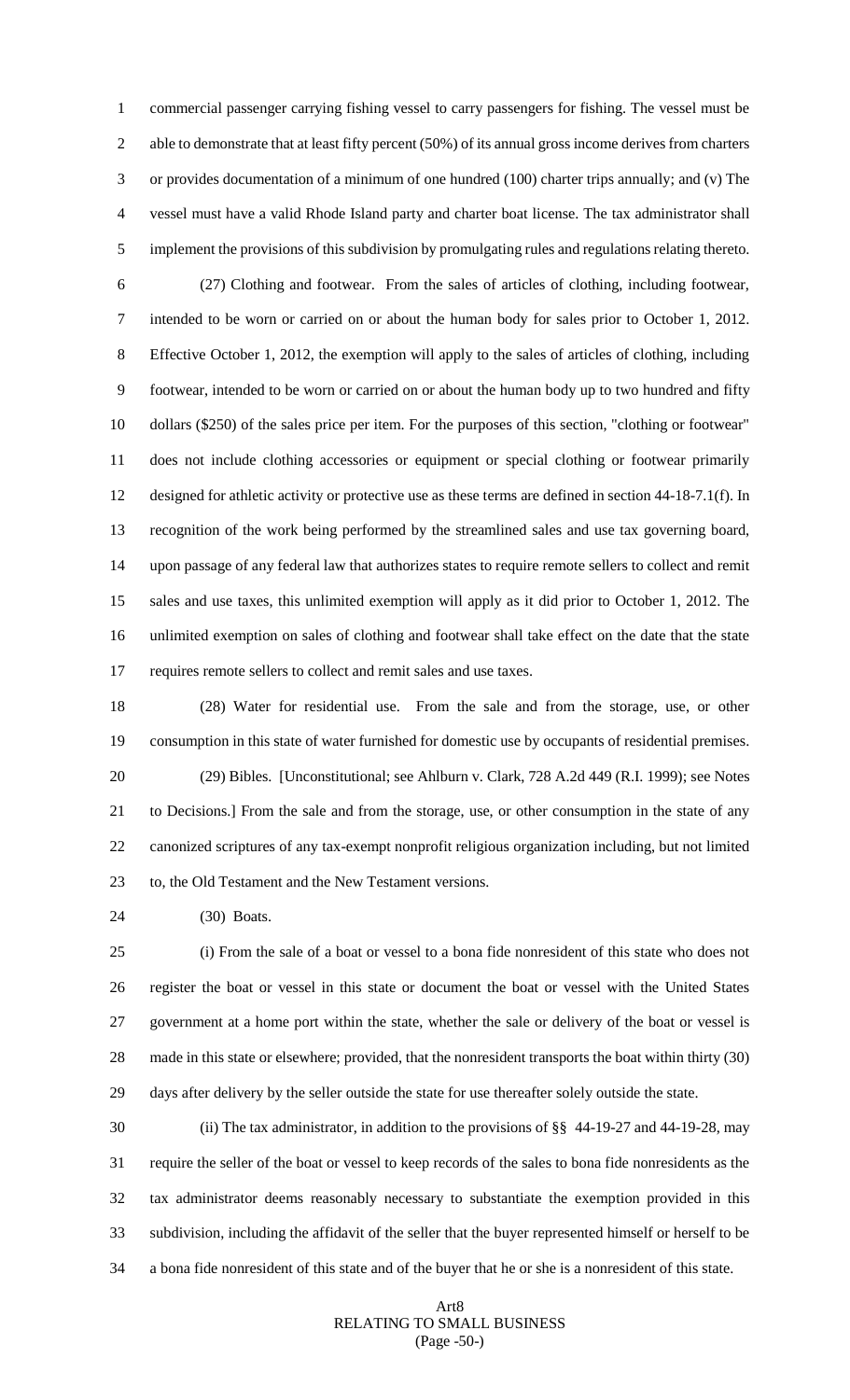(31) Youth activities equipment. From the sale, storage, use, or other consumption in this state of items for not more than twenty dollars (\$20.00) each by nonprofit Rhode Island eleemosynary organizations, for the purposes of youth activities that the organization is formed to sponsor and support; and by accredited elementary and secondary schools for the purposes of the schools or of organized activities of the enrolled students.

 (32) Farm equipment. From the sale and from the storage or use of machinery and equipment used directly for commercial farming and agricultural production; including, but not limited to: tractors, ploughs, harrows, spreaders, seeders, milking machines, silage conveyors, balers, bulk milk storage tanks, trucks with farm plates, mowers, combines, irrigation equipment, greenhouses and greenhouse coverings, graders and packaging machines, tools and supplies and other farming equipment, including replacement parts appurtenant to or used in connection with commercial farming and tools and supplies used in the repair and maintenance of farming equipment. "Commercial farming" means the keeping or boarding of five (5) or more horses or the production within this state of agricultural products, including, but not limited to, field or orchard crops, livestock, dairy, and poultry, or their products, where the keeping, boarding, or production provides at least two thousand five hundred dollars (\$2,500) in annual gross sales to the operator, whether an individual, a group, a partnership, or a corporation for exemptions issued prior to July 18 1, 2002. For exemptions issued or renewed after July 1, 2002, there shall be two (2) levels. Level I shall be based on proof of annual, gross sales from commercial farming of at least twenty-five hundred dollars (\$2,500) and shall be valid for purchases subject to the exemption provided in this subdivision except for motor vehicles with an excise tax value of five thousand dollars (\$5,000) or greater. Level II shall be based on proof of annual gross sales from commercial farming of at least ten thousand dollars (\$10,000) or greater and shall be valid for purchases subject to the exemption provided in this subdivision including motor vehicles with an excise tax value of five thousand dollars (\$5,000) or greater. For the initial issuance of the exemptions, proof of the requisite amount of annual gross sales from commercial farming shall be required for the prior year; for any renewal of an exemption granted in accordance with this subdivision at either level I or level II, proof of gross annual sales from commercial farming at the requisite amount shall be required for each of the prior two (2) years. Certificates of exemption issued or renewed after July 1, 2002, shall clearly indicate the level of the exemption and be valid for four (4) years after the date of issue. This exemption applies even if the same equipment is used for ancillary uses, or is temporarily used for a non-farming or a non-agricultural purpose, but shall not apply to motor vehicles acquired after July 1, 2002, unless the vehicle is a farm vehicle as defined pursuant to § 31-1-8 and is eligible for registration displaying farm plates as provided for in § 31-3-31.

### Art8 RELATING TO SMALL BUSINESS (Page -51-)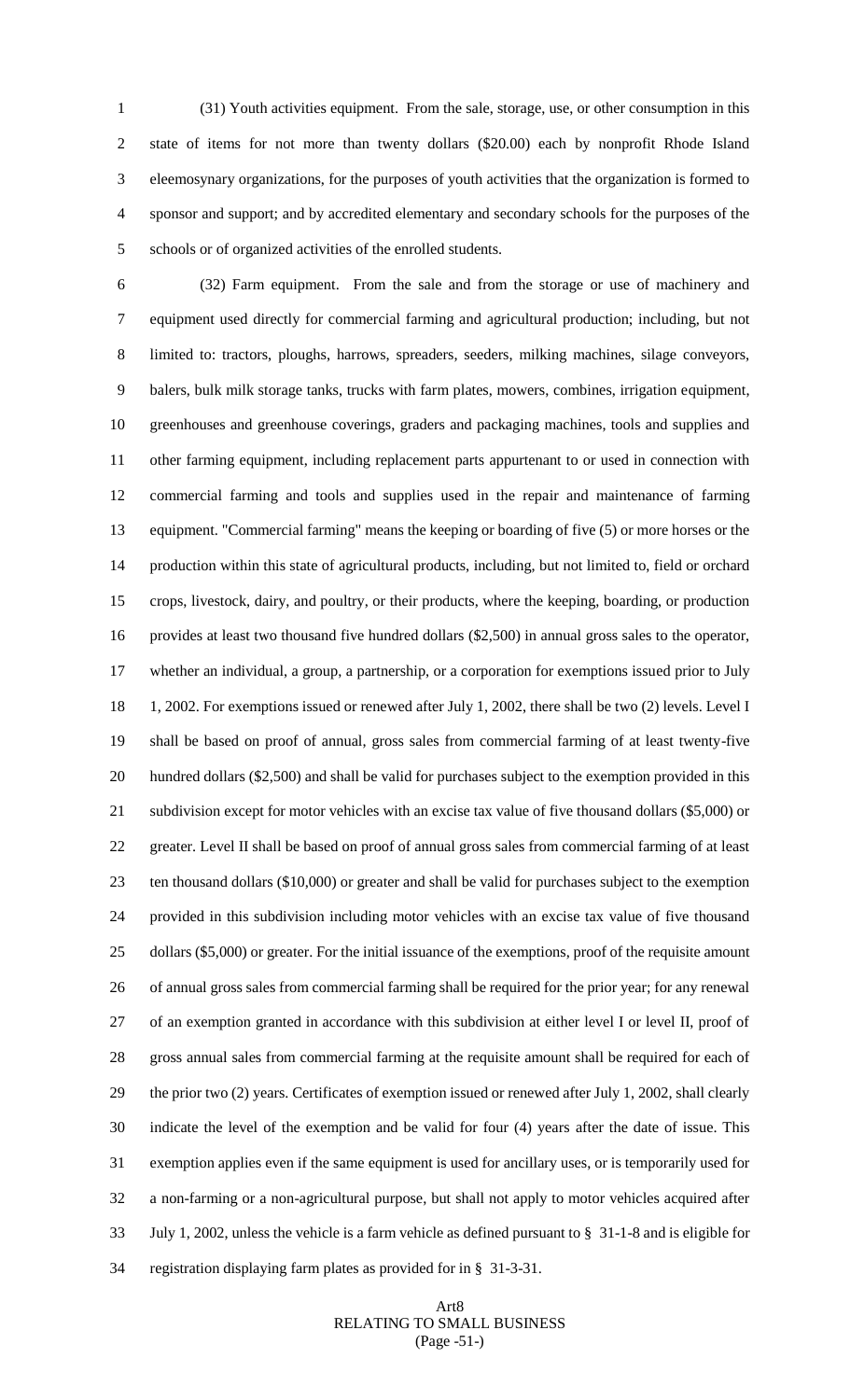(33) Compressed air. From the sale and from the storage, use, or other consumption in the state of compressed air.

 (34) Flags. From the sale and from the storage, consumption, or other use in this state of United States, Rhode Island or POW-MIA flags.

 (35) Motor vehicle and adaptive equipment to certain veterans. From the sale of a motor vehicle and adaptive equipment to and for the use of a veteran with a service-connected loss of or the loss of use of a leg, foot, hand, or arm, or any veteran who is a double amputee, whether service connected or not. The motor vehicle must be purchased by and especially equipped for use by the qualifying veteran. Certificate of exemption or refunds of taxes paid is granted under rules or regulations that the tax administrator may prescribe.

 (36) Textbooks. From the sale and from the storage, use, or other consumption in this state of textbooks by an "educational institution," as defined in subsection (18) of this section, and any educational institution within the purview of § 16-63-9(4), and used textbooks by any purveyor.

 (37) Tangible personal property and supplies used in on-site hazardous waste recycling, reuse, or treatment. From the sale, storage, use, or other consumption in this state of tangible personal property or supplies used or consumed in the operation of equipment, the exclusive function of which is the recycling, reuse, or recovery of materials (other than precious metals, as defined in subdivision (24)(ii) of this section) from the treatment of "hazardous wastes," as defined in § 23-19.1-4, where the "hazardous wastes" are generated in Rhode Island solely by the same taxpayer and where the personal property is located at, in, or adjacent to a generating facility of the taxpayer in Rhode Island. The taxpayer shall procure an order from the director of the department of environmental management certifying that the equipment and/or supplies as used or consumed, qualify for the exemption under this subdivision. If any information relating to secret processes or methods of manufacture, production, or treatment is disclosed to the department of environmental management only to procure an order, and is a "trade secret" as defined in § 28-21-10(b), it is not open to public inspection or publicly disclosed unless disclosure is required under chapter 21 of 27 title 28 or chapter 24.4 of title 23.

 (38) Promotional and product literature of boat manufacturers. From the sale and from the storage, use, or other consumption of promotional and product literature of boat manufacturers shipped to points outside of Rhode Island that either: (i) Accompany the product that is sold; (ii) Are shipped in bulk to out-of-state dealers for use in the sale of the product; or (iii) Are mailed to customers at no charge.

 (39) Food items paid for by food stamps. From the sale and from the storage, use, or other consumption in this state of eligible food items payment for which is properly made to the retailer

# Art8 RELATING TO SMALL BUSINESS (Page -52-)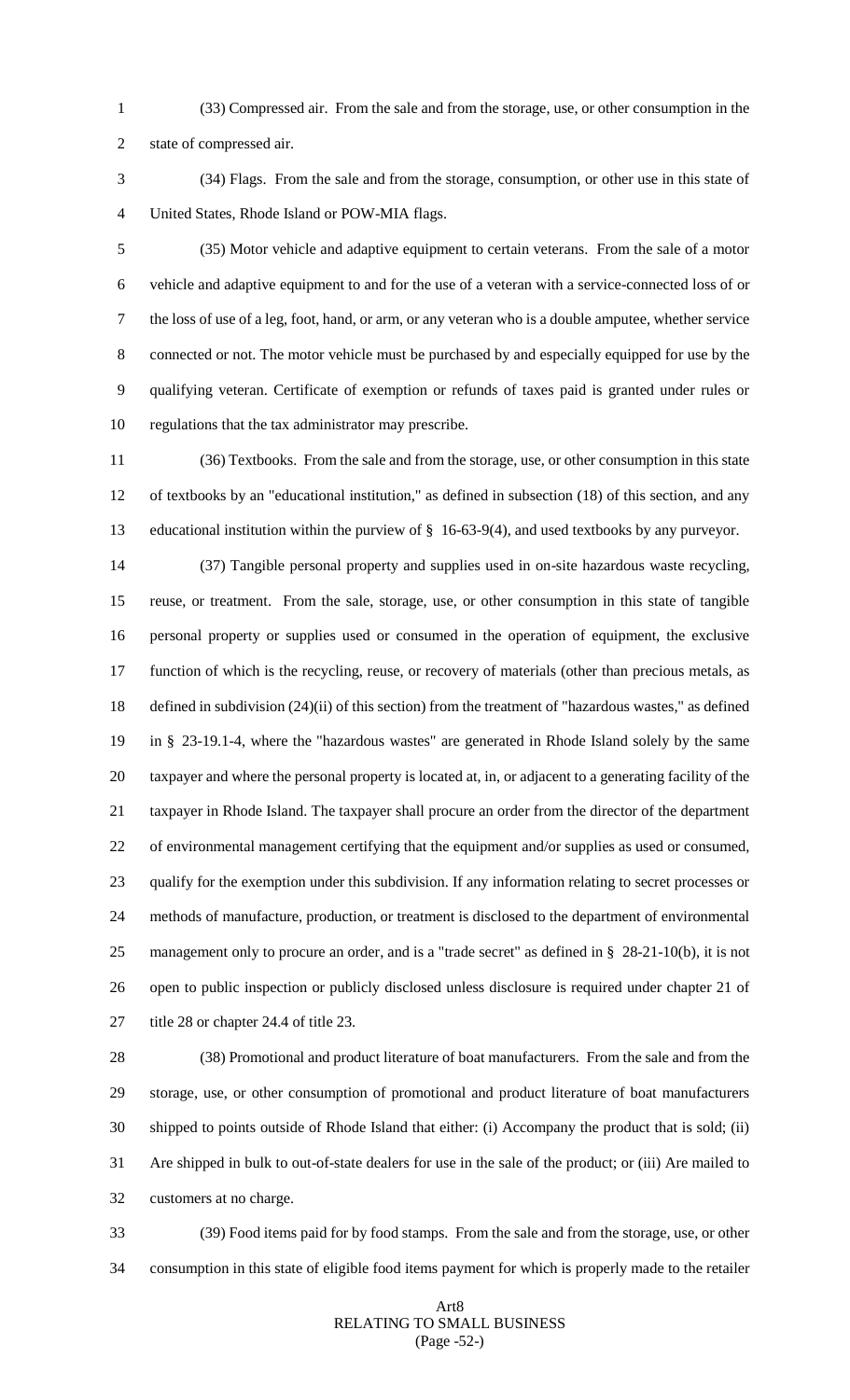in the form of U.S. government food stamps issued in accordance with the Food Stamp Act of 1977,

7 U.S.C. § 2011 et seq.

 (40) Transportation charges. From the sale or hiring of motor carriers as defined in § 39- 12-2(12) to haul goods, when the contract or hiring cost is charged by a motor freight tariff filed with the Rhode Island public utilities commission on the number of miles driven or by the number of hours spent on the job.

 (41) Trade-in value of boats. From the sale and from the storage, use, or other consumption in this state of so much of the purchase price paid for a new or used boat as is allocated for a trade- in allowance on the boat of the buyer given in trade to the seller or of the proceeds applicable only to the boat as are received from an insurance claim as a result of a stolen or damaged boat, towards the purchase of a new or used boat by the buyer.

 (42) Equipment used for research and development. From the sale and from the storage, use, or other consumption of equipment to the extent used for research and development purposes by a qualifying firm. For the purposes of this subsection, "qualifying firm" means a business for which the use of research and development equipment is an integral part of its operation and "equipment" means scientific equipment, computers, software, and related items.

 (43) Coins. From the sale and from the other consumption in this state of coins having numismatic or investment value.

 (44) Farm structure construction materials. Lumber, hardware, and other materials used in the new construction of farm structures, including production facilities such as, but not limited to: farrowing sheds, free stall and stanchion barns, milking parlors, silos, poultry barns, laying houses, fruit and vegetable storages, rooting cellars, propagation rooms, greenhouses, packing rooms, machinery storage, seasonal farm worker housing, certified farm markets, bunker and trench silos, feed storage sheds, and any other structures used in connection with commercial farming.

 (45) Telecommunications carrier access service. Carrier access service or telecommunications service when purchased by a telecommunications company from another telecommunications company to facilitate the provision of telecommunications service.

 (46) Boats or vessels brought into the state exclusively for winter storage, maintenance, repair, or sale. Notwithstanding the provisions of §§ 44-18-10, 44-18-11 and 44-18-20, the tax imposed by § 44-18-20 is not applicable for the period commencing on the first day of October in any year up to and including the 30th day of April next succeeding with respect to the use of any boat or vessel within this state exclusively for purposes of: (i) Delivery of the vessel to a facility in this state for storage, including dry storage and storage in water by means of apparatus preventing ice damage to the hull, maintenance, or repair; (ii) The actual process of storage, maintenance, or

### Art8 RELATING TO SMALL BUSINESS (Page -53-)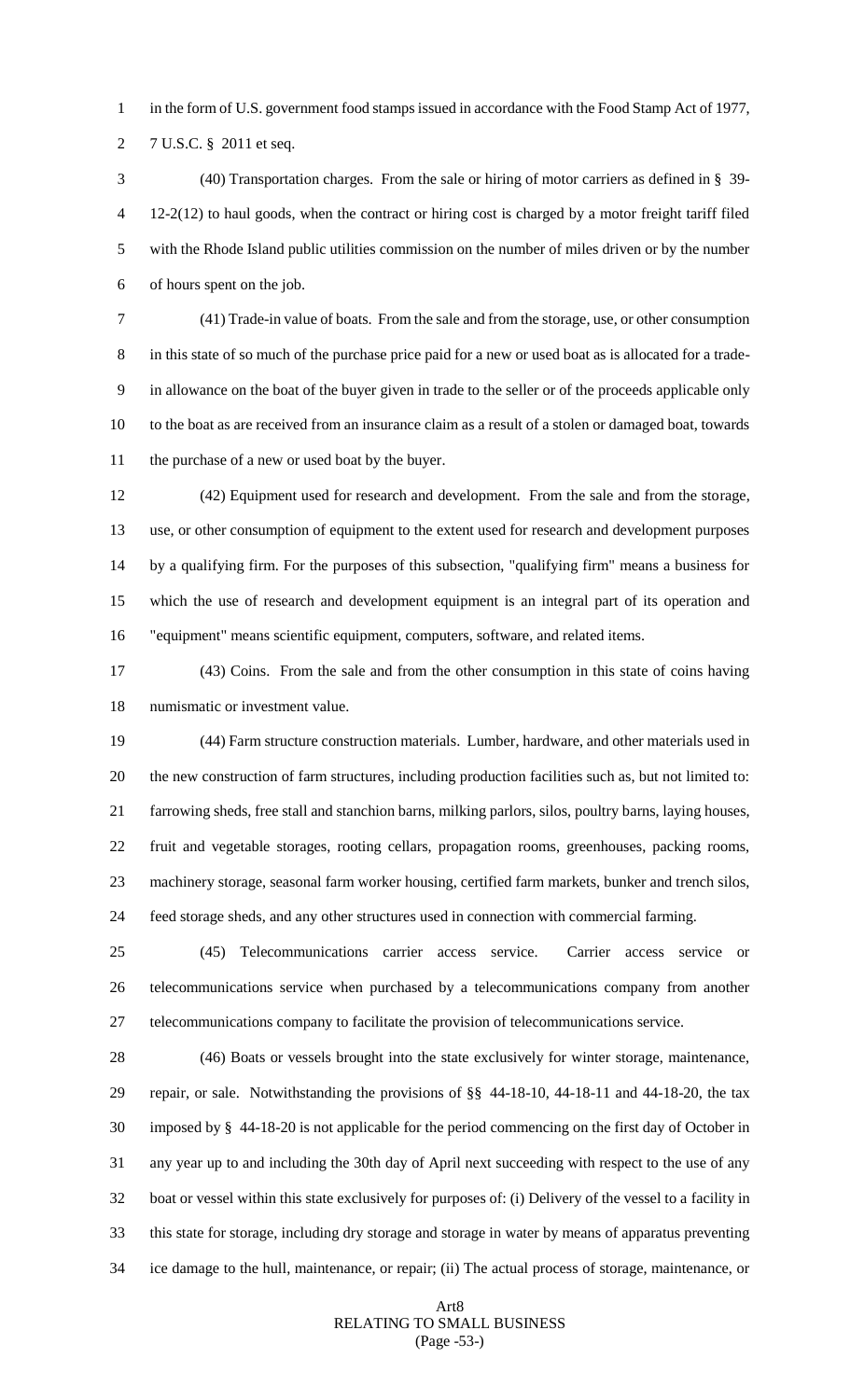repair of the boat or vessel; or (iii) Storage for the purpose of selling the boat or vessel.

 (47) Jewelry display product. From the sale and from the storage, use, or other consumption in this state of tangible personal property used to display any jewelry product; provided that title to the jewelry display product is transferred by the jewelry manufacturer or seller and that the jewelry display product is shipped out of state for use solely outside the state and is not returned to the jewelry manufacturer or seller.

 (48) Boats or vessels generally. Notwithstanding the provisions of this chapter, the tax imposed by §§ 44-18-20 and 44-18-18 shall not apply with respect to the sale and to the storage, use, or other consumption in this state of any new or used boat. The exemption provided for in this subdivision does not apply after October 1, 1993, unless prior to October 1, 1993, the federal ten 11 percent (10%) surcharge on luxury boats is repealed.

 (49) Banks and regulated investment companies interstate toll-free calls. Notwithstanding the provisions of this chapter, the tax imposed by this chapter does not apply to the furnishing of interstate and international, toll-free terminating telecommunication service that is used directly and exclusively by or for the benefit of an eligible company as defined in this subdivision; provided that an eligible company employs on average during the calendar year no less than five hundred (500) "full-time equivalent employees" as that term is defined in § 42-64.5-2. For purposes of this section, an "eligible company" means a "regulated investment company" as that term is defined in the Internal Revenue Code of 1986, 26 U.S.C. § 851, or a corporation to the extent the service is provided, directly or indirectly, to or on behalf of a regulated investment company, an employee benefit plan, a retirement plan or a pension plan, or a state-chartered bank.

 (50) Mobile and manufactured homes generally. From the sale and from the storage, use, or other consumption in this state of mobile and/or manufactured homes as defined and subject to taxation pursuant to the provisions of chapter 44 of title 31.

(51) Manufacturing business reconstruction materials.

 (i) From the sale and from the storage, use, or other consumption in this state of lumber, hardware, and other building materials used in the reconstruction of a manufacturing business facility that suffers a disaster, as defined in this subdivision, in this state. "Disaster" means any occurrence, natural or otherwise, that results in the destruction of sixty percent (60%) or more of an operating manufacturing business facility within this state. "Disaster" does not include any damage resulting from the willful act of the owner of the manufacturing business facility.

 (ii) Manufacturing business facility includes, but is not limited to, the structures housing the production and administrative facilities.

(iii) In the event a manufacturer has more than one manufacturing site in this state, the sixty

### Art8 RELATING TO SMALL BUSINESS (Page -54-)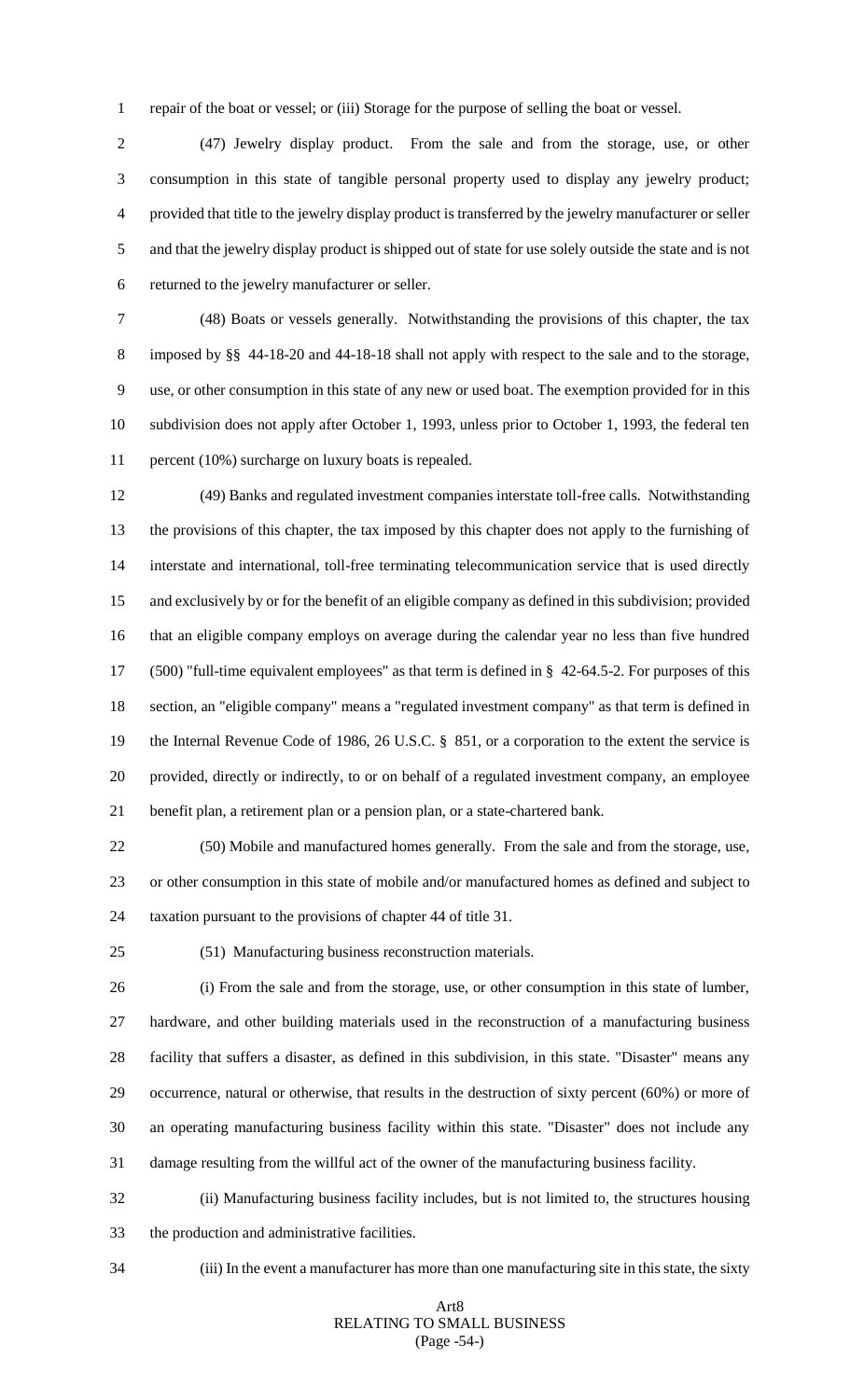percent (60%) provision applies to the damages suffered at that one site.

 (iv) To the extent that the costs of the reconstruction materials are reimbursed by insurance, this exemption does not apply.

 (52) Tangible personal property and supplies used in the processing or preparation of floral products and floral arrangements. From the sale, storage, use, or other consumption in this state of tangible personal property or supplies purchased by florists, garden centers, or other like producers or vendors of flowers, plants, floral products, and natural and artificial floral arrangements that are ultimately sold with flowers, plants, floral products, and natural and artificial floral arrangements or are otherwise used in the decoration, fabrication, creation, processing, or preparation of flowers, plants, floral products, or natural and artificial floral arrangements, including descriptive labels, stickers, and cards affixed to the flower, plant, floral product, or arrangement, artificial flowers, spray materials, floral paint and tint, plant shine, flower food, insecticide, and fertilizers.

 (53) Horse food products. From the sale and from the storage, use, or other consumption in this state of horse food products purchased by a person engaged in the business of the boarding of horses.

(54) Non-motorized recreational vehicles sold to nonresidents.

 (i) From the sale, subsequent to June 30, 2003, of a non-motorized recreational vehicle to a bona fide nonresident of this state who does not register the non-motorized recreational vehicle in this state, whether the sale or delivery of the non-motorized recreational vehicle is made in this state or at the place of residence of the nonresident; provided that a non-motorized recreational vehicle sold to a bona fide nonresident whose state of residence does not allow a like exemption to its nonresidents is not exempt from the tax imposed under § 44-18-20; provided, further, that in that event the bona fide nonresident pays a tax to Rhode Island on the sale at a rate equal to the rate that would be imposed in his or her state of residence not to exceed the rate that would have been imposed under § 44-18-20. Notwithstanding any other provisions of law, a licensed, non- motorized recreational vehicle dealer shall add and collect the tax required under this subdivision and remit the tax to the tax administrator under the provisions of chapters 18 and 19 of this title. Provided, that when a Rhode Island licensed, non-motorized recreational vehicle dealer is required to add and collect the sales and use tax on the sale of a non-motorized recreational vehicle to a bona fide nonresident as provided in this section, the dealer in computing the tax takes into consideration the law of the state of the nonresident as it relates to the trade-in of motor vehicles.

 (ii) The tax administrator, in addition to the provisions of §§ 44-19-27 and 44-19-28, may require any licensed, non-motorized recreational vehicle dealer to keep records of sales to bona fide nonresidents as the tax administrator deems reasonably necessary to substantiate the exemption

# Art8 RELATING TO SMALL BUSINESS (Page -55-)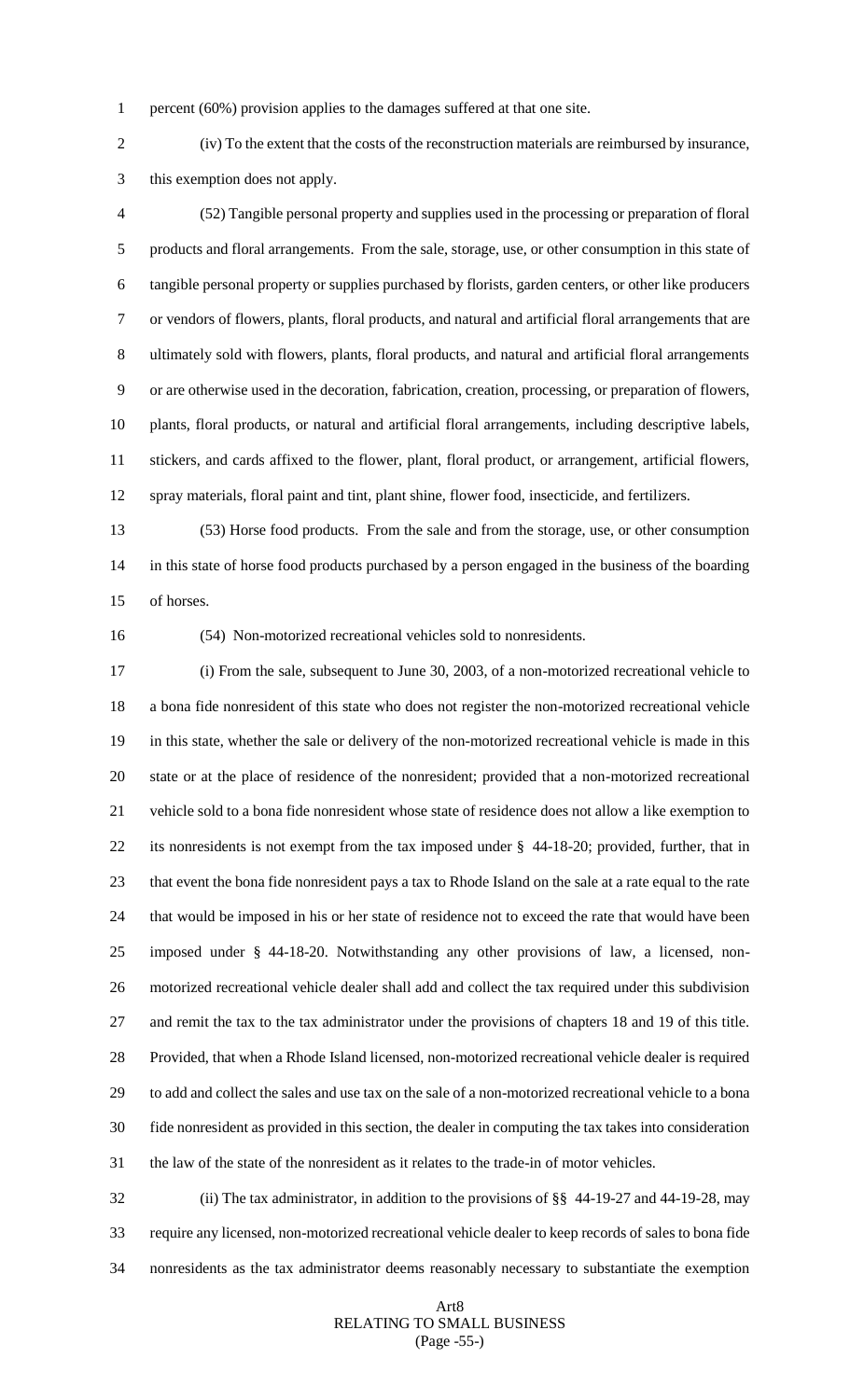provided in this subdivision, including the affidavit of a licensed, non-motorized recreational vehicle dealer that the purchaser of the non-motorized recreational vehicle was the holder of, and had in his or her possession a valid out-of-state non-motorized recreational vehicle registration or a valid out-of-state driver's license.

 (iii) Any nonresident who registers a non-motorized recreational vehicle in this state within ninety (90) days of the date of its sale to him or her is deemed to have purchased the non-motorized recreational vehicle for use, storage, or other consumption in this state, and is subject to, and liable for, the use tax imposed under the provisions of § 44-18-20.

 (iv) "Non-motorized recreational vehicle" means any portable dwelling designed and constructed to be used as a temporary dwelling for travel, camping, recreational, and vacation use that is eligible to be registered for highway use, including, but not limited to, "pick-up coaches" or "pick-up campers," "travel trailers," and "tent trailers" as those terms are defined in chapter 1 of title 31.

 (55) Sprinkler and fire alarm systems in existing buildings. From the sale in this state of sprinkler and fire alarm systems; emergency lighting and alarm systems; and the materials necessary and attendant to the installation of those systems that are required in buildings and occupancies existing therein in July 2003 in order to comply with any additional requirements for such buildings arising directly from the enactment of the Comprehensive Fire Safety Act of 2003 and that are not required by any other provision of law or ordinance or regulation adopted pursuant to that act. The exemption provided in this subdivision shall expire on December 31, 2008.

 (56) Aircraft. Notwithstanding the provisions of this chapter, the tax imposed by §§ 44- 18-18 and 44-18-20 shall not apply with respect to the sale and to the storage, use, or other consumption in this state of any new or used aircraft or aircraft parts.

 (57) Renewable energy products. Notwithstanding any other provisions of Rhode Island general laws, the following products shall also be exempt from sales tax: solar photovoltaic modules or panels, or any module or panel that generates electricity from light; solar thermal collectors, including, but not limited to, those manufactured with flat glass plates, extruded plastic, sheet metal, and/or evacuated tubes; geothermal heat pumps, including both water-to-water and water-to-air type pumps; wind turbines; towers used to mount wind turbines if specified by or sold by a wind turbine manufacturer; DC to AC inverters that interconnect with utility power lines; and manufactured mounting racks and ballast pans for solar collector, module, or panel installation. Not to include materials that could be fabricated into such racks; monitoring and control equipment, if specified or supplied by a manufacturer of solar thermal, solar photovoltaic, geothermal, or wind energy systems or if required by law or regulation for such systems but not to include pumps, fans

# Art8 RELATING TO SMALL BUSINESS (Page -56-)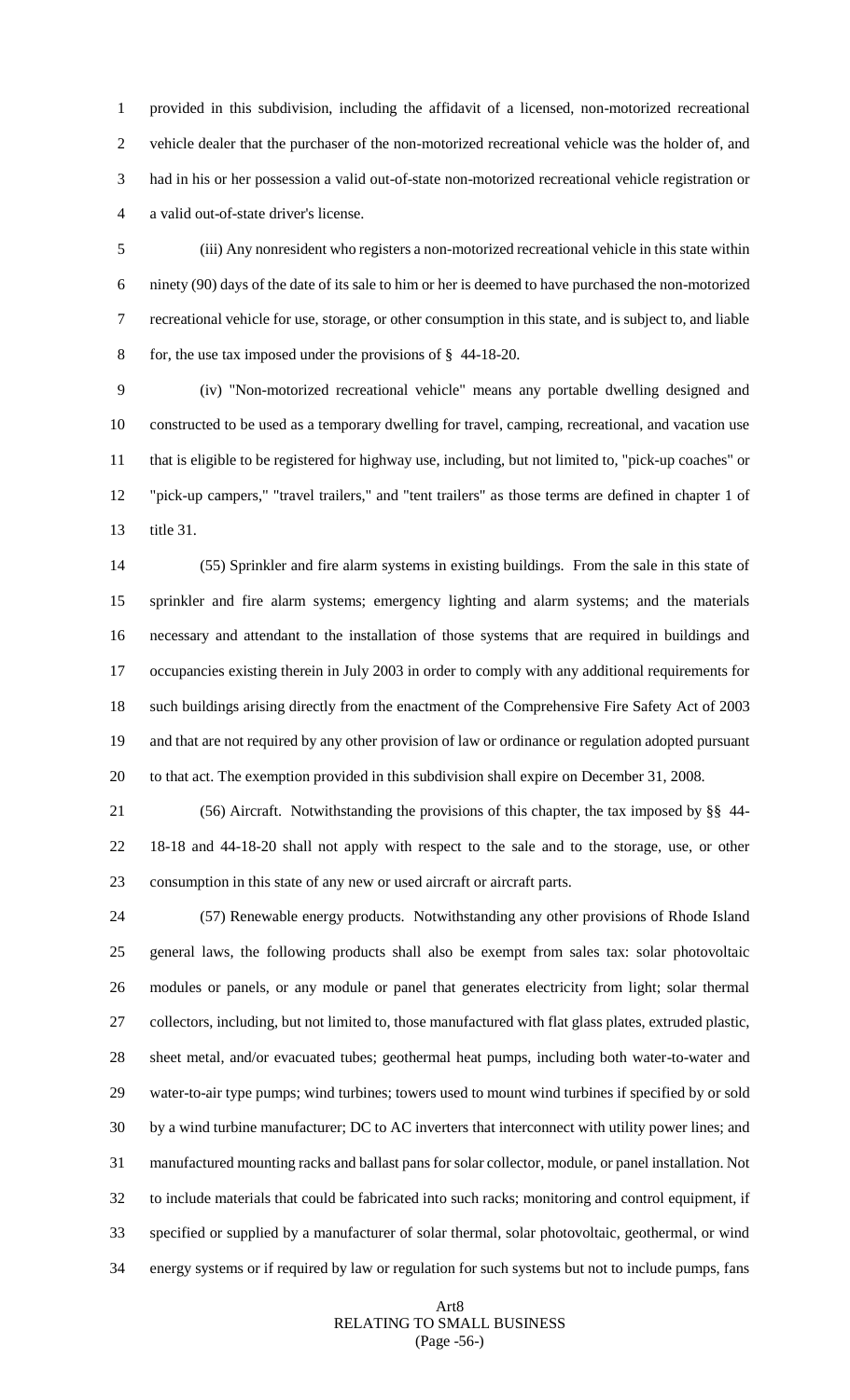or plumbing or electrical fixtures unless shipped from the manufacturer affixed to, or an integral part of, another item specified on this list; and solar storage tanks that are part of a solar domestic hot water system or a solar space heating system. If the tank comes with an external heat exchanger it shall also be tax exempt, but a standard hot water tank is not exempt from state sales tax.

 (58) Returned property. The amount charged for property returned by customers upon rescission of the contract of sale when the entire amount exclusive of handling charges paid for the property is refunded in either cash or credit, and where the property is returned within one hundred twenty (120) days from the date of delivery.

 (59) Dietary supplements. From the sale and from the storage, use, or other consumption 10 of dietary supplements as defined in  $\S$  44-18-7.1(l)(v), sold on prescriptions.

 (60) Blood. From the sale and from the storage, use, or other consumption of human blood. (61) Agricultural products for human consumption. From the sale and from the storage, use, or other consumption of livestock and poultry of the kinds of products that ordinarily constitute food for human consumption and of livestock of the kind the products of which ordinarily constitute fibers for human use.

 (62) Diesel emission control technology. From the sale and use of diesel retrofit technology that is required by § 31-47.3-4.

 (63) Feed for certain animals used in commercial farming. From the sale of feed for animals as described in subsection (61) of this section.

 (64) Alcoholic beverages. From the sale and storage, use, or other consumption in this state by a Class A licensee of alcoholic beverages, as defined in § 44-18-7.1, excluding beer and malt beverages; provided, further, notwithstanding § 6-13-1 or any other general or public law to the contrary, alcoholic beverages, as defined in § 44-18-7.1, shall not be subject to minimum markup.

 (65) Seeds and plants used to grow food and food ingredients. From the sale, storage, use, or other consumption in this state of seeds and plants used to grow food and food ingredients as defined in § 44-18-7.1(l)(i). "Seeds and plants used to grow food and food ingredients" shall not include marijuana seeds or plants.

 (66) Feminine hygiene products. From the sale and from the storage, use, or other consumption of tampons, panty liners, menstrual cups, sanitary napkins, and other similar products the principal use of which is feminine hygiene in connection with the menstrual cycle.

(67) Trade-in value of motorcycles. From the sale and from the storage, use, or other

consumption in this state of so much of the purchase price paid for a new or used motorcycle as is

34 allocated for a trade-in allowance on the motorcycle of the buyer given in trade to the seller, or of

### Art8 RELATING TO SMALL BUSINESS (Page -57-)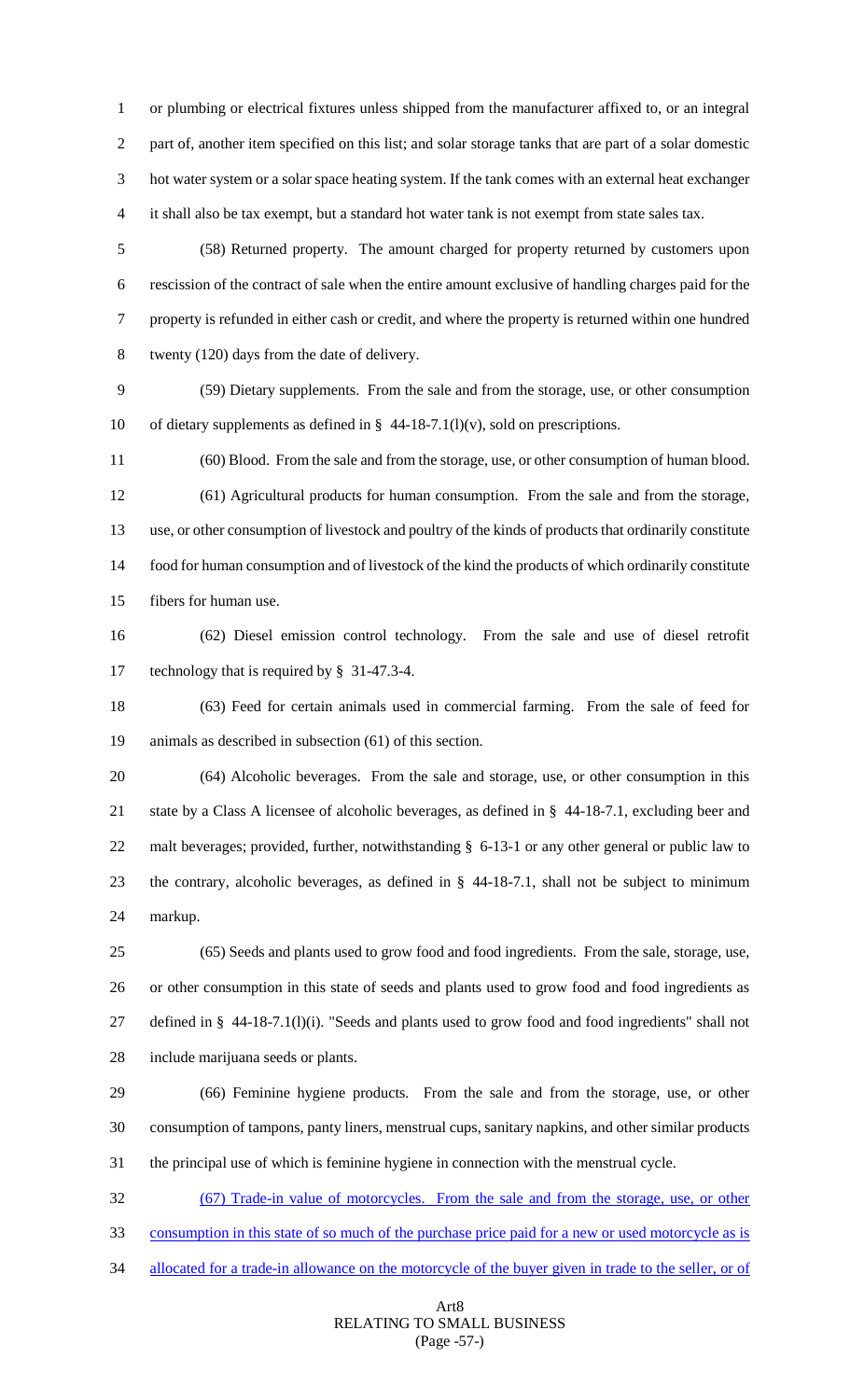1 the proceeds applicable only to the motorcycle as are received from the manufacturer of 2 motorcycles for the repurchase of the motorcycle whether the repurchase was voluntary or not towards the purchase of a new or used motorcycle by the buyer. For the purpose of this subdivision, the word "motorcycle" means a motorcycle not used for hire and does not refer to any other type of motor vehicle. SECTION 13. Section 45-13-14 of the General Laws in Chapter 45-13 entitled "State Aid" is hereby amended to read as follows: **45-13-14. Adjustments to tax levy, assessed value, and full value when computing state aid.** (a) Whenever the director of revenue computes the relative wealth of municipalities for the purpose of distributing state aid in accordance with title 16 and the provisions of § 45-13-12, he or she shall base it on the full value of all property except: (1) That exempted from taxation by acts of the general assembly and reimbursed under § 45-13-5.1 of the general laws, which shall have its value calculated as if the payment in lieu of tax revenues received pursuant to § 45-13-5.1, has resulted from a tax levy; (2) That whose tax levy or assessed value is based on a tax treaty agreement authorized by a special public law or by reason of agreements between a municipality and the economic development corporation in accordance with § 42-64-20 prior to May 15, 2005, which shall not have its value included; (3) That whose tax levy or assessed value is based on tax treaty agreements or tax stabilization agreements in force prior to May 15, 2005, which shall not have its value included; (4) That which is subject to a payment in lieu of tax agreement in force prior to May 15, 2005; 24 (5) Any other property exempt from taxation under state law; or (6) Any property subject to chapter 27 of title 44, taxation of Farm, Forest, and Open Space Land $\div$ ; or (7) Any property exempt from taxation, in whole or in part, under the provisions of subsections (a)(51), (a)(66), or (c) of § 44-3-3, § 44-3-47, § 44-3-65, or any other provision of law 29 that enables a city, town, or fire district to establish a tangible personal property exemption, which shall have its value calculated as the full value of the property minus the exemption amount. (b) The tax levy of each municipality and fire district shall be adjusted for any real estate and personal property exempt from taxation by act of the general assembly by the amount of payment in lieu of property tax revenue anticipated to be received pursuant to § 45-13-5.1 relating to property tax from certain exempt private and state properties, and for any property subject to any

#### Art8 RELATING TO SMALL BUSINESS (Page -58-)